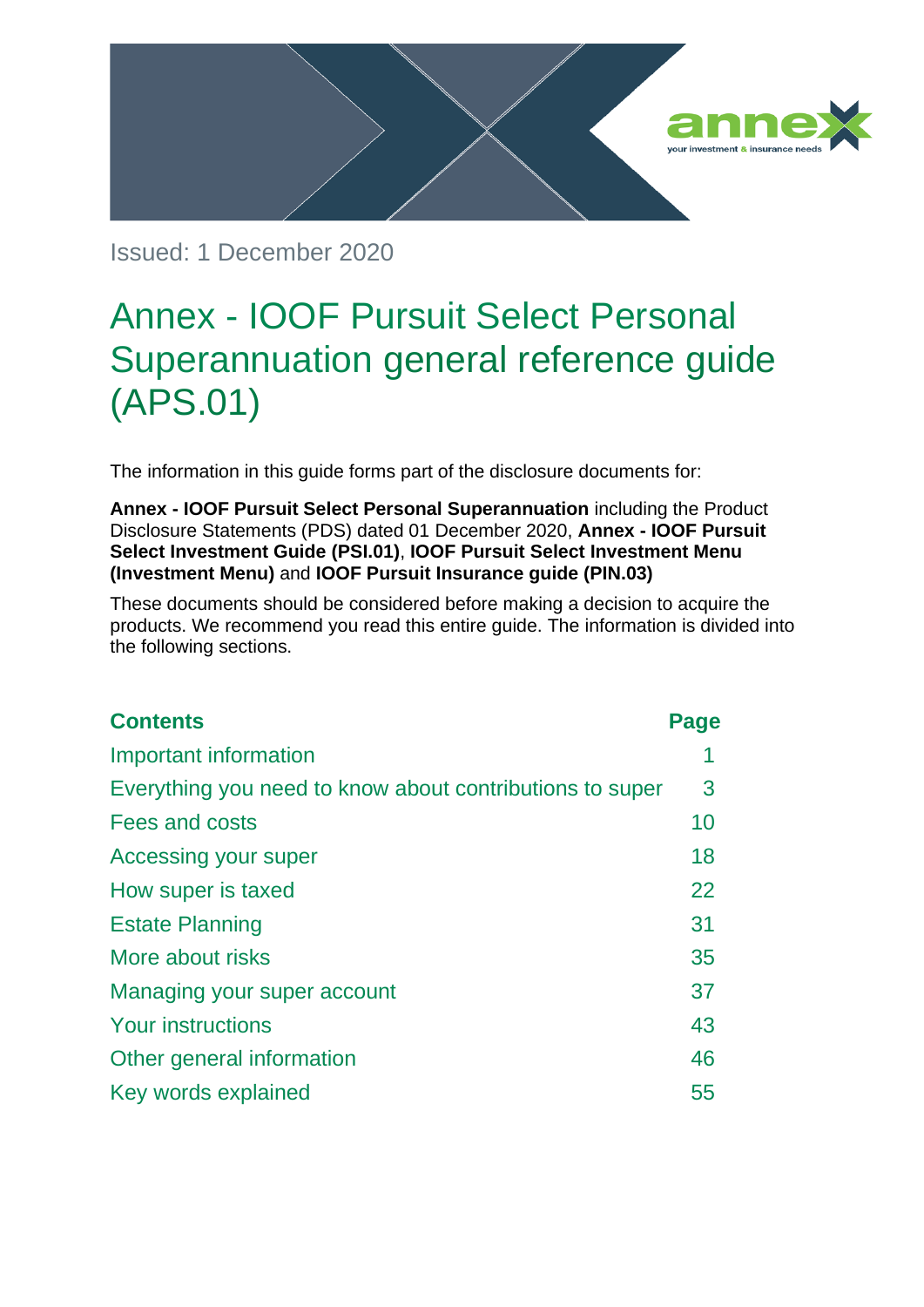# Important information

This guide has been prepared and issued by IOOF Investment Management Limited (IIML ABN 53 006 695 021, AFSL 230524. IIML is the Trustee of the IOOF Portfolio Service Superannuation Fund (Fund) ABN 70 815 369 818.

Annex – IOOF Pursuit Select Personal Superannuation (IOOF Pursuit Select Personal Superannuation) is a superannuation product forming part of the Fund.

IOOF Pursuit Select Personal Superannuation, IOOF Pursuit Focus Personal Superannuation (Super Service), IOOF Pursuit Select Allocated Pension and IOOF Pursuit Focus Allocation Pension (Pension Service) form part of the Fund.

## General advice warning

The information contained in this guide:

- does not and is not intended to contain any recommendations, statements of opinion or advice
- is of a general nature only and does not take into account your individual objectives, financial situation or needs.

You should consider the appropriateness of this information having regard to your objectives, financial situation and needs and you may want to seek advice before deciding whether to acquire this product.

# About the Trustee

IIML is a part of the IOOF group comprising IOOF Holdings Limited ABN 49 100 103 722 and its related bodies corporate (IOOF group).

- As Trustee, IIML is responsible for operating the Fund honestly and in the best interests of members.
- IIML undertakes all of the administrative tasks through IOOF Service Co Pty Ltd ABN 99 074 572 919. IIML has investment and service contracts with related parties within the IOOF group, including IOOF Service Co Pty Ltd. Australian Executor Trustees Limited ABN 84 007 869 794 AFSL 240023, a related party of the Trustee, has been appointed as the Fund's custodian, meaning it holds the assets of the Fund on behalf of members.

IIML is solely responsible for the content of this PDS which was prepared by IIML based on its interpretation of the relevant legislation as at the date of issue.

Contributions made to, and investments in the Super and Pension Services do not represent assets or liabilities of IIML (other than as trustee of the Fund) or any other company or business within the IOOF group. The terms 'our', 'we', 'us' and 'Trustee' in this PDS refer to IIML.

Neither IIML, nor any other related or associated company, the fund managers providing the managed investments, service providers or the related bodies corporate of the parties mentioned, guarantee the repayment of capital or the performance or any rate of return of the investment options chosen in the Service. Investments made into the investment options in the Service are subject to investment risks and other risks. This could involve delays in the repayment of principal and loss of income or principal invested.

IIML as Trustee of the Fund operates the Service on the terms and conditions outlined in the PDSs and in accordance with the Fund's Trust Deed. We may change any of the terms and conditions set out in the PDSs at any time where permitted to do so under the Trust Deed and superannuation (super) law.

# About the Sponsor

Investment Diversity Limited ABN 21 096 137 156 (IDL or the 'Sponsor') is the Sponsor of Annex – IOOF Pursuit Select Personal Superannuation (the 'Product') and in that capacity provides certain services to the Product including, but not limited to market research, PDS and communication review, adviser training services, adviser issues escalations and distribution monitoring. IDL is also involved in the selection of the licensed financial advisers who may recommend the Product to members. The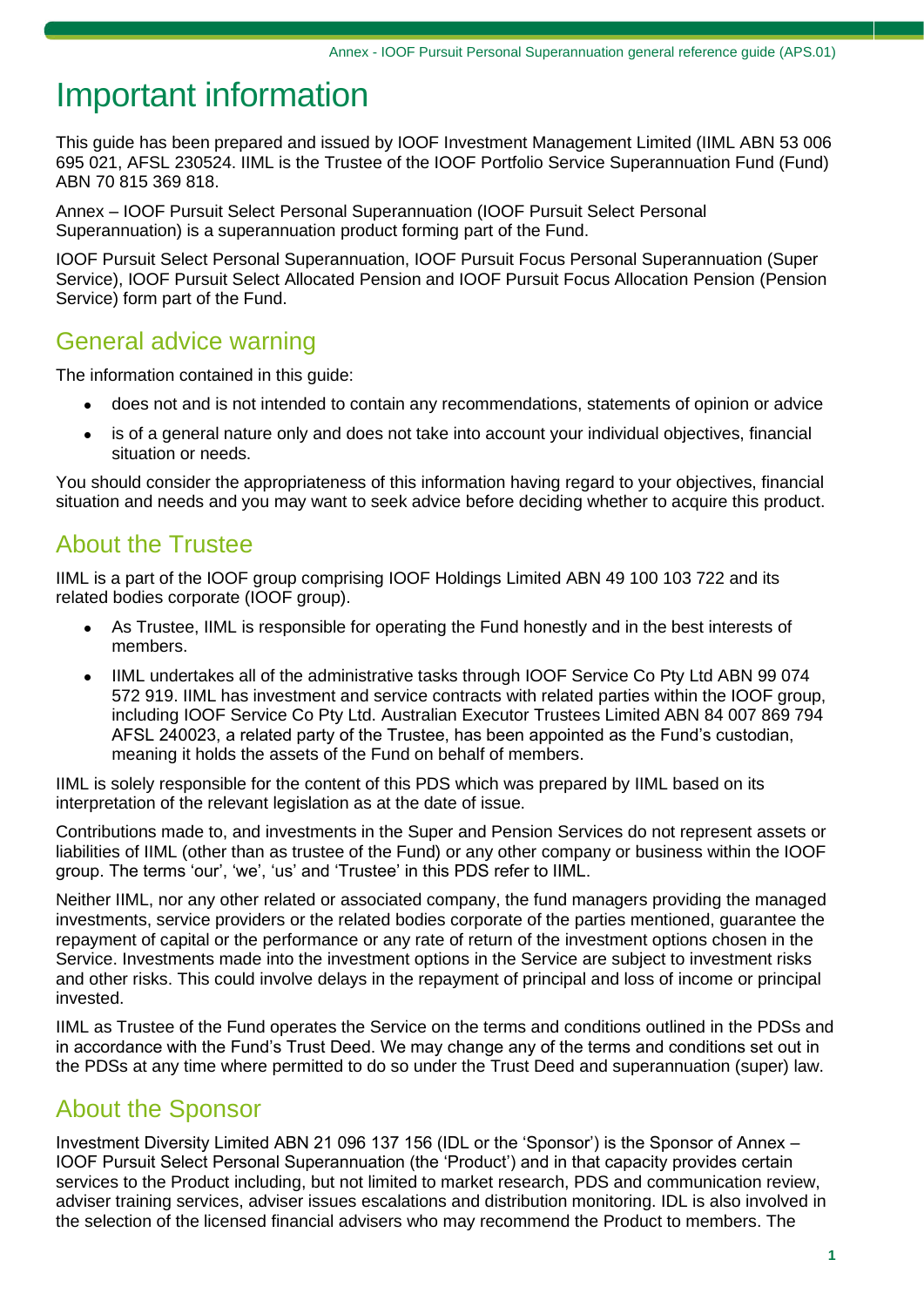Sponsor is paid for the services it provides for the Product, however this is not an additional charge to you. IDL does not issue interests in the Product, nor guarantee a member's interest in the Product, nor any income or rate of return.

IDL is a wholly owned subsidiary of Centrepoint Wealth Limited ABN 63 074 949 429 (CPW). CPW is a wholly owned subsidiary of Centrepoint Alliance Limited ABN 72 052 507 507.

### Investment options offered

IIML makes no recommendation regarding the investment options set out in the **Investment Menu.**

As Trustee, IIML regularly monitors the investment options available to members in the Service and provides no assurance that any investment option currently available will continue to be available in the future. We have the right to suspend or cease investments in a specific investment option without reason and can redeem and transfer your investments to your Cash Account in circumstances where the investment option is no longer available and no alternative instructions are provided. We will notify you of any such change where possible before the change occurs. You may incur a buy-sell spread where your investment option is redeemed.

The fund managers have not authorised or caused the issue of this PDS but have consented to the inclusion of statements which relate to their particular managed investment.

IOOF Investment Services Ltd (IISL), ABN 80 007 350 405, AFSL 230703, part of the IOOF group, is the responsible entity of IOOF MultiSeries, IOOF MultiMix Trusts, IOOF Cash Management Trust, the Profile Managed Investments, the Specialist Funds and the Strategic Funds (collectively, the Trusts) and receives fees under the Constitutions of the Trusts. These are some of the investment options offered in the Service as listed in the **Investment Menu**.

In order to choose an investment option for your investment strategy, you should review the information in **PSI.01** and the **Investment Menu** available on the website (**[ioof.com.au/pursuit-select-annex](https://www.ioof.com.au/pursuit-select-annex-investment-menu)[investment-menu](https://www.ioof.com.au/pursuit-select-annex-investment-menu)**).

Before selecting an investment option, your financial adviser should give you the product disclosure statement for that managed investment or fixed-term annuity or the product guide for the term deposit. These documents provide you with important information to consider and evaluate before investing. Product disclosure statements for each managed investment or fixed-term annuity and product guides for each term deposit are also available on our website (www.ioof.com.au). Please note, product disclosure statements and product guides are not available for Direct Share Choice investment options.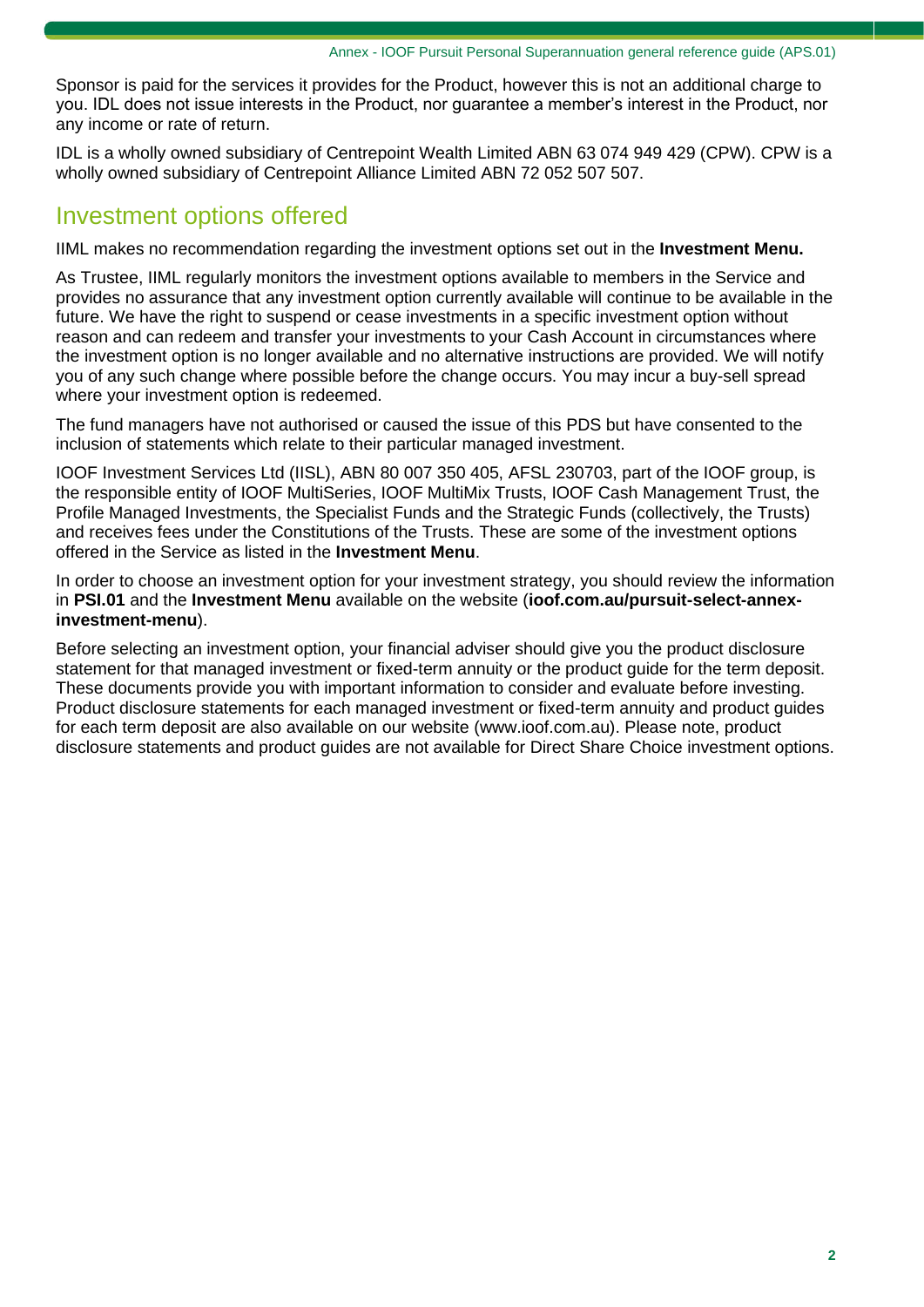# Everything you need to know about contributions to super

Contributions are invested by us on your behalf in accordance with your investment strategy. The value of the investment options you select forms part of your super account. You do not directly invest into (or hold an interest in) any investment option. This means investing in Pursuit Select Personal Superannuation is not the same as personally investing in term investments, managed investments or listed investments.

### Making a start

You can start your Pursuit Select super account with a contribution of \$10,000 or \$2,500 (if you have selected the Regular Contribution Plan<sup>1</sup>).

Contributions made into your account are credited first to your Cash Account. Your contributions (less any nominated Member Advice Fee - Upfront<sup>2</sup>) will be invested in accordance with your Investment Instructions. Further information contained in 'Your Cash Account' section of this guide.

### How to contribute

One of the benefits of Pursuit Select Personal Superannuation is that you can contribute to your super account using the below methods:

| <b>Method</b>                | How?                                                                                                                                                                                                                                                                                                                                                                                                                                                                                                                                                                                              |
|------------------------------|---------------------------------------------------------------------------------------------------------------------------------------------------------------------------------------------------------------------------------------------------------------------------------------------------------------------------------------------------------------------------------------------------------------------------------------------------------------------------------------------------------------------------------------------------------------------------------------------------|
| <b>Payroll</b><br>deductions | You can nominate Pursuit Select Personal Superannuation to your employer<br>as your chosen fund for super contributions. Your employer can make<br>employer contributions, such as Superannuation Guarantee, salary sacrifice<br>and voluntary employer contributions and also after-tax personal contributions<br>deducted from payroll. To make sure your employer directs these<br>contributions to your Pursuit Select Personal Superannuation account<br>(account), you can provide your employer with a Standard Choice form that<br>nominates your account to receive these contributions. |
| <b>Cheque</b>                | You can make initial and additional personal, spouse and downsizer<br>contributions by cheque.<br>All cheques should be made payable to IPS - IOOF Pursuit - [your full<br>name or account number].                                                                                                                                                                                                                                                                                                                                                                                               |
| <b>BPAY®</b>                 | You can make additional contributions by BPAY.                                                                                                                                                                                                                                                                                                                                                                                                                                                                                                                                                    |
|                              | You can obtain your BPAY Biller Codes and your customer reference number<br>(CRN) by referring to your Statement of Membership, by calling ClientFirst or<br>by logging into Portfolio Online.                                                                                                                                                                                                                                                                                                                                                                                                    |
|                              | Any contribution made by BPAY will be invested as per your Regular<br>Contribution Plan and BPAY Instruction where this instruction has been<br>supplied (refer to page 30 of this guide).                                                                                                                                                                                                                                                                                                                                                                                                        |

<sup>1</sup> Subject to total contributions of a minimum of \$1,200 per annum for Pursuit Select Personal Superannuation.

<sup>&</sup>lt;sup>2</sup> For more information regarding the member advice fees available, refer to the 'Fees and costs' section of this guide.

<sup>3</sup> BPAY® Registered to BPAY Pty Ltd ABN 69 079 137 518. Only available if your nominated financial institution offers this service.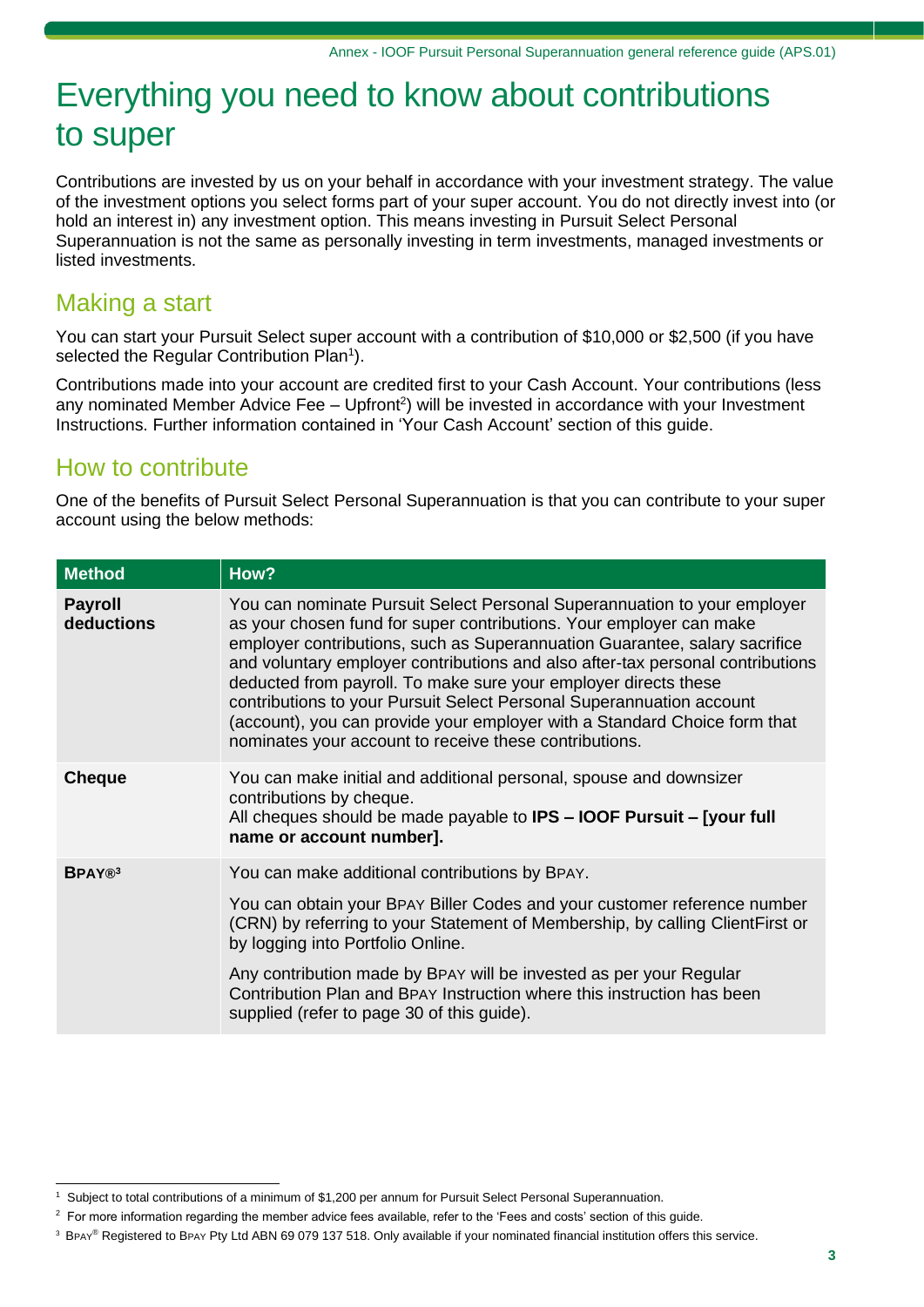| <b>Method</b>       | How?                                                                                                                                                                                                                                                                                                                                                                                                                                                                                                                                                                                                                                                                                      |
|---------------------|-------------------------------------------------------------------------------------------------------------------------------------------------------------------------------------------------------------------------------------------------------------------------------------------------------------------------------------------------------------------------------------------------------------------------------------------------------------------------------------------------------------------------------------------------------------------------------------------------------------------------------------------------------------------------------------------|
| <b>Direct debit</b> | You can make your initial and additional contributions by direct debit (one-<br>off).                                                                                                                                                                                                                                                                                                                                                                                                                                                                                                                                                                                                     |
|                     | Alternatively, you can set up a Regular Contribution Plan facility which allows<br>you to set up a direct debit arrangement for regular monthly, quarterly or half-<br>yearly contributions to your super. Please complete the Direct Debit Request<br>Form located in the IOOF Pursuit Select Personal Superannuation Forms<br>Booklet (Forms Booklet) or on our website. You may nominate investment<br>options which differ from your Primary Instruction (see Regular Contribution<br>Plan & BPAY Instruction on page 30 of this guide). The direct debit will occur<br>from your nominated account with a financial institution once a month or at<br>the frequency you have chosen. |
| <b>Transfers</b>    | Transfer your super benefits from another super fund or from another Pursuit<br>or IOOF Portfolio Service super or pension product to Pursuit Select Personal<br>Superannuation.                                                                                                                                                                                                                                                                                                                                                                                                                                                                                                          |
|                     | If you are transferring your super benefits from another super fund please<br>complete the Request to Transfer located in our Forms Booklet or on our<br>website. If you are transferring your benefit from another Pursuit or IOOF<br>Portfolio Service super or pension product, please complete the relevant<br>section of the IOOF Pursuit Select Application for Personal Superannuation<br>(Application form) located in the Forms Booklet.                                                                                                                                                                                                                                         |
|                     | Alternatively, you can arrange to transfer your benefits held with another<br>super fund to the Super Service electronically through the Australian Tax<br>Office (ATO). Log on to your myGov account; select the ATO linked service;<br>and then 'Manage my super'. If you haven't got a myGov account you can<br>create one via www.mygov.gov.au.                                                                                                                                                                                                                                                                                                                                       |

Please note that we cannot accept super contributions by cash or credit cards.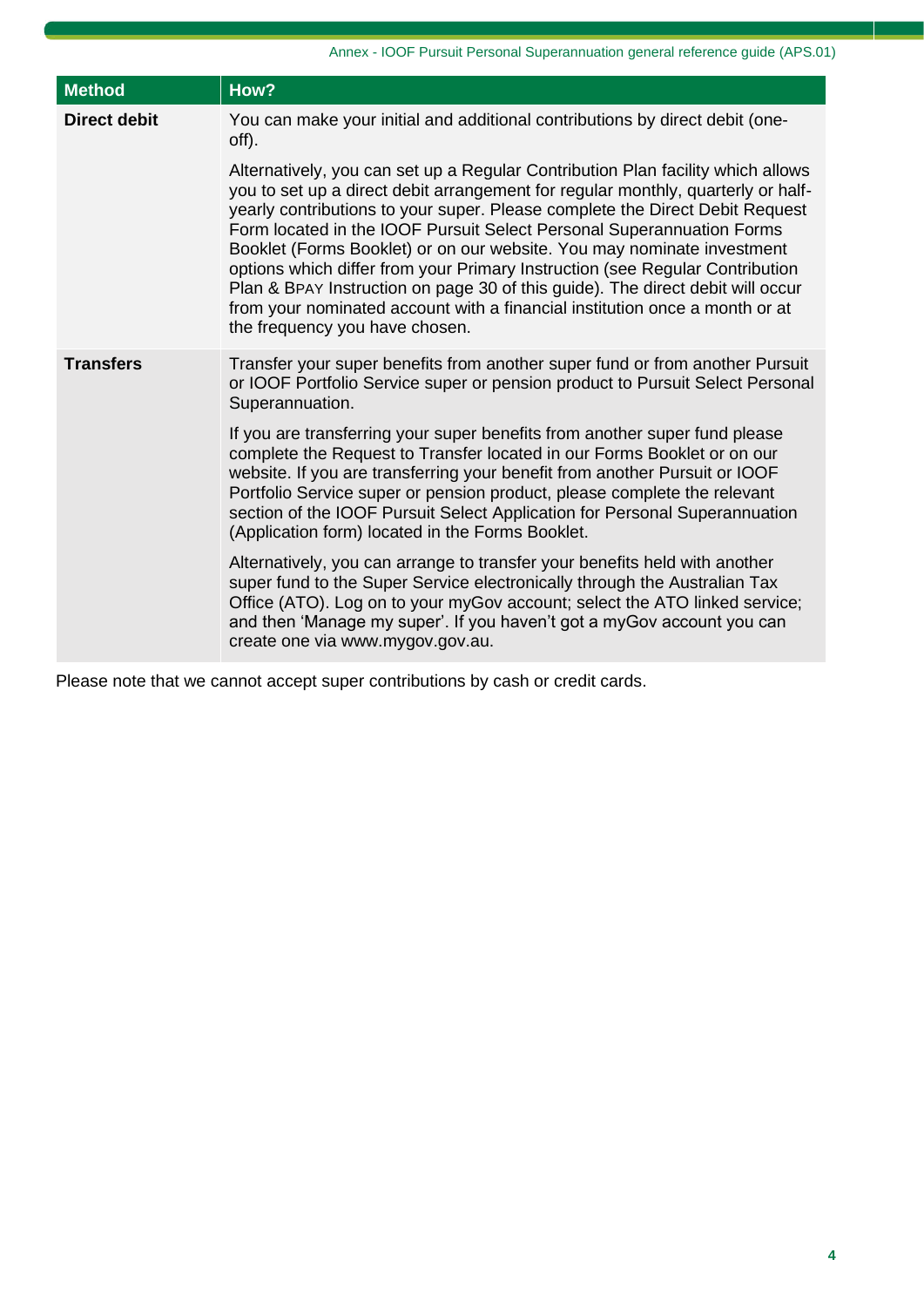#### Annex - IOOF Pursuit Personal Superannuation general reference guide (APS.01)

#### **Below is a summary of minimum amounts that will apply to your Pursuit Select account:**

| <b>Minimum amounts</b>                                              | <b>Pursuit Select</b>                                                                                                                |
|---------------------------------------------------------------------|--------------------------------------------------------------------------------------------------------------------------------------|
| Initial contribution                                                | \$10,000<br>$\cdot$ \$2,500 with a Regular Contribution Plan <sup>1</sup>                                                            |
| <b>Additional contributions (one-off)</b>                           | \$200 per contribution                                                                                                               |
| <b>Regular Contribution Plan</b>                                    | \$200 per frequency                                                                                                                  |
| Lump sum withdrawals $2$ (one-off                                   | The lesser of \$2,000 or your account balance                                                                                        |
| <b>Account balance</b>                                              | $$2,000^3$                                                                                                                           |
| <b>Investment options and switching</b><br>instruction <sup>4</sup> | <b>Managed investments</b> - \$200 per managed investment<br>(no minimum per managed investment with a Regular<br>Contribution Plan) |
|                                                                     | Term investment - \$5,000 per term investment                                                                                        |
|                                                                     | <b>Direct Share Choice</b> – a minimum parcel of \$2,000 is<br>required per listed investment trade                                  |
| <b>Cash Account</b>                                                 | Each contribution requires a minimum allocation to the Cash<br>Account of 1%.                                                        |

Please note that information about lump sum withdrawals, switching instructions and your Cash Account are included in other sections of this guide.

### What types of contributions can be made?

The Super Service accepts the following contributions:

- **Employer contributions via SuperStream:** these can be:
	- Superannuation Guarantee contributions or contributions under an industrial award.
	- Salary sacrifice or other voluntary employer contributions.
- **Personal contributions**: contributions you make from your after-tax salary or wages. You may then provide us with a notice to claim a deduction in relation to these contributions should you wish. Please refer to 'How do you claim a personal tax deduction for your contributions?' section of this guide.
- **Spouse contributions:** contributions made by your spouse for your benefit.
- **Downsizer contributions:** contributions from the proceeds of selling your family home after age 65.
- **Government contributions:** co-contributions paid by the Commonwealth Government and low-income superannuation tax offset.
- **Contributions made by insurers, contributions from Work cover, ATO interest payments**, **third party contributions**.

<sup>1</sup> Subject to total contributions (including one-off contributions) of a minimum of \$1,200 per annum.

<sup>2</sup> Commonwealth Government regulations impose restrictions on when you can make lump sum (cash) withdrawals from super (see the 'Accessing your super' section of this guide.

<sup>3</sup> If a member holds an investment in a term investment the minimum account balance will be \$2,000 plus the value of that term investment. 4 Investment limits apply to the proportion of your portfolio which can be held in restricted investments, term investments and listed investments. For further information regarding these limits, see the 'Investment limits' section of the IOOF Pursuit Select investment guide **(PSI.01)**.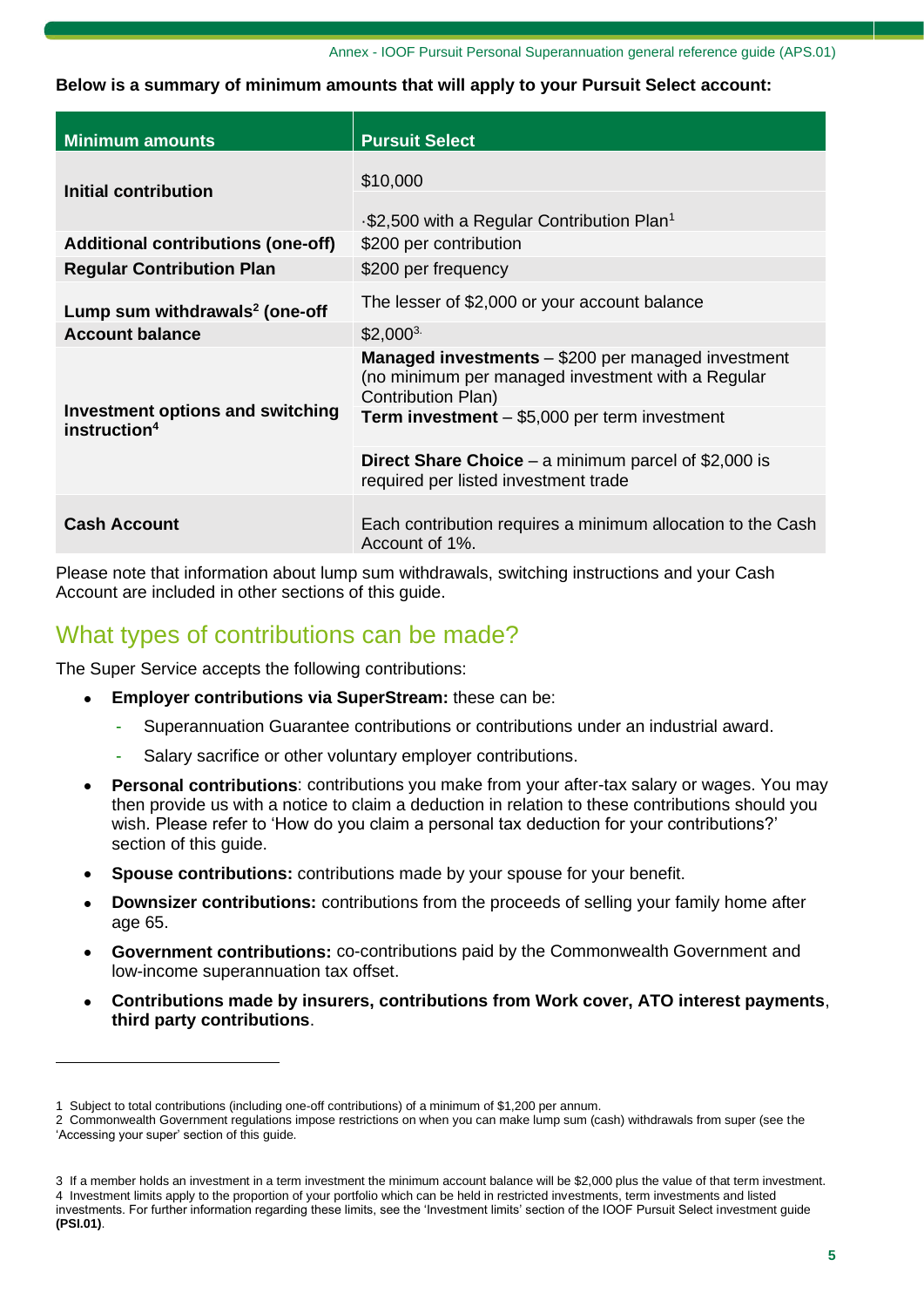- **Transfers** of super benefits from other super funds, ADFs or superannuation annuities.
- **Transfers** of super benefits from other super or pension accounts within the Fund.

# When can these contributions be made?

Below is a table setting out the rules for when contributions can be made.

| Your age          | Contributions we can accept into your super account                                                                                                                                                             |
|-------------------|-----------------------------------------------------------------------------------------------------------------------------------------------------------------------------------------------------------------|
| Any age           | Transfers from another product within the Fund.<br>$\bullet$<br>Transfers of super benefits from other super funds, ADFs or<br>$\bullet$<br>superannuation annuities.                                           |
| Under age 65      | All contributions excluding downsizer contributions. This includes<br>$\bullet$<br>personal, spouse and employer contributions.                                                                                 |
| Age 65 to 66      | All contributions including downsizer contributions.<br>$\bullet$                                                                                                                                               |
| Age 67 to 74      | Personal contributions, spouse contributions, salary sacrifice and other<br>$\bullet$<br>employer contributions can still be made after you turn age 67 but you<br>will need to meet a work test <sup>*</sup> . |
|                   | Superannuation guarantee and Award contributions. No work test<br>$\bullet$<br>applies to these contributions.                                                                                                  |
|                   | Downsizer contributions. No work test applies to these contributions.                                                                                                                                           |
| Age 75 or<br>more | Superannuation Guarantee and Award contributions. No work test<br>$\bullet$<br>applies to these contributions.                                                                                                  |
|                   | Downsizer contributions. No work test applies to these contributions.<br>$\bullet$                                                                                                                              |

\* Under the work test if you are aged 65 or more at the time the contribution is made you must work at least 40 hours in 30 consecutive days in the financial year you make the contributions. Alternatively, if you have worked at least 40 hours in 30 consecutive days in the previous financial year, your total superannuation balance was less than \$300,000 as at the previous 30 June and have not previously used the work test exemption you can be treated as having met the work test.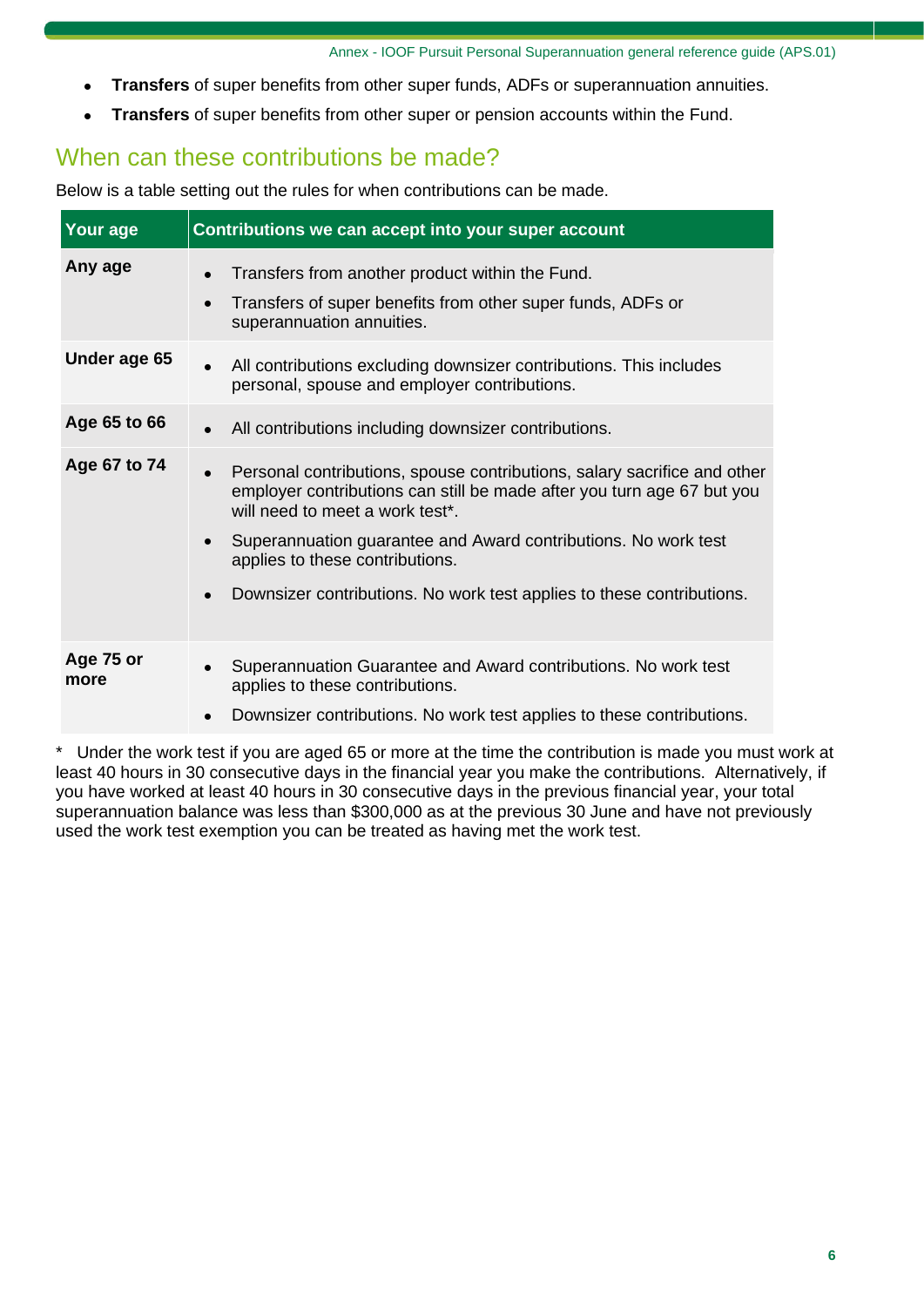# Particular types of contributions

### **Non-concessional contributions**

Non-concessional contributions are personal and spouse contributions which are not tax deductible. The Commonwealth Government sets a cap on the amount of these contributions that can be made to your super each year. From 2020/21 the non-concessional contributions cap is \$100,000 per annum or, if you are under age 65 at any time during the financial year, you can bring forward the next two years' entitlements and contribute up to \$300,000. However, if your 'total superannuation balance' as at the previous 30 June is \$1.6 million or more, your non-concessional contributions cap is nil.

Your total superannuation balance also has an impact on your capacity to bring forward future years of non-concessional contributions cap. If you are under age 65 and your 'total superannuation balance' on the previous 30 June is between \$1.5 million and \$1.6 million, you will not be able to bring forward any future years' cap and you can only contribute \$100,000. If your 'total superannuation balance' on 30 June is between \$1.4 million and \$1.5 million, you can only bring forward one year's cap amount and contribute up to \$200,000 over two years.

Some personal contributions, such as those attributable to the sale of some small business assets and those derived from certain personal injury compensation payments, may be exempt from the nonconcessional contributions cap. For the exemption to apply, you will need to submit the appropriate ATO form with the contributions.

If your contributions either exceed the non-concessional contributions cap or breach the blanket ban on making your non-concessional contributions, the ATO will issue a determination and you can withdraw the excess (banned) amount plus 85% associated earnings. Associated earnings is an amount determined by the ATO based on the statutory General Interest Charge.

By agreement with your employer, personal contributions paid from your after-tax salary can be deducted from your pay and forwarded to the Fund by your employer within 28 days of the end of the month the deduction was made.

### **Concessional contributions**

Concessional contributions are employer and tax deductible personal contributions. The Commonwealth Government sets an annual cap on the amount of concessional contributions that can be made to your super each year. For 2020/21 this cap is \$25,000.

From 1 July 2018 you will be able to carry forward any unused concessional contributions cap and use that in a later year for up to 5 years. However, you will only be able to contribute additional carriedforward amounts if your total superannuation balance is less than \$500,000 on 30 June of the previous tax year. Your 'total superannuation balance' is the total amount you hold across super and pension accounts (including the value of any defined benefits and guaranteed pensions but excluding any personal injury compensation contributions).

### **Downsizer contributions**

Downsizer contributions are contributions made after age 65 from the proceeds of selling your home. Downsizer contributions are not counted under the non-concessional contributions cap but have a separate limit of \$300,000. To be eligible to make downsizer contributions you must have sold your family home and made the contributions within 90 days of receiving the proceeds. You (or your spouse) must have owned the home for at least 10 years before selling it and be able to claim the main residence capital gains tax exemption. You must also submit the ATO approved forms with your downsizer contributions.

If the ATO notifies the Fund that the contributions do not meet the above requirements, the super fund will treat the contributions as personal contributions. If the member is not eligible to make personal contributions, the Fund will be required to refund the contributions.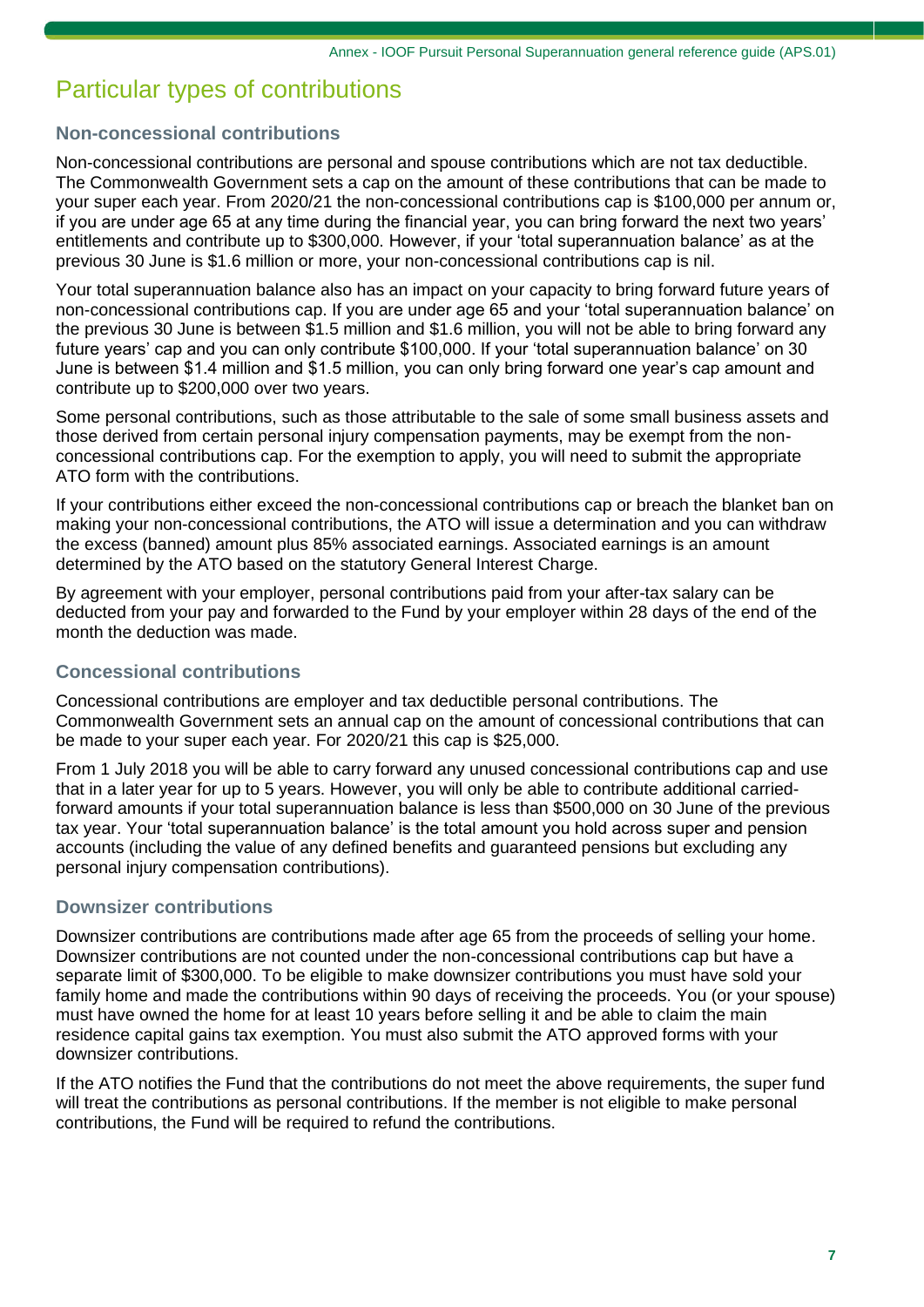# Other types of contributions in personal super

### **Contribution splitting with your spouse**

You can split concessional contributions with your spouse.

If employer contributions and/or deductible personal contributions have been paid into your super account in one financial year, you can apply to the Trustee in the next financial year to split up to 85% of these contributions (up to the concessional contributions cap) to your spouse's super account either within the Fund or another super fund. You cannot split any other contributions to your account.

Only one application can be made to split the applicable contributions from the previous financial year and you must use the application form approved by the Trustee.

Where you are commencing a pension or leaving the Fund, an application to split contributions can be made in the same year as the contribution(s) occurred. In this scenario, your application to split contributions should be made prior to your withdrawal request or before commencing a pension. Applications made after the withdrawal has been completed cannot be processed.

An application is considered invalid if at the time the application was made, the spouse is either age 65 years or older, or is between the relevant preservation age and 65 years and has satisfied the retirement condition of release.

The Trustee is entitled to reject the application if it does not meet the conditions set out on the form. Some of these conditions include that all the required information on the application form has been completed and your minimum account balance (applicable to the relevant product you have acquired) is maintained after the split<sup>4</sup>.

Split contributions will be paid to your spouse's account as a rolled over super benefit. The amount split is not counted towards the concessional or non-concessional contribution caps of the recipient spouse's superannuation account.

We recommend that you contact a financial adviser before you make a decision to split your contributions with your spouse.

Application forms for contribution splitting are available to members via Portfolio Online, on our website (www.ioof.com.au) or from ClientFirst.

### **The Government co-contribution – do you qualify?**

If you make personal after-tax contributions to your super account, the Commonwealth Government will make a corresponding co-contribution to your account, subject to you meeting certain requirements, including your income level, age and employment status. The Commonwealth Government will match your contribution by 50%, up to a maximum co-contribution of \$500.

To receive the Government co-contribution, at least 10% of your total income<sup>5</sup> must relate to employment or business income and your total income (less business expenses) must be less than \$54,837 per annum (2020/21 year).

You do not have to make a claim for the Government co-contribution as the Government will pay it automatically to the trustee and we will credit it directly to your super account after the ATO has processed your tax return for the financial year. You can find out more about the Government cocontribution from the ATO website (www[.ato.gov.au\)](http://www.ato.gov.au/).

### **First Home Super Saver Scheme**

You can make voluntary contributions to your super account and later withdraw those contributions with interest to help buy or build your first home. Voluntary contributions are personal contributions (concessional or non-concessional) and salary sacrifice contributions made after 1 July 2017. The maximum that can be released is \$15,000 of voluntary contributions per year (\$12,750 if the contributions are concessional contributions) or \$30,000 of voluntary contributions in total (\$25,500 if the contributions are concessional contributions) plus interest calculated by the ATO.

<sup>4</sup> Where outstanding tax on contributions or investment earnings exists, this amount may be higher.

<sup>5</sup> Total income for co-contribution purposes is assessable income plus salary sacrifice super contributions and fringe benefits.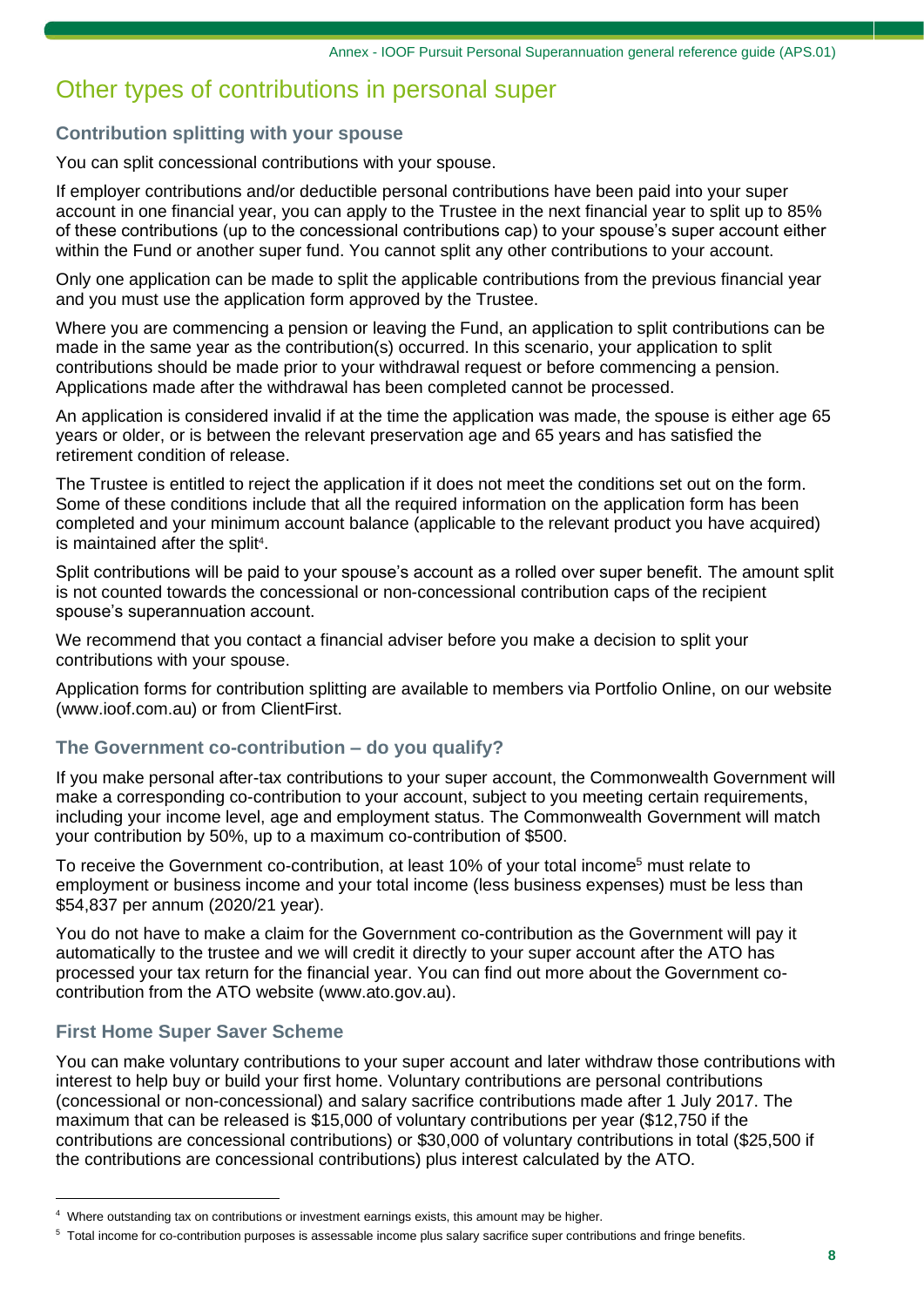When you are ready to buy or build your first home, you apply to the ATO to release those voluntary contributions (less 15% tax if the contributions are concessional contributions) plus an amount for earnings calculated by the ATO. You must be aged 18 or more and have not previously owned property before.

Firstly, the ATO calculates how much can be released from your super. You then request a withdrawal up to that amount and the super fund pays this amount to the ATO. The ATO releases the amount to you after deducting withholding tax on the assessable amount (the concessional contributions and earnings). Once you make a valid request for release of your amount from the ATO you have 12 to sign contracts to purchase/build a first home. If you haven't purchased a new home after the 12- month period, you can either recontribute the released amount back to super as a non-concessional personal contribution or the ATO will levy additional tax on it. In extenuating circumstances, you may be able to apply to the ATO for an extension to the 12-month period.

### **Low income superannuation tax offset**

If you are a low income earner, you are entitled to a tax offset to compensate for the 15% contribution tax paid on concessional contributions made to your account. The tax offset (up to a maximum of \$500) is credited to your super account. To be eligible, you must have adjusted taxable income of less than \$37,000 and business/employment income of at least 10% of your total income. This amount will be paid by the ATO to your super fund automatically – you do not need to apply for LISTO.

## Can you change your mind and get a refund for your contributions?

Once you have made contributions to super (including personal, spouse and employer contributions), they must stay in super until you retire after your preservation age (see the 'Accessing your super section' of this guide) for more information. However, you can choose to transfer to another super fund at any time. Note, contributions cannot be refunded under the cooling off period but may be transferred to another super fund or withdrawn if you meet a condition of release.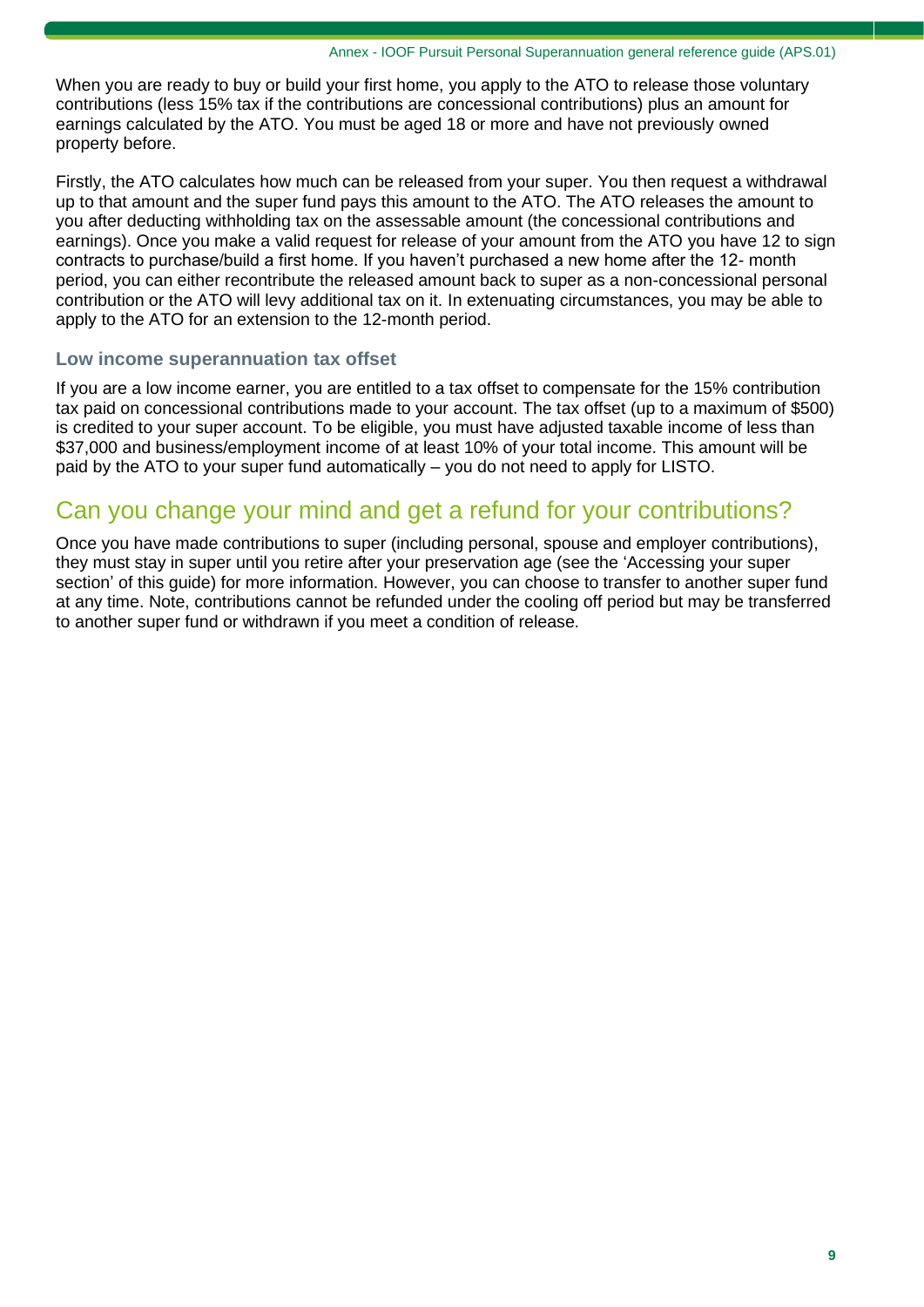# Fees and costs

### Additional explanation of fees and costs

This section explains the fees and costs set out in the fee table in Section 6 'Fees and costs' of the PDS and also provides a brief explanation about any additional transactional fees and charges that may apply to your account.

The fees quoted in this section are inclusive of goods and services tax (GST) and any applicable reduced input tax credits (RITCs), unless otherwise stated.

#### **Your fees may be different**

In certain circumstances, your fees may be different from those described in the PDS and in this guide. This can apply for various historical reasons, including where you joined the Fund as a result of a successor fund transfer or your account was transferred to the Super Service from another product within the Fund.

Often in these circumstances, the Trustee of the Fund agrees to adopt the same fees as the old super fund or product. This allows the Trustee to transfer the super benefits as a whole, while protecting existing rights of transferring members. If this is the case, your fees may be different to those described in the fee table in Section 6 'Fees and costs' of the PDS. In all cases, any different fees will be those that have been agreed between you and your financial adviser.

#### **Administration Fee**

The Administration Fee represents the annual fees and costs charged by us for operating and managing your super account. This fee includes all administration and other expenses we incur, excluding the member advice fees (outlined below) and the fees and costs charged by the fund managers for each managed investment (the indirect cost ratio, any buy-sell spread and any performance related fee). For further information, see the **Investment Menu.**

The minimum Administration Fee generally applies to account balances below \$73,846 and the maximum applies to account balances above \$1 million. Further details about the minimum and maximum Administration Fees is contained in the fee table in Section 6 'Fees and costs' of the PDS.

#### **Reducing your fees through Fee Aggregation**

Fee Aggregation allows you to link your Pursuit Select account(s) for the purpose of calculating the Administration Fee payable. This can mean a reduction in the Administration Fee payable by all 'linked' members/investors. This is another way that we can help you lower the cost of managing your investments.

Fee Aggregation allows you to link:

- your account(s) within Pursuit Select Investment Service, Pursuit Select Personal Superannuation, Pursuit Select Allocated Pension and Pursuit Select Term Allocated Pension
- your account(s) with those of your immediate family members (as defined below in the terms and conditions) who also have accounts in Pursuit Select products
- any account(s) in Pursuit Select Investment Service held in the name of a trust or company, provided that either a director or trustee has a linked account in their own name or the director or trustee is an immediate family member with another linked account.

#### **Terms and conditions**

- A Fee Aggregation Application needs to be completed to apply for Fee Aggregation across Pursuit Select products.
- Each person applying to link for the purpose of Fee Aggregation must be a member of the same immediate family (husband, wife, partner, son, daughter, father, mother, brother, sister, grandparent or grandchild) and in-laws of the immediate family. It also includes multiple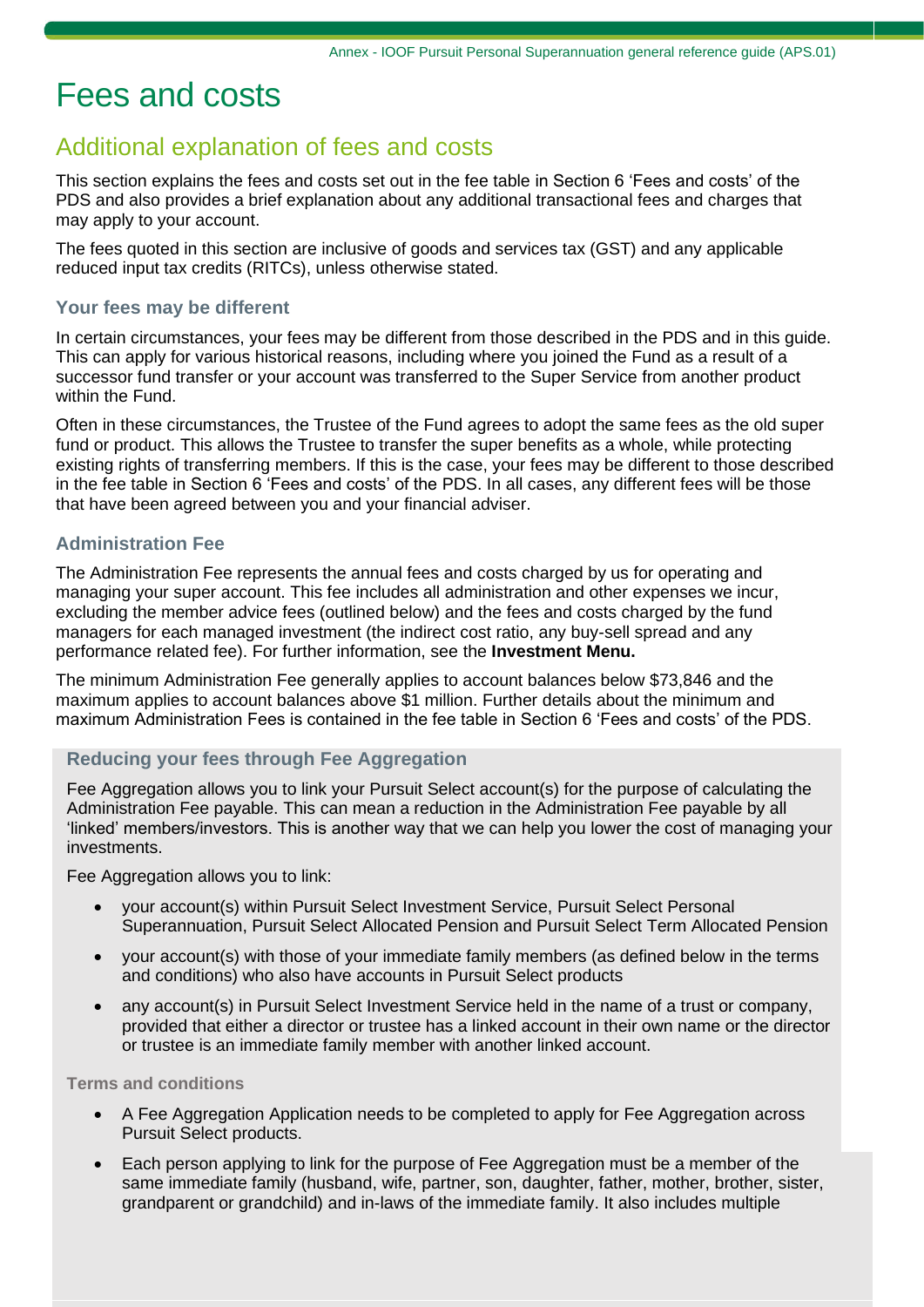accounts for the same person. Please note that there can only be one immediate family group in any Fee Aggregation arrangement.

- A Fee Aggregation request can be rejected and linking can be cancelled at any time by us.
- Any new Fee Aggregation nomination will override any previous nomination.
- A maximum of six accounts are allowed to be linked together for Fee Aggregation purposes.
- A financial adviser has the authority to establish Fee Aggregation on behalf of members, where it is established via the Pursuit Select online application form on Portfolio Online only, provided the financial adviser has obtained authority from each of the members. If there are subsequent changes to the group, the members must complete and sign the Fee Aggregation Application available from our website.
- Members nominated for Fee Aggregation within the same group must be associated with the same financial adviser.
- Each member will be able to view information via Portfolio Online about the other members/investors in the Fee Aggregation group, including names, account numbers, commencement dates and annual administration fee discounts for the year.

### **Listed Security Administration Fee**

A Listed Security Administration Fee of \$5 per month apples if you choose to invest in Direct Share Choice. This fee is charged by us for providing you with the option to invest in listed investments available under Direct Share Choice and the ability to participate in most corporate actions and dividend reinvestment plans and for the additional expense incurred by the Trustee for administering the listed investment holdings on your behalf. The Listed Security Administration Fee is calculated daily. The fee is charged monthly in arrears and is deducted from your Cash Account at the beginning of each month. Where you opt in to investing in listed investments during the month, the fee will be charged on a pro rata basis for that month.

#### **Indirect cost ratio**

This represents the fees and costs charged by the underlying fund managers and is generally calculated daily as a percentage of the amount you have invested in each managed investment option. It is not deducted directly from your account but is generally incorporated into the unit price of the investment option.

The indirect cost ratio applied by the underlying fund managers for the available managed investment options are set out in the **Investment Menu** and the relevant product disclosure statement for each managed investment which are available on our website.

#### **Performance related fees**

As Trustee of the Fund we do not charge any performance fees. However, a fund manager may charge a performance fee for a particular managed investment when the investment return generated by the managed investment exceeds a specific criteria or benchmark, referred to in the Fee table (see Section 6 'Fees and Costs' of the PDS) as a 'performance related fee'.

The performance related fee (if applicable) is generally calculated daily as a percentage of the amount that you have invested in the managed investment. The fee is generally deducted on a monthly, quarterly or annual basis. Please refer to the product disclosure statement for the relevant managed investment for further details.

A fund manager may incorporate the cost into the unit price of the managed investment, or alternatively, the fund manager can charge us and we will pass on the cost to you by directly deducting it from your account.

The fund managers that can charge a performance related fee are outlined in the **Investment Menu.** The indirect cost ratio information in the **Investment Menu** includes any applicable performance related fee. Any applicable performance-related fee is included in the indirect cost ratio stated in the **Investment Menu** and is current at the date of publication. For up to date information please refer to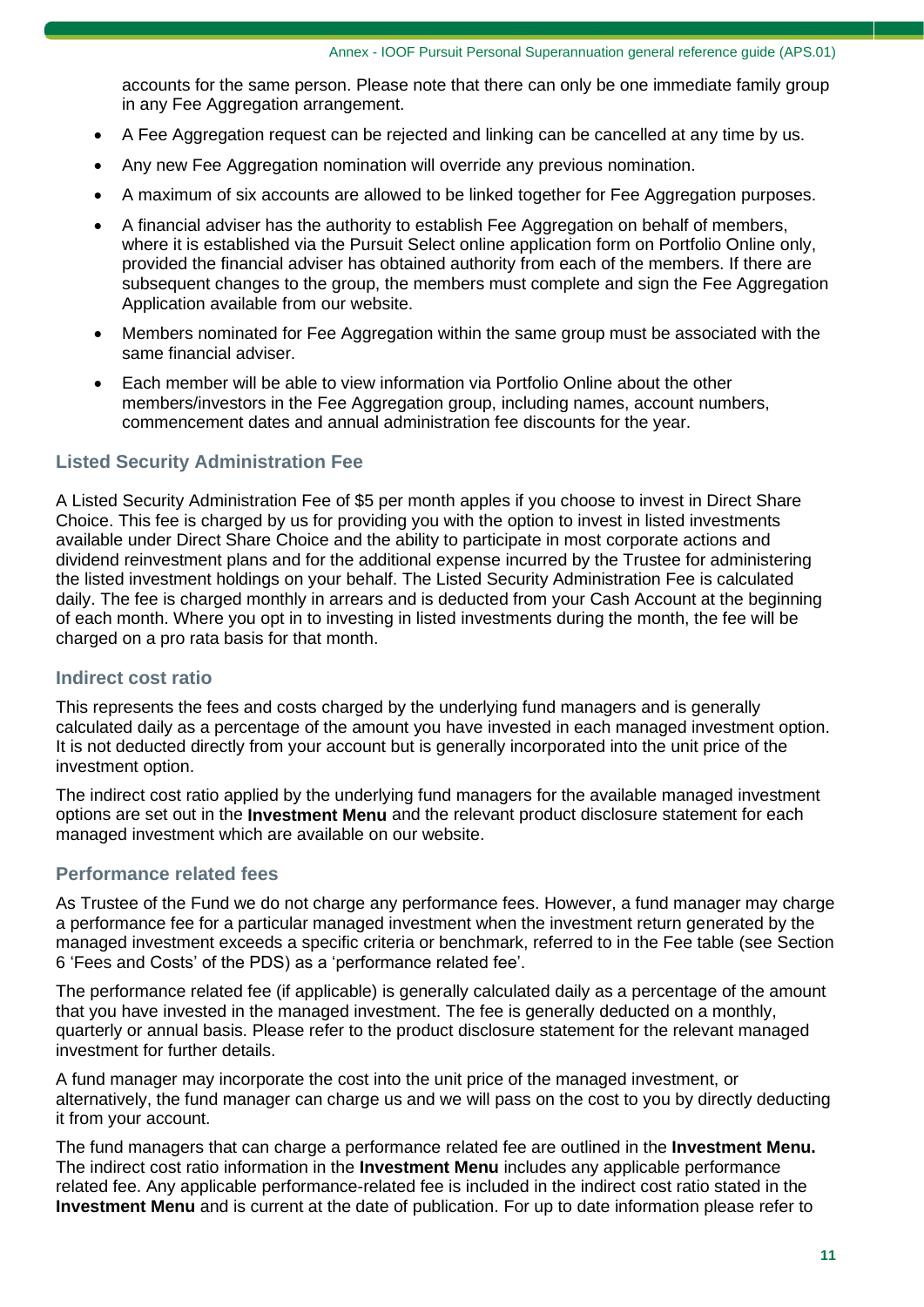the product disclosure statement issued by the fund manager for the particular managed investment which are available on our website.

### **Transaction costs – managed investments**

Some managed investments have a difference between their entry (purchase) and exit (sale) unit prices and this is referred to as the buy-sell spread. This difference is an allowance for the transaction costs (such as brokerage, clearing and settlement costs and stamp duty, if applicable) of buying and selling the underlying securities/assets incurred by the fund manager of the particular managed investment.

The buy-sell spread (if applicable) is incurred when you purchase or redeem units in a managed investment (at the time of a switch or when you move money in or out of your account) and is in addition to indirect cost ratios and performance related fees. However, the buy-sell spreads are not charged separately to your account – they are generally included in the unit prices of each managed investment. The buy-sell spread that applies to each managed investment can change from time to time. Details of the buy-sell spread (or how to obtain the current buy-sell spread) applicable to each investment option are outlined in the **Investment Menu** and the product disclosure statement issued by the fund manager for the particular managed investment which are available on our website.

Other transaction costs may also be incurred in managing the underlying funds of the managed investments selected by you. These transaction costs may include brokerage, settlement costs, clearing costs, stamp duty, custody transaction costs and government charges incurred by the underlying funds. The costs of trading in over-the-counter derivatives may also give rise to transaction costs.

These transaction costs are in addition to the indirect costs but are not charged separately to your account - they are generally included in the unit prices of each managed investment. The transaction costs that applies to each managed investment can change from time to time. Details of the net transaction cost applicable to each investment option are outlined in the **Investment Menu** and the product disclosure statement issued by the fund manager for the particular managed investment which are available on our website.

### **Transaction costs – listed investments**

Brokerage of \$45.66 applies to each order to buy or sell a listed investment. The brokerage is deducted from the Cash Account at the time of the transaction.

### **Advice fees**

You can request that we acquire and pay for the services of a financial adviser selected by you to provide financial advice in relation to your super investment. We do not supervise the provision of services by your selected financial adviser.

The following optional fees are available for you to select the most appropriate remuneration arrangement with the financial adviser:

- Member Advice Fee Upfront
- Member Advice Fee (FTA or Ongoing)
- Member Advice Fee One-Off
- Member Advice Fee Insurance
- Member Advice Fee Transaction.

#### **Important Note:**

Indexation **cannot** be applied to Advice fees.

You may agree to one, or more of these options. For each option, we set a maximum amount that we will pay to the financial adviser or their Australian Financial Services Licensee (Licensee). You and the financial adviser must agree on the amount of each member advice fee within these relevant limits.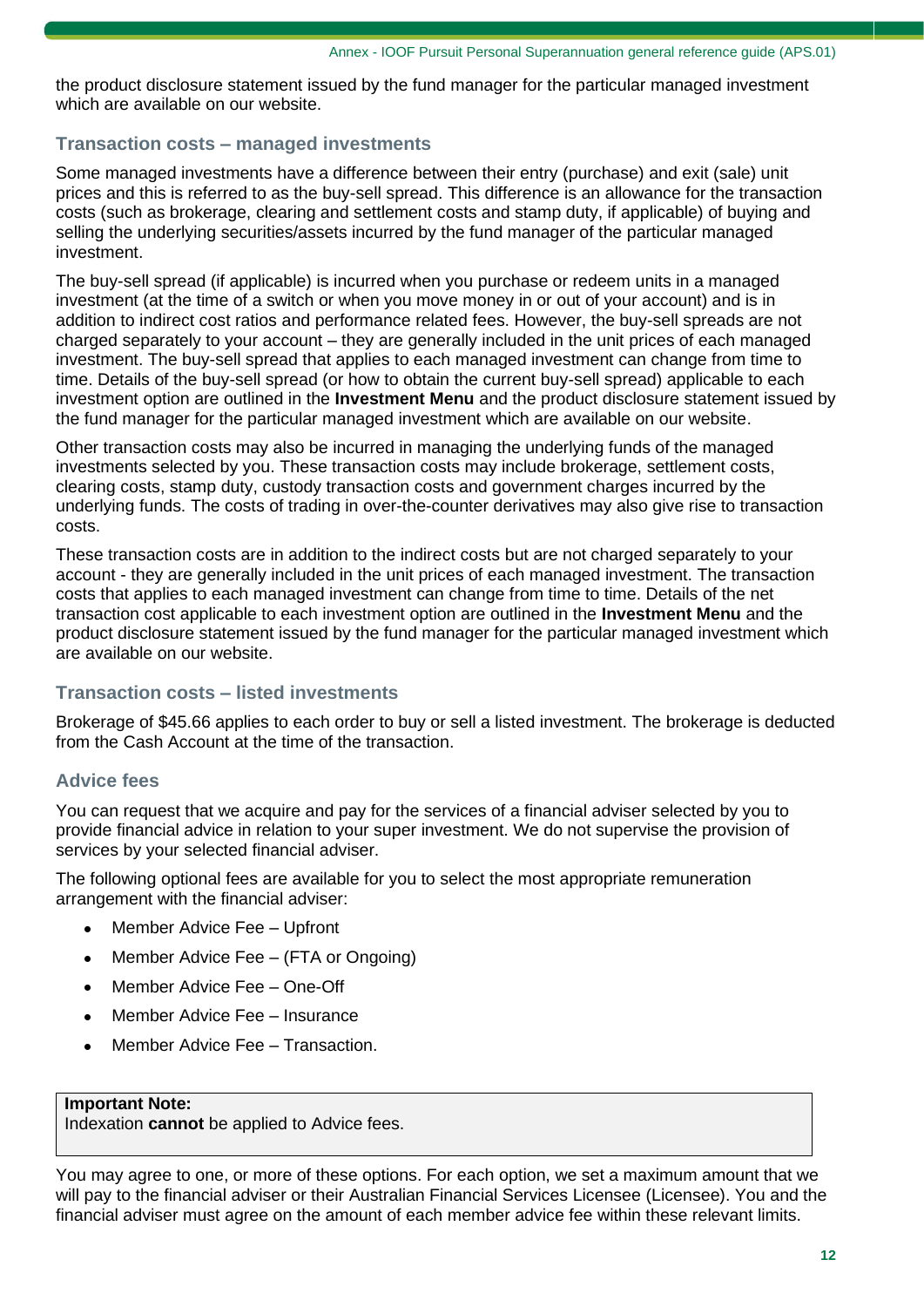The amount of any member advice fee(s) that we pay to the financial adviser or their Licensee, as authorised by you, will be an additional cost to you and charged against your super account. We shall not charge a member advice fee unless you tell us to do so.

Any agreed member advice fee(s) will be charged by us to your account and paid in full to the financial adviser or their Licensee, until you instruct us to cease payment, when you change your nominated financial adviser or we are notified of your death. Member advice fees can only be deducted from your super account if they relate to advice you receive about your super/pension benefits, insurance and investments.

The member advice fee(s) paid to your financial adviser and their Licensee (and quoted in this section) are inclusive of GST. The actual amount deducted from your account may be less than the amount quoted. This is because the Fund may be able to claim an RITC on some of these fees. Where the Fund is able to claim an RITC the benefit is passed on to you which effectively reduces the fee. For example, you may agree to pay your financial adviser a Member Advice Fee – Upfront of 1.07% (inclusive of GST). However, the actual Member Advice Fee – Upfront deducted from your account would be 1.00% due to the effect of RITC as explained above.

Note that the RITC rules are subject to change and this may impact the RITC available in the future.

### Fixed Term Arrangement (FTA) on advice fees

With your written consent, an FTA can be negotiated with your financial adviser. The fee which is subject to the FTA will have a specified start date and end date, however the end date cannot exceed 12 months beyond the start date.

The following advice fees are available for you to select under an FTA with your financial adviser.

- Member Advice Fee
- Member Advice Fee Insurance

#### **Important:**

- You cannot elect to have a 'Member Advice Fee Upfront' if you have agreed to have the 'Member Advice Fee' under an FTA.
- Your account can only have **one** FTA at any given point in time and **only** one start date and end date on the FTA which will be applied to all fees under the FTA.
- The FTA start date cannot be backdated, as such if the start date is prior to the processing date, then the FTA will start on the date that it is processed.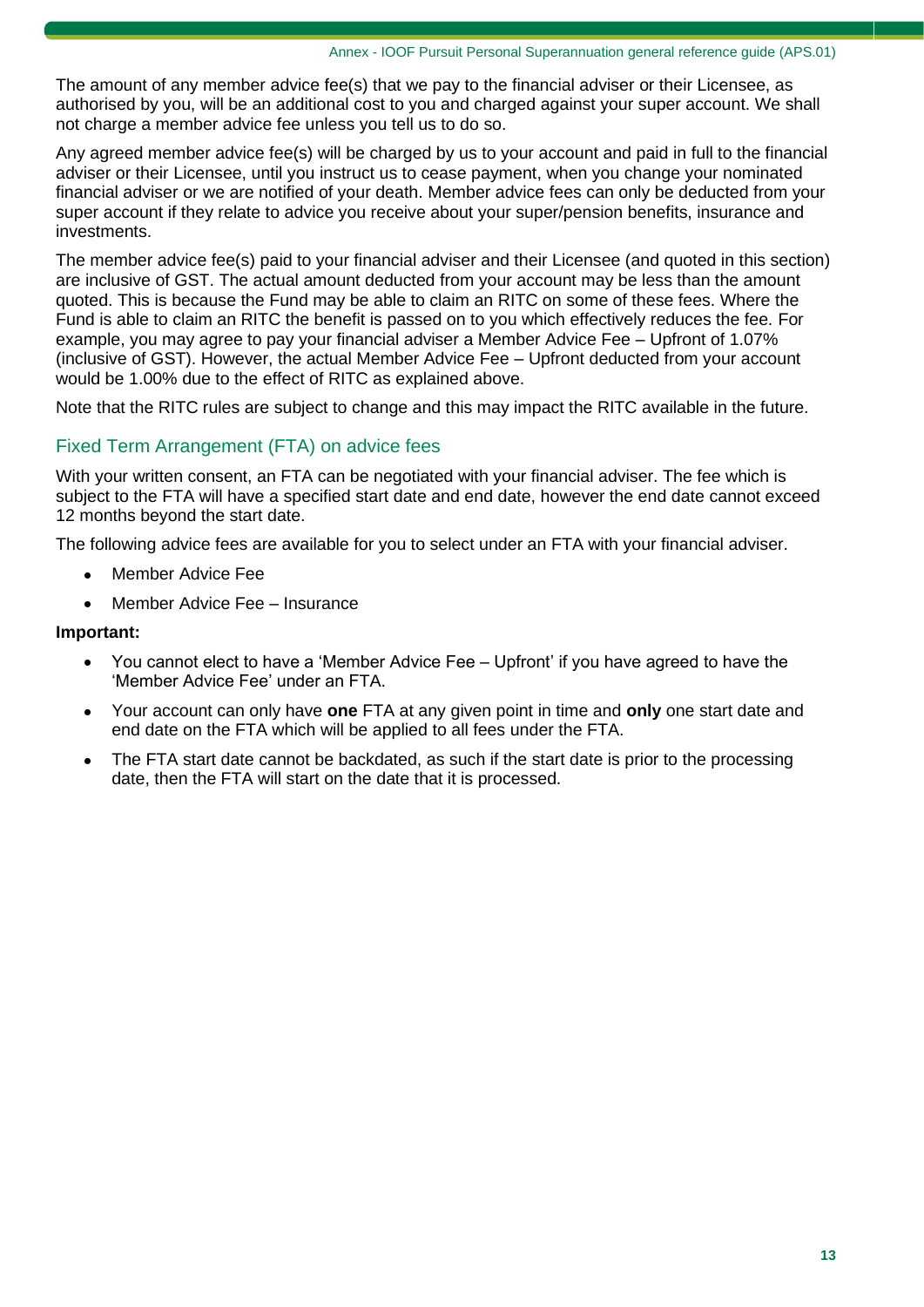### Member Advice Fee – Upfront

You can agree that this upfront advice fee is to be deducted from contributions/rollovers made to your account on an ongoing basis.

You **cannot** elect to have a Member Advice Fee – Upfront if you have agreed to have a Member Advice Fee under an FTA.

This fee is charged by us and we deduct the net cost from your account. We then pay the full amount to the financial adviser for financial advice and services provided to you in relation to:

- the establishment of your account
- subsequent contributions made to your account.

You can agree with the financial adviser on the amount of this fee up to a maximum of 5.5% (inclusive of GST) of each contribution made. For example, on an initial contribution of \$50,000, we would pay the financial adviser up to a maximum of \$2,750.

You can agree to a different amount for the following types of contributions made to your account:

- initial or one-off contributions received by cheque (excluding transfers/rollovers)
- BPAY/direct debit contributions
- transfers/rollovers.

The amount of this fee is deducted from your Cash Account at the time of each contribution.

This fee is not applied to:

- transfers from another IOOF Pursuit or IOOF Portfolio Service product
- any income distributions credited to your Cash Account
- switches between investment options
- any transfer from your spouse's account in the Fund under a contribution splitting arrangement
- contributions or rollovers paid for or facilitated by the Government or the Trustee (eg. Government co-contributions; low income earner contributions).

### Member Advice Fee – (FTA or Ongoing)

You can agree that this advice fee is to be deducted based on the value of your account and/or a fixed dollar amount on an ongoing basis or as part of an FTA. You cannot elect to have both.

This fee is charged by us and we deduct the net cost from your account. We then pay the full amount to the financial adviser for ongoing financial advice and services provided to you in relation to your account.

You can agree with the financial adviser on the amount of this fee which can be:

- flat percentage fee of up to a maximum of 2.2% per annum (inclusive of GST) of your account balance (calculated daily); **or**
- tiered percentage fee up to a maximum of 2.2% per annum (inclusive of GST) to apply at different account balance (calculated daily) subject to a maximum of 5 tiers; **and/or**

flat dollar fee of up to a maximum of \$1,500 per month (inclusive of GST). If you have nominated a flat dollar fee,

The amount of this fee is accrued daily and is deducted from your Cash Account at the beginning of each calendar month. For example, on an average monthly account balance (over 12 months) of \$50,000, we would pay the financial adviser up to a maximum of \$1,100 per annum (based on a flat percentage Member Advice Fee – (FTA or Ongoing) of 2.2% per annum) (inclusive of GST).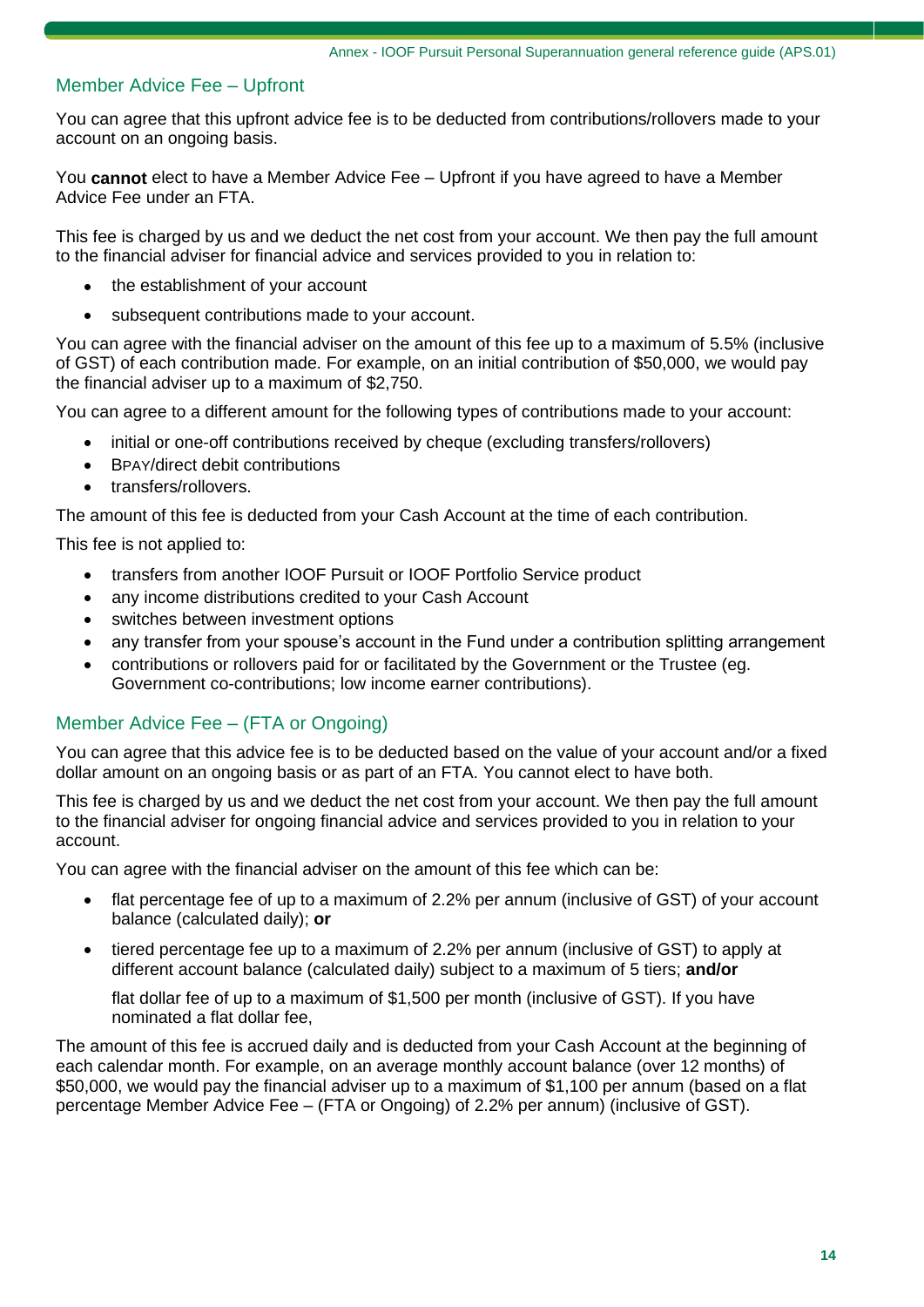### Member Advice Fee – One-Off

You can agree to a one-off advice fee. This fee is charged by us and we deduct the net cost from your account. We then pay the full amount to the financial adviser for one-off financial advice and services provided in relation to your super account.

The amount of this fee can be up to:

- a maximum of 10% of the account balance up to a fee of \$11,000 (inclusive of GST); **or**
- a maximum of \$3,300 (inclusive of GST) where the fee is greater than 10% of the account balance.

A new request must be supplied each time you wish this fee to be applied.

#### Member Advice Fee – Insurance

You can agree that this advice fee is to be deducted based on the value of your insurance premium or a fixed dollar amount on an ongoing basis. This fee is charged by us and we deduct the net cost from your account. We then pay the full amount to the financial adviser for ongoing financial advice and services provided to you in relation to your insurance. You can agree with the financial adviser on the amount of this fee which can be either:

- up to a maximum of 50% per annum (inclusive of GST) of your insurance premium (calculated daily) for each type of insurance cover<sup>6</sup> ; **or**
- up to a maximum of \$1,500 per month (inclusive of GST).

The amount of this fee is accrued daily and is deducted from your Cash Account at the beginning of each calendar month. For example, on an insurance premium of \$1,000 per annum for Death Cover, we would pay the financial adviser up to a maximum of \$500 per annum (based on a Member Advice Fee – Insurance of 50% per annum) (inclusive of GST).

This fee relates to insurance purchased via group life and income protection insurance policies and will only be charged if an insurance premium has been deducted from your Cash Account. It cannot be charged where your financial adviser is being paid an insurance commission for group life and/or income protection insurance cover.

The amount of this fee is accrued daily and is deducted from your Cash Account at the beginning of each calendar month. For example, on an average monthly account balance (over 12 months) of \$50,000, we would pay the financial adviser's Licensee up to a maximum of \$550 per annum (based on a flat percentage Member Advice Fee – Licensee of 1.1% per annum) (inclusive of GST).

#### Member Advice Fee – Transaction

You can agree to a transaction advice fee. This fee is charged by us and we deduct the net cost from your account. We then pay the full amount to the financial adviser for financial advice and services provided in relation to listed investment transactions.

The amount of this fee can be:

- up to a maximum of \$110 (inclusive of GST) per buy order; **and/or**
- up to a maximum of \$110 (inclusive of GST) per sell order.

This fee will only be deducted from your Cash Account once per buy and/or sell order where all or part of the order is filled.

### **Additional financial adviser benefits**

Where the law allows, we may pay alternative forms of remuneration and/or non-monetary (soft dollar) benefits to a financial adviser or their dealer group.

Dealer groups and other Licensees who have an agreement with us on or before 30 June 2013, may continue to receive remuneration in the form of monetary benefits.

<sup>&</sup>lt;sup>6</sup> You can nominate a different amount for each type of insurance cover.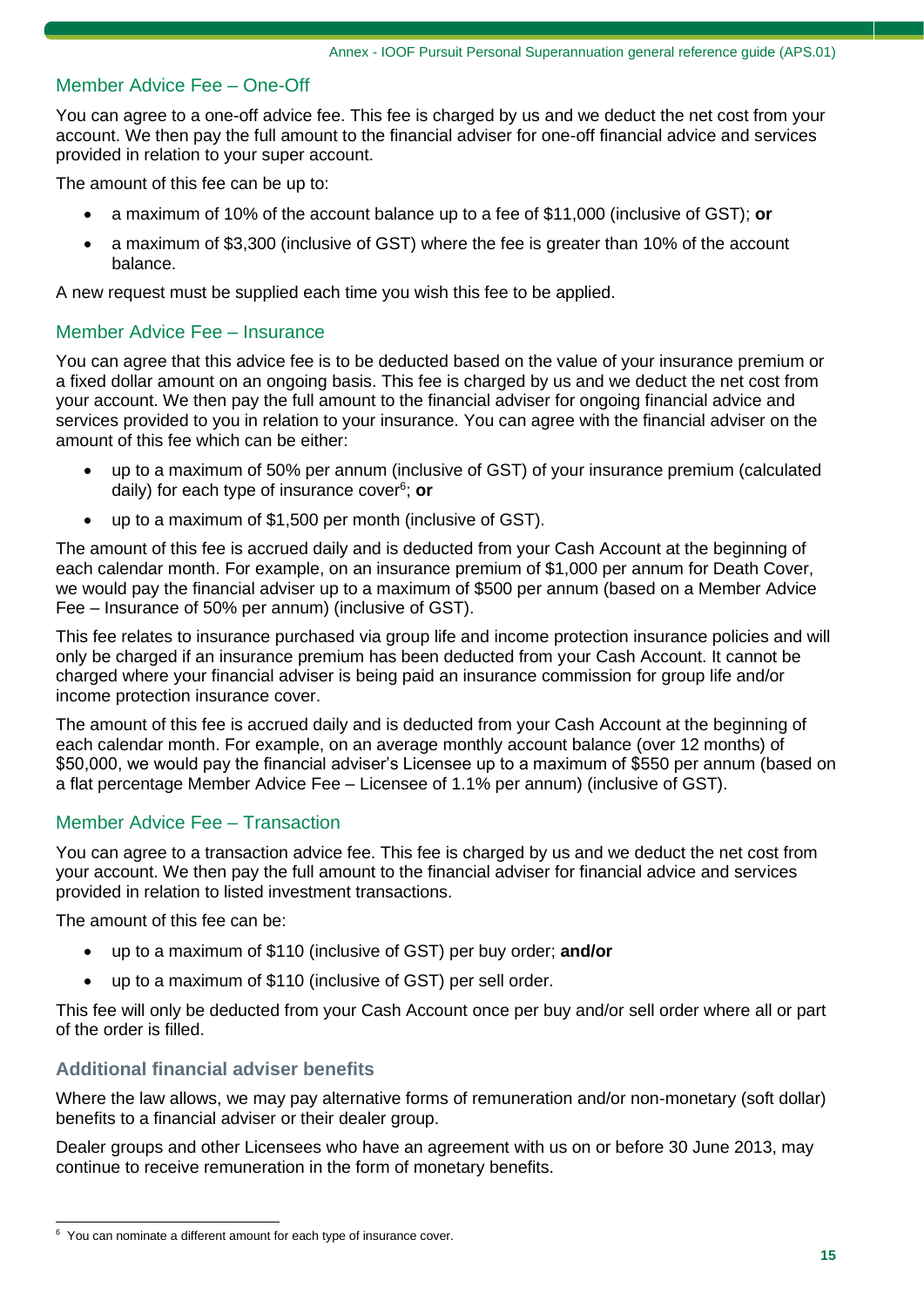These alternative forms of remuneration and/or non-monetary benefits are paid from our resources and are not separate or additional charges to you.

Your financial adviser should provide you with the details of any benefits that they may receive. This information will be included in the adviser's Financial Services Guide and/or a Statement/Record of Advice.

### Other fees and costs

### **Insurance premiums**

#### 1. Group life and income protection

Insurance premiums are deducted from your Cash Account each month in arrears. Your annual insurance premium is shown on your Statement of Membership as well as on your Annual Statement.

We receive an Administration Fee of 9.35% (inclusive of GST) of the insurance premium deducted from your Cash Account. This fee is to cover the costs associated with administering the insurance arrangement.

#### 2. Retail insurance

Insurance premiums are deducted from your Cash Account and vary according to the type and amount of insurance cover you select.

#### **Insurance commission**

#### 1. Retail insurance

Any commission that may be payable to a financial adviser for insurance cover is factored into the cost of your cover. Any amount paid is as agreed between you, your financial adviser and the relevant insurer.

#### **Dishonour fees**

If any direct debit or BPAY transaction from your nominated account with a financial institution is returned unpaid or your cheque is dishonoured, we are entitled to pass on to you any fees associated with the dishonour. This fee will be deducted from your Cash Account at the time of the dishonour.

#### **Expense recovery**

The Trustee is entitled to recoup out-of-pocket expenses from the assets of the Fund, where such expenses are properly incurred (such as certain regulatory levies or government imposts, professional fees and other expenses). The amount charged is the actual amount of the expense incurred. Such expenses will be recovered from the Fund, where practicable, and may flow through as a deduction from your account at the time the expense is applied.

#### **Expenses for transferring assets into your account**

Where the Trustee permits the transfer of assets into the Fund as some or all of your rollover, any external expenses (including stamp duty) incurred by the Trustee in facilitating the transfer shall be debited to your account. In addition, the Trustee may apply an administration fee per asset transferred into the Fund on a cost recovery basis.

### Low account balances

If there are insufficient funds in your super account to pay the fees (including the Administration Fee and member advice fee(s)) due in any month, the fees will be waived. Where member advice fee(s) are waived no further fee(s) will be paid to the financial adviser or their Licensee until there are sufficient funds to meet such fees. Any member advice fee(s) waived will not be recovered.

If there are insufficient funds in your super account to pay the cost of insurance (if any) due in that month, you will have 90 days to increase your account balance so that the full amount of the premiums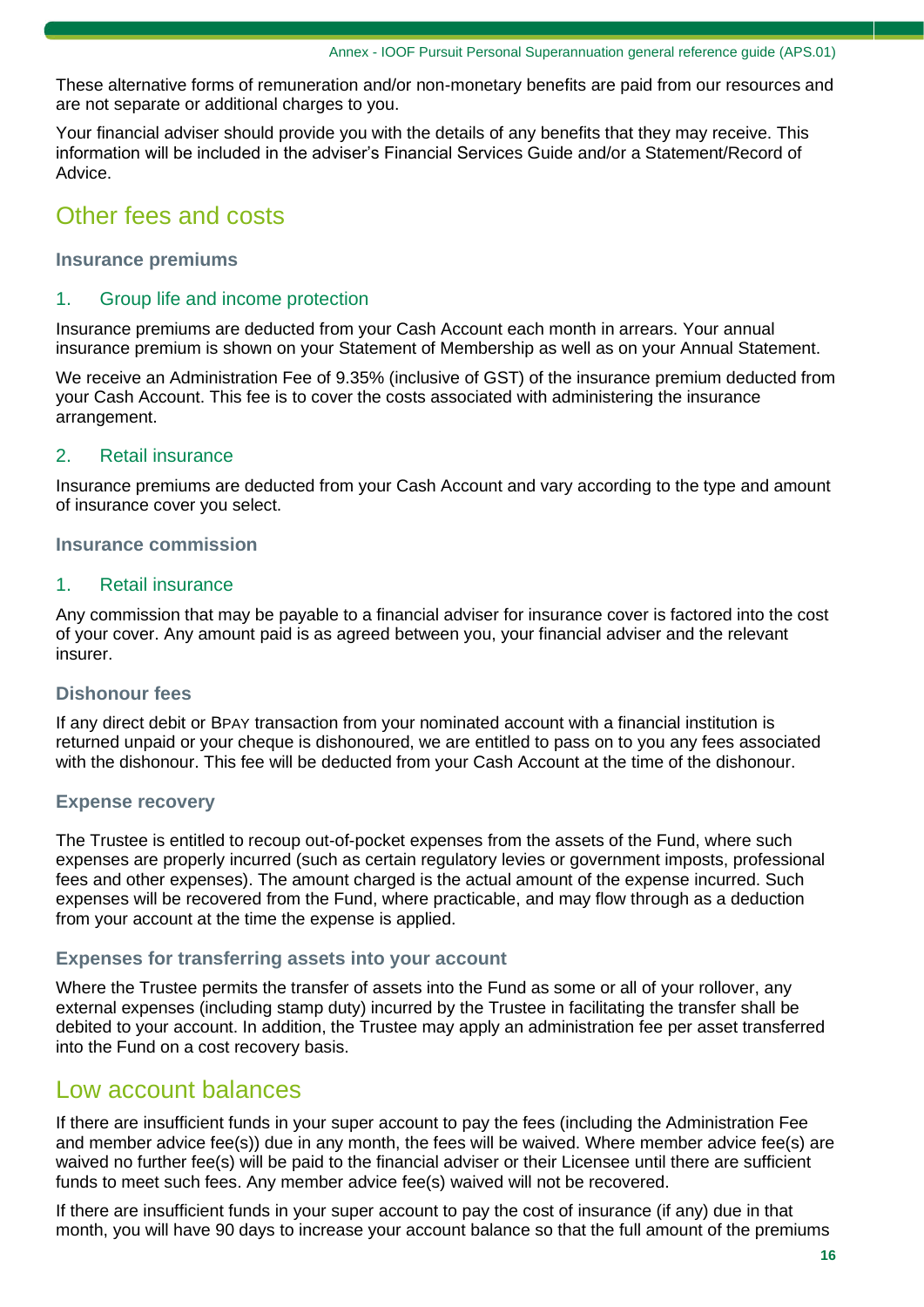can be deducted, we will notify you in writing and request an additional contribution. Overdue premiums and any associated Member Advice Fee – Insurance will be recouped from any additional funds contributed in your account, unless the insurance cover has lapsed. Please refer to the **IOOF Pursuit insurance guide (PIN.03)** to fully understand how low account balances can impact your insurance cover.

### **Fee rebate for low account balances**

You will receive a fee rebate if:

- Your account balance is less than \$6,000 (net of accrued liabilities) at the end of the financial year; or
- The withdrawal benefit on closure of your account is less than \$6,000

In these cases, a fee cap of 3% of your account balance will apply to the total administration fees, expense recovery fees and indirect costs incurred during that financial year. If excess fees are charged, you will be paid a fee rebate to your account at the end of the financial year or to your benefit prior to withdrawal.

### GST and taxes

The fees quoted in this section are inclusive of GST and any applicable RITCs, unless otherwise stated. The benefits of any available input tax credits are passed on to you in the form of reduced fees or costs. See the 'How super is taxed' section on page 18 of this guide for more information on tax.

### **Netting**

We often buy and sell units in a managed investment on the same day. We intend to deal as a net buyer or net seller of units on any given day. As a result, no transactions may need to be made at all to give effect to your Investment Instruction. However, you will still receive the prevailing sell or buy price applied to your particular investment transaction. We are entitled to retain any benefit that may arise from the netting of transactions.

### Fund manager payments

We may receive a fee from the fund managers of certain investment options for administration and investment related services. Any arrangements that have been entered into are in line with government reforms and will be charged on a flat dollar basis. Fund manager payments may vary. They are an administrative related fee retained by us and are **not** an additional cost to you.

### Alteration to fees

In certain circumstances, where it is reasonable for us to do so, we may alter the fees and costs applied to your super account (subject to law). However, before doing so, we will provide you with at least 30 days' notice if you are adversely affected by the change. We also have the right to introduce new fees.

External cost pressures such as increased regulatory complexity and the introduction of new or improved member services are but two of the circumstances that may give rise to an increase in fees and other costs. The Trust Deed does not impose maximum limits in relation to fees and costs for the Super Service.

The Trustee or fund managers may impose redemption fees with the intention of safeguarding members' investments. Insurance premiums may also be altered by the Insurer. You will be given at least 30 days' written notice of these proposed alterations if you are adversely affected by the change. Any increase in Government charges may be passed on to you at any time by increasing your premium payable without notification.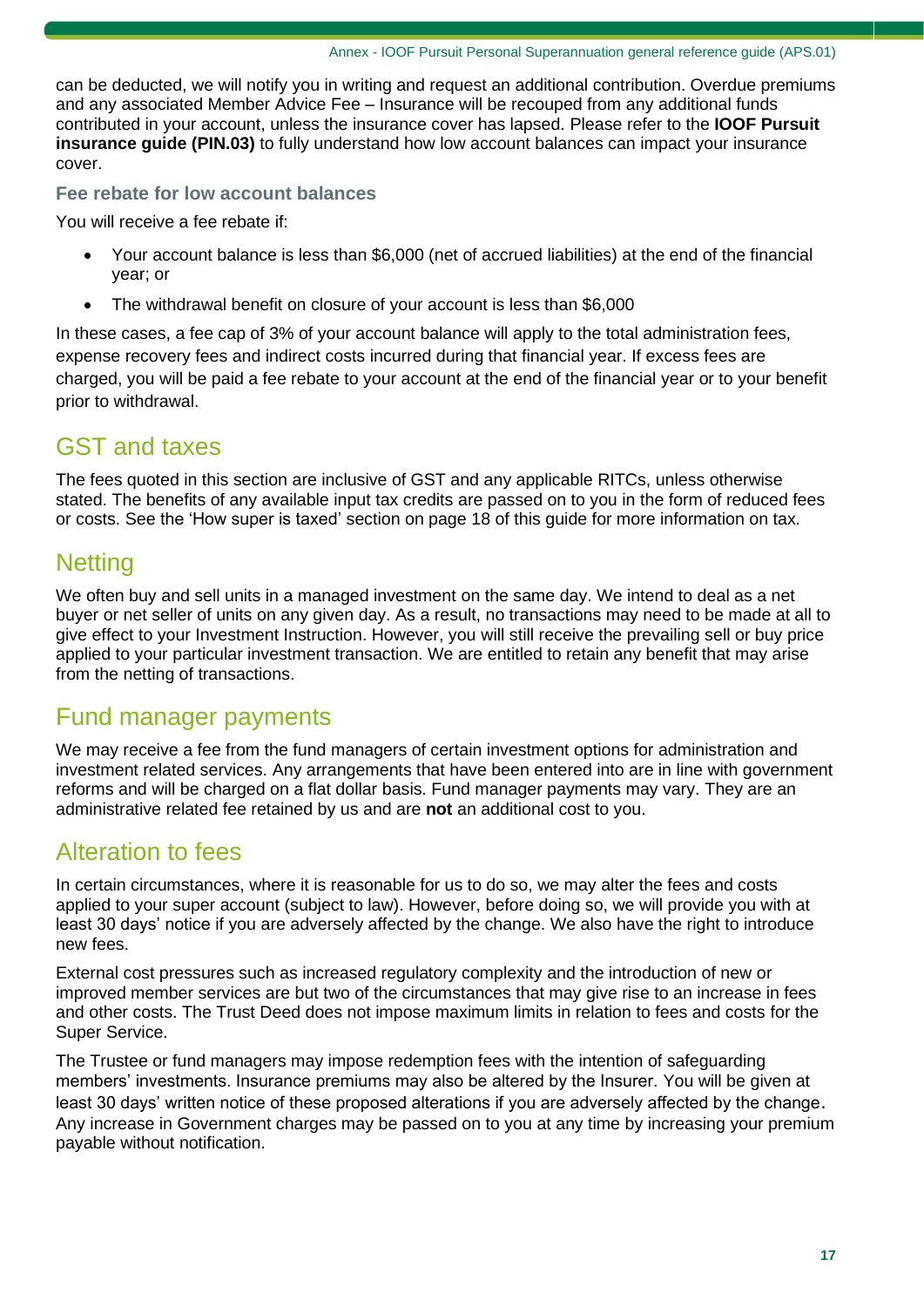# Accessing your super

The Commonwealth Government requires you to meet certain conditions before you can withdraw your super as a cash lump sum or you can commence an income stream.

### What are your access options?

Your money can stay in super as long as you like as you don't have to access your benefits when you retire. However, once you reach preservation age and retire, there is a tax-effective way to access your super. You can convert your accumulated super into a Retirement phase income stream such as a Pursuit Select Allocated Pension. This is a particularly tax-effective way to take your benefits because not only are the payments tax-free from age 60, but the investment assets backing the pension are held in a tax-free environment.

Even if you are still working, once you reach your preservation age you can commence a Pursuit Select Allocated Pension using the Transition to retirement (TTR) pension option. Under this option, you can receive income through your pension while continuing to contribute to your super account however investment earnings will be subject to the same rates of tax as in the Super Service. Members in the Super Service can transfer their super into the Pension Service without incurring CGT.

## What happens if you decide to leave or make a withdrawal?

- You can ask us to transfer your super benefits to another super fund at any time. As long as we have all necessary information we usually have 30 days to complete the transfer.
- You can also ask us to transfer your account balance to another super product in the Fund. See the 'Other general information' section in this guide for further information.
- If you qualify<sup>7</sup> you can make a lump sum (cash) withdrawal.

You can only make a partial withdrawal in cash or by transfer to another super fund if at least \$6000 remains in your account (net of accrued liabilities). If you are making a partial transfer to another super or pension account within the Fund, the minimum balance remaining in your existing account is \$10,000.

The minimum amount you can withdraw is the lesser of \$2,000 or your remaining account balance. The top up cash option nominated will be used to identify the investment option(s) that should be redeemed (if required) to pay any withdrawals (when your request is not accompanied by a specific withdrawal instruction). Alternatively, a withdrawal can be redeemed from the investment option(s) you specify.

Upon leaving the Super Service, you will receive an Exit Statement showing your closing balance and all transactions since the opening of your account or your last Annual Statement.

### General conditions for withdrawing the various components of your super

| <b>Components</b>                                    | When can you withdraw your super in cash?                                                                                                                                          |
|------------------------------------------------------|------------------------------------------------------------------------------------------------------------------------------------------------------------------------------------|
| <b>Unrestricted non-preserved</b><br><b>benefits</b> | At any time.                                                                                                                                                                       |
| <b>Restricted non-preserved</b><br>benefits          | When you:<br>terminate employment with an employer who has<br>$\bullet$<br>contributed to your super account<br>retire on or after reaching your preservation age<br>reach age 65. |

 $7$  Commonwealth Government regulations impose restrictions on when you can make lump sum (cash) withdrawals from super (further details are provided in this section).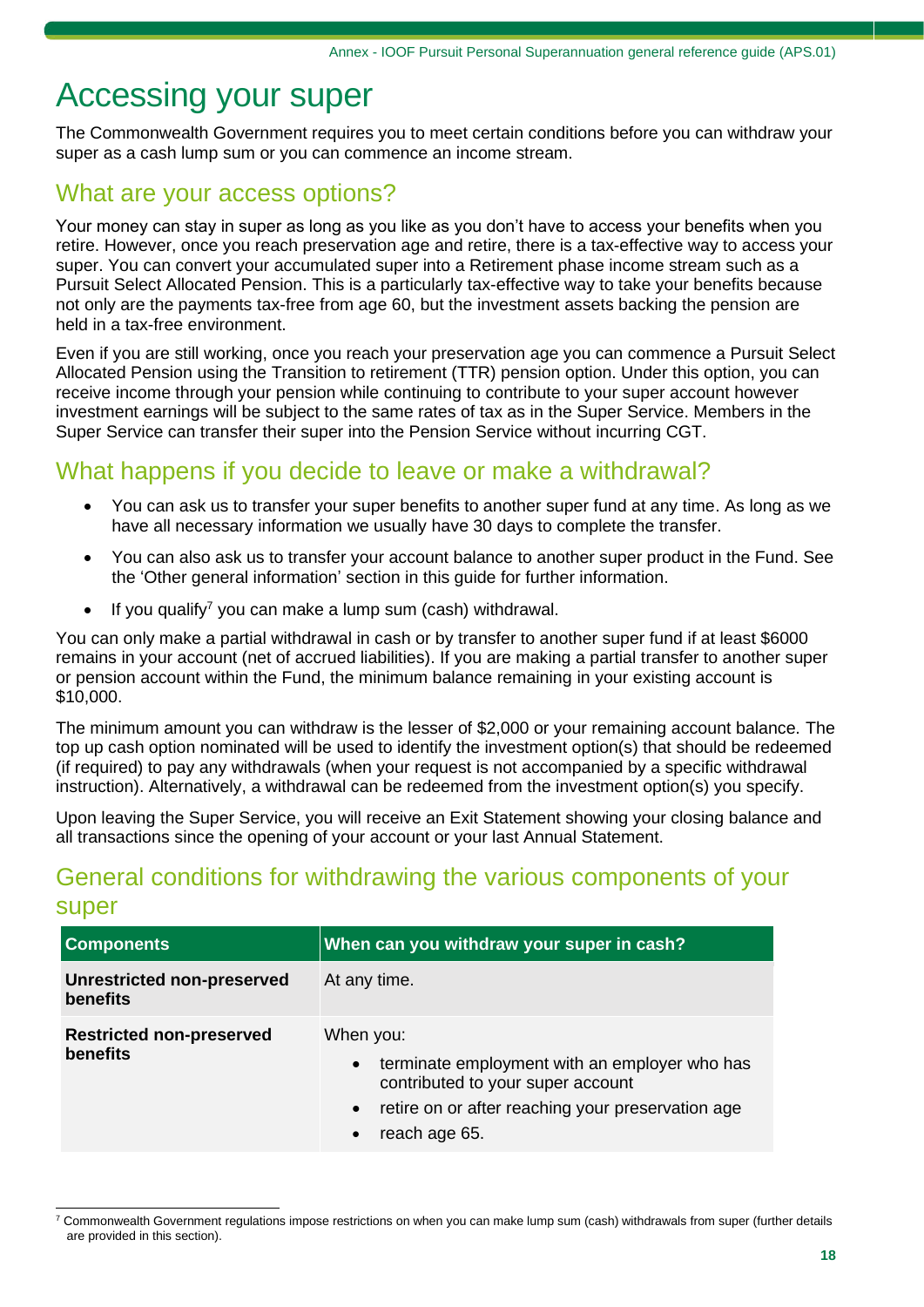|                           | Annex - IOOF Pursuit Personal Superannuation general reference guide (APS.01)                             |
|---------------------------|-----------------------------------------------------------------------------------------------------------|
| <b>Preserved benefits</b> | When you:<br>retire on or after reaching your preservation age<br>$\bullet$<br>reach age 65.<br>$\bullet$ |
| All components            | Can be transferred to another super fund or super account<br>at any time.                                 |

### **Important note**

Contributions (other than part or all of some transfers) made by you or on your behalf to a super fund and any investment income earned on those contributions are preserved benefits.

## Restricted non-preserved and preserved benefits

Both restricted non-preserved and preserved benefits become unrestricted non-preserved amounts when one of the following conditions of release is satisfied:

- You permanently retire from the workforce on or after reaching your preservation age
- You leave employment after age 60
- You reach age 65
- You become permanently incapacitated or terminally ill (if you have insurance, your insured benefit may become payable).

Once you have met one of the above conditions, your entire benefit is unrestricted non-preserved and you can withdraw your benefit as a lump sum or income stream at any time.

To request a full or partial lump sum withdrawal from your account, please complete a Benefit Payment Request form available from our website or from ClientFirst.

The tax consequences associated with making withdrawals are described in the 'How super is taxed' section of this guide.

Other conditions of release may be available in limited circumstances. These include if you:

- attain preservation age
- become temporarily incapacitated (if you have income protection insurance, your insured benefit may become payable)
- are a temporary resident departing Australia permanently
- suffer severe financial hardship
- qualify for an early release on the grounds of severe financial hardship or specified compassionate grounds (in these circumstances only part of your benefit may be released, in most cases) or
- provide the Fund with a release authority via the ATO, which allows you to withdraw any excess non-concessional contributions plus 85% of associated earnings, or up to 85% of excess concessional contributions or pay your Division 293 tax liability.

Under super law, there are strict qualifying criteria that must be met in each of these circumstances and not all of these circumstances allow a total withdrawal from your account. In addition, restrictions can apply to the form of payment. If you roll over an existing preserved benefit, this will also be preserved in the super account until you meet a condition of release.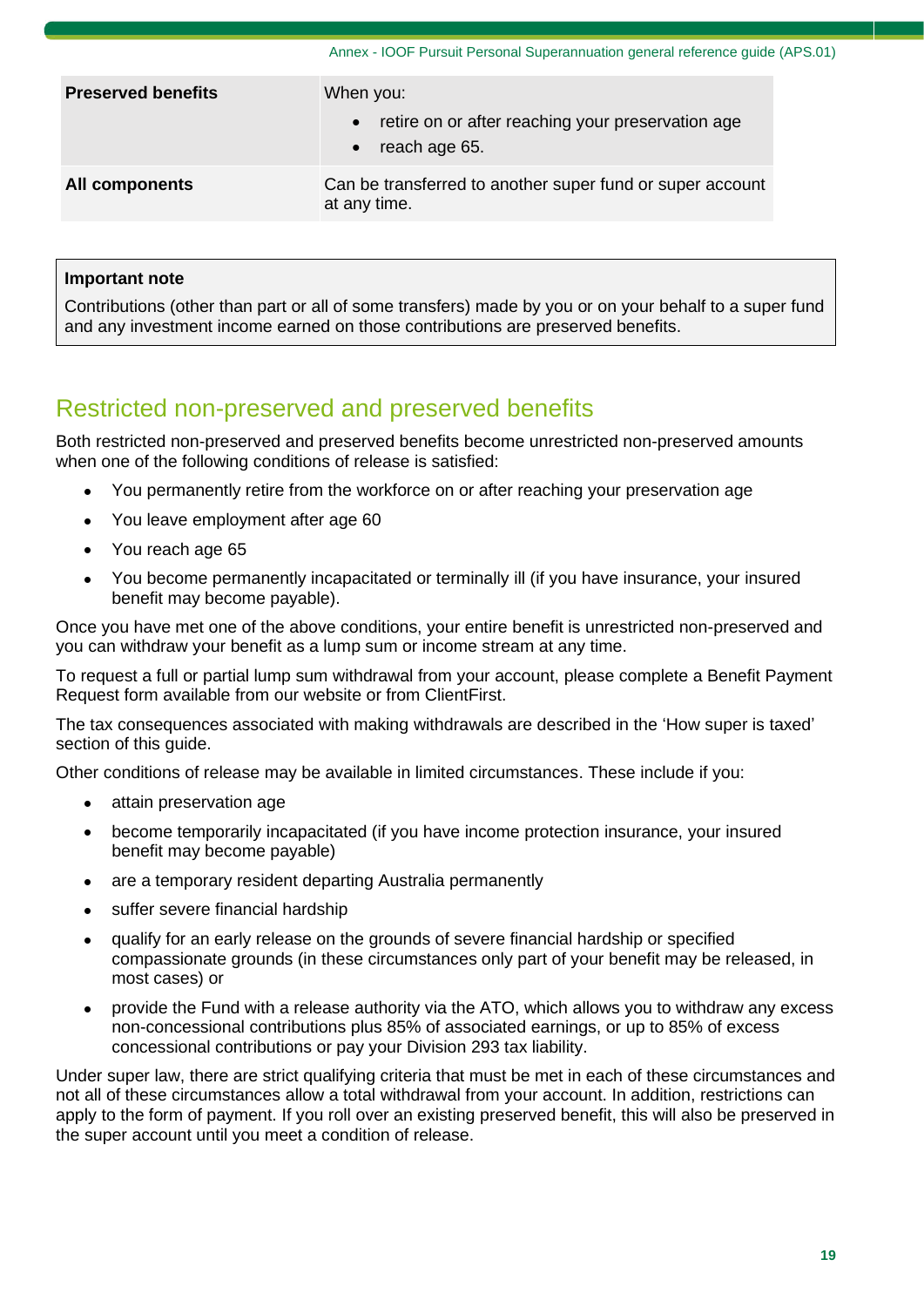### Retirement definition

For a person who has reached their preservation age, retirement occurs when an arrangement under which you were gainfully employed has ceased and you never intend to become gainfully employed again for 10 hours or more per week.

For a person aged 60 or over, retirement can also occur when an arrangement under which you were gainfully employed has come to an end. At age 65, you can be paid your benefit even though you have not left work.

### Preservation age

Generally, you cannot access your super until you retire after reaching your preservation age.

Your preservation age is determined by your date of birth as follows:

| Date of birth                 | <b>Preservation age</b> |
|-------------------------------|-------------------------|
| Before 1 July 1960            | 55                      |
| 1 July 1960 - 30 June<br>1961 | 56                      |
| 1 July 1961 - 30 June<br>1962 | 57                      |
| 1 July 1962 - 30 June<br>1963 | 58                      |
| 1 July 1963 - 30 June<br>1964 | 59                      |
| After 30 June 1964            | 60                      |

# Can you transfer your benefit?

You can transfer your benefit to another complying super fund that is willing to accept it, at any time.

### Can you commence an income stream with your benefit?

You can generally commence an income stream with your benefit if:

- you have unrestricted non-preserved benefits
- you have satisfied a condition of release
- you have reached your preservation age and are purchasing a TTR allocated pension with the preserved and restricted non-preserved components of your benefit.

### Special rules for temporary residents

If you are a temporary resident of Australia, you can generally access any Australian super benefits you have if:

- you satisfied a condition of release before 1 April 2009 under the rules that applied at that time
- you leave Australia and your temporary visa has been cancelled or expired (known as a departing Australia superannuation payment (DASP))
- you suffer temporary or permanent incapacity or a terminal illness
- you die (in which case the super benefits would be paid to your beneficiaries).

If you do not take your super benefits with you upon departure from Australia as a DASP within six months, we must pay the super benefits to the ATO as instructed. You can later claim the amount of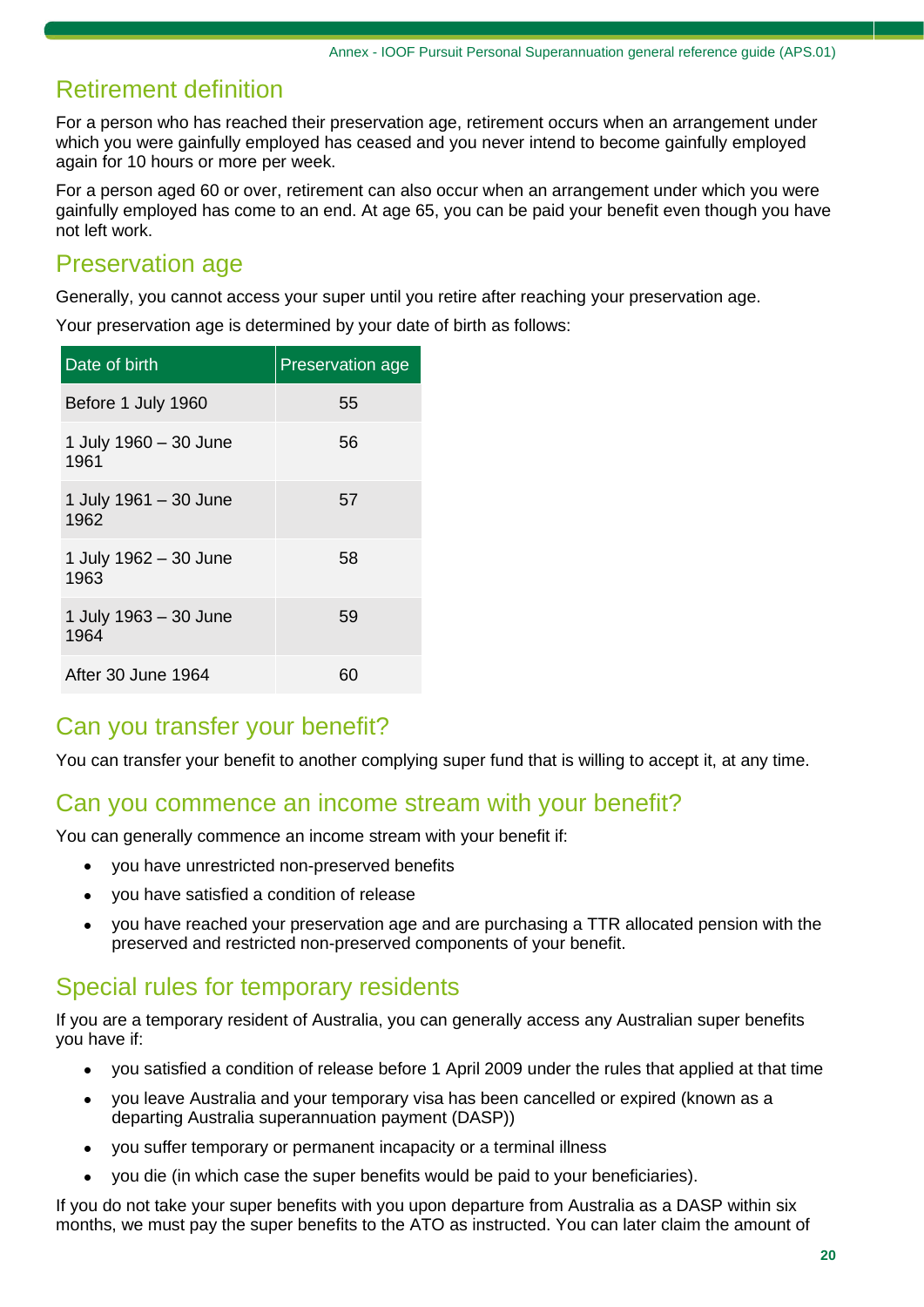the benefits back from the ATO. Where benefits are transferred to the ATO in this manner, the Trustee will rely on ASIC relief and will not issue you with an exit statement in respect of the super benefit at the time of, or after, the benefit is transferred. If you would like more information about how to claim your super benefits from the ATO as a temporary resident, please visit the ATO website (www[.ato.gov.au\)](http://www.ato.gov.au/).

### How is super treated for Centrelink/Department of Veterans' Affairs purposes?

The Commonwealth Government applies two tests, the income test and the assets test, to assess whether you are eligible for a Centrelink or Department of Veterans' Affairs (DVA) pension or allowance payment. The test which gives you the lower rate of payment is the one Centrelink or DVA will use to determine your eligibility for a pension or allowance.

Benefits held in super accounts in the Fund are exempt from assessment under the Centrelink or DVA means tests until you reach Age Pension age. Once you reach Age Pension age (currently age 66), your account balance is treated as a financial asset under the Centrelink/DVA assets test and is deemed to earn a set rate of income under the Centrelink/DVA income test. For more information about the Centrelink/DVA means tests, please contact your financial adviser.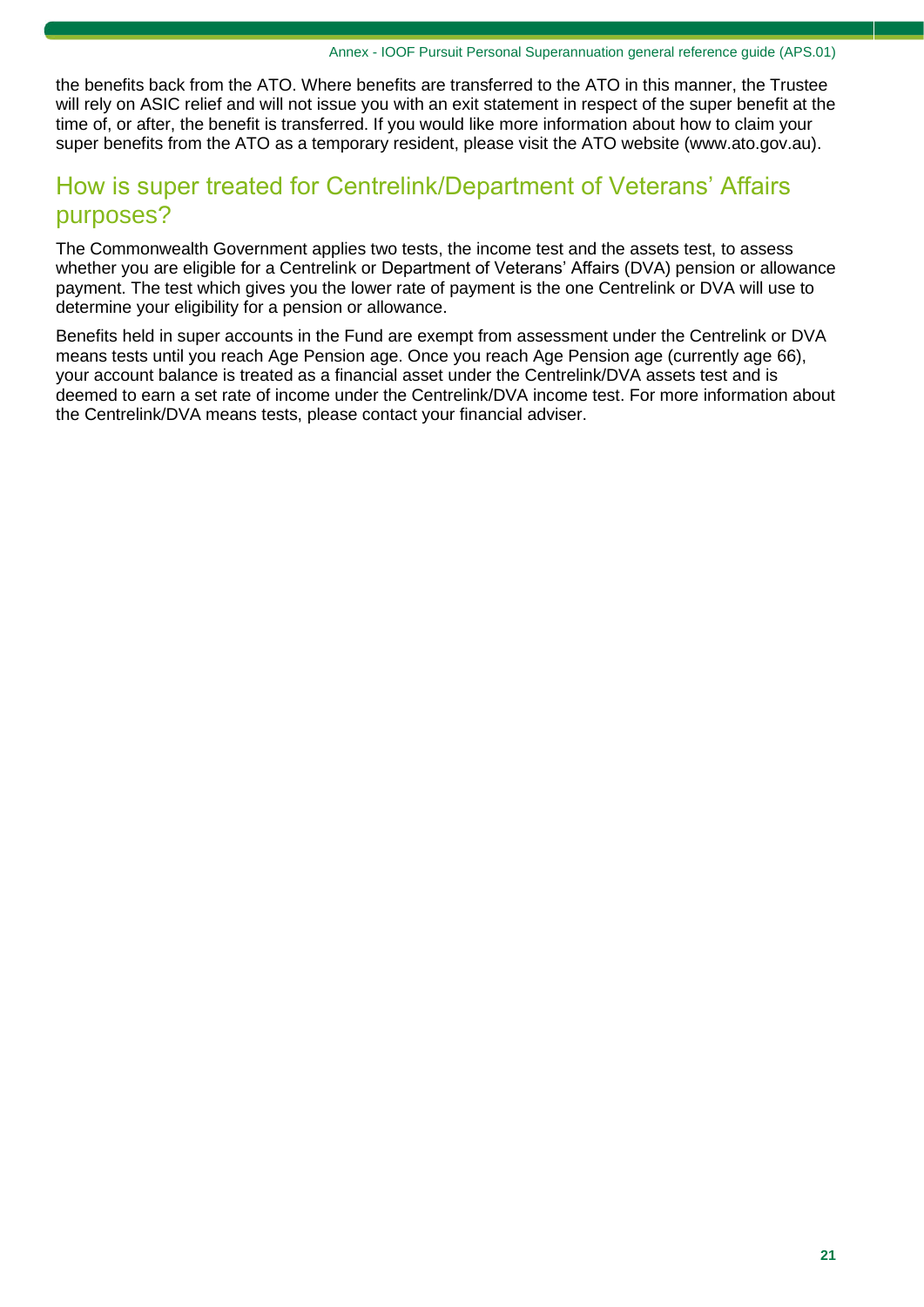# How super is taxed

Super is one of the most tax-effective ways to invest. Pre-tax contributions made by you or your employer (which include salary sacrifice contributions) are taxed at the special super rate of 15%. When you take your money out after age 60 – you do not get taxed at all.

This guide provides you with some general information about the tax implications of investing in super, including:

- what tax concessions apply to contributions
- how pension payments are taxed
- what tax applies to withdrawals
- how investment income is taxed
- tax treatment of investments if you take benefits as a pension.

### Seek advice

The laws relating to super, including tax laws, are complex and subject to change from time to time. We recommend that you obtain professional advice on the tax consequences before investing.

### Use super for lower tax on investments

The great advantage of super is that you can grow your investments in a low tax environment and take your retirement benefits tax-free once you turn age 60.

Through super you can access investment options across all asset classes and receive investment earnings into your super account – all in a low tax environment.

### Tax on contributions going into your super

Most contributions are categorised into two distinct types:

- Concessional contributions (known as 'before-tax' contributions); and
- Non-concessional contributions (known as 'after-tax' contributions).

The most common examples of each are listed below:

| <b>Concessional contributions</b>                                                           | <b>Non-concessional contributions</b> |
|---------------------------------------------------------------------------------------------|---------------------------------------|
| <b>Employer contributions (including</b><br>Superannuation Guarantee (SG)<br>contributions) | Personal after-tax contributions      |
| Salary sacrifice contributions (these are<br>technically also employer contributions)       | Spouse contributions                  |
| Tax deductible personal contributions                                                       |                                       |

Concessional contributions are taxed at the rate of 15% in the Fund. If you are a low income earner, you are entitled to a tax offset to compensate for the 15% contribution tax paid on concessional contributions made to your account. The tax offset (up to a maximum of \$500) is credited to your super account. In addition, individuals with income above \$250,000 per annum will pay an additional 15% tax on concessional contributions. As superannuation is a low taxed environment, the Commonwealth Government sets a maximum limit that you can contribute in each financial year for each type of contribution before additional tax is payable.

The table below shows you the maximum amount you can contribute before additional tax applies: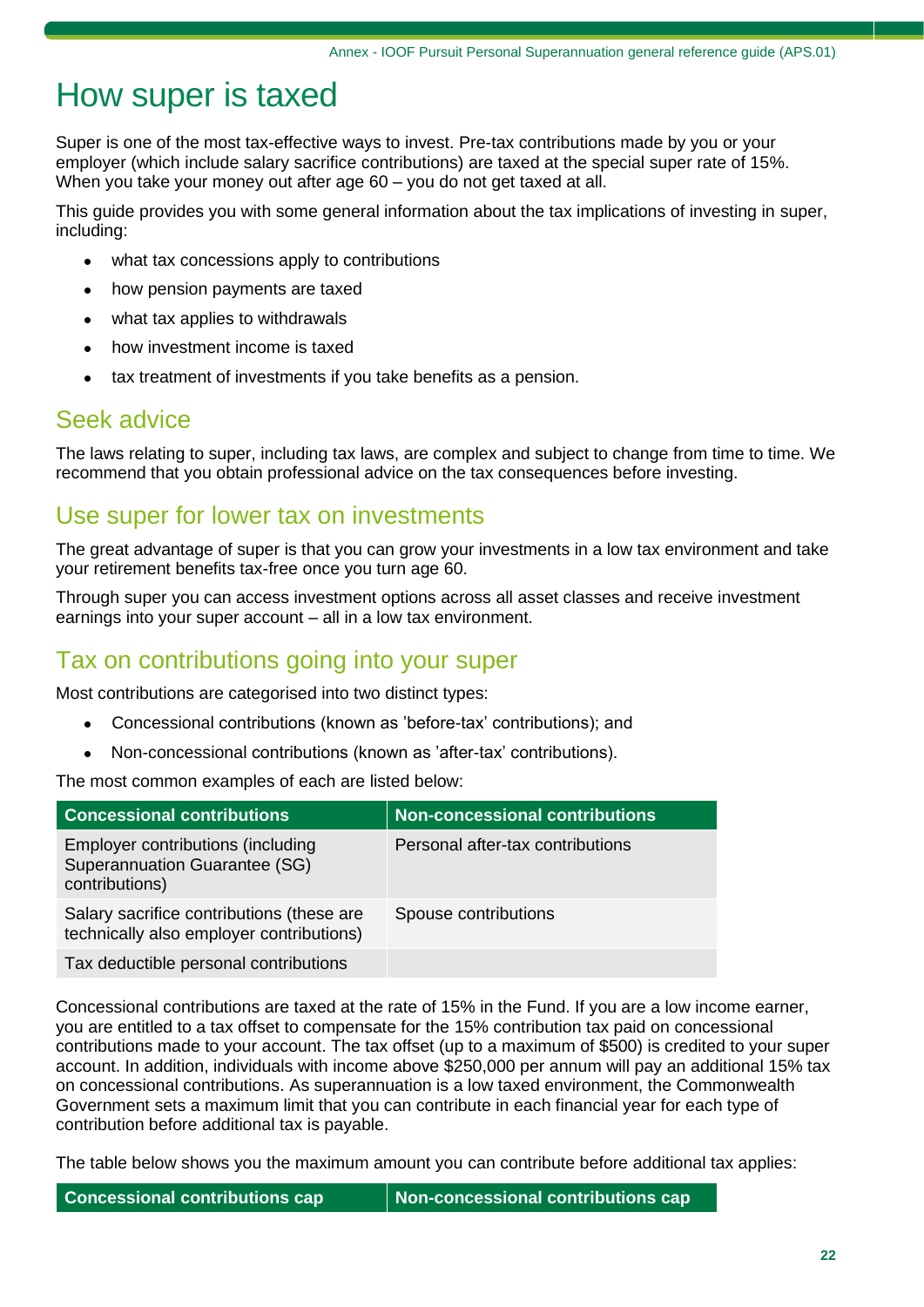A maximum total of \$25,000 a year.  $\blacksquare$  A maximum total of \$100,000 a year<sup>8</sup>.

The remainder of this section provides full details of the contributions caps to ensure you do not end up paying more tax than you expected. This section also contains information on special arrangements for larger contribution amounts.

You are assessed personally for any tax on excess contributions. Therefore, it is your responsibility (with your employer) to ensure that you do not exceed the caps.

## Contributions to super

### **Tax deductions for contributions to super**

Some contributions to super are tax deductible. These contributions (sometimes called before-tax contributions) are:

### 1. Employer contributions

These include:

- salary sacrifice contributions
- voluntary employer contributions
- compulsory employer contributions (such as SG contributions).

### 2. Personal contributions

These are personal contributions you make which you notify the super fund that you intend to claim as a tax deduction.

If you are aged 18 to 64 you can make personal contributions and claim a tax deduction for those contributions if you have sufficient assessable income to claim the deduction. For those aged 65 to 74, tax deductions for personal contributions are also available, but you must meet a work test to make the contributions or contribute under the one-off work test exemption. If you are aged 75 or more, you cannot make personal contributions.

#### **How do you claim a personal tax deduction for your contributions to super?**

If you would like to claim a tax deduction for your personal contributions, you must notify us of your intention before the earlier of the following:

- when you submit your income tax return
- at the end of the next financial year after you have made the contribution.

We will provide you with the notification form (called a tax deduction notice) after the end of the relevant financial year or you can download a copy from our website. Alternatively, you can use the ATO's approved *Notice of intent to claim or vary a deduction for personal super contributions* form available from www[.ato.gov.au](http://www.ato.gov.au/)

You will not be able to claim a personal tax deduction for your contributions if, before we acknowledge receipt of the form, you:

- decide to leave the Fund
- make a partial withdrawal including some of your contributions<sup>9</sup>
- decide to transfer your benefits to a pension within the Fund
- choose to split the contributions with your spouse.

<sup>&</sup>lt;sup>8</sup> Until you reach age 65, you can choose to bring forward up to two years' entitlements and contribute up to \$300,000 of non-concessional contributions in any three year period. The capacity to bring forward future years' cap entitlements may be restricted if the total value of your super and pension benefits more than \$1.4 million.

<sup>9</sup> With a partial withdrawal, some of the personal contributions are deemed by the ATO to be paid out of the Fund, and therefore unless a tax deduction notice is received beforehand (and the trustee acknowledgement issued) the full contribution is not tax deductible.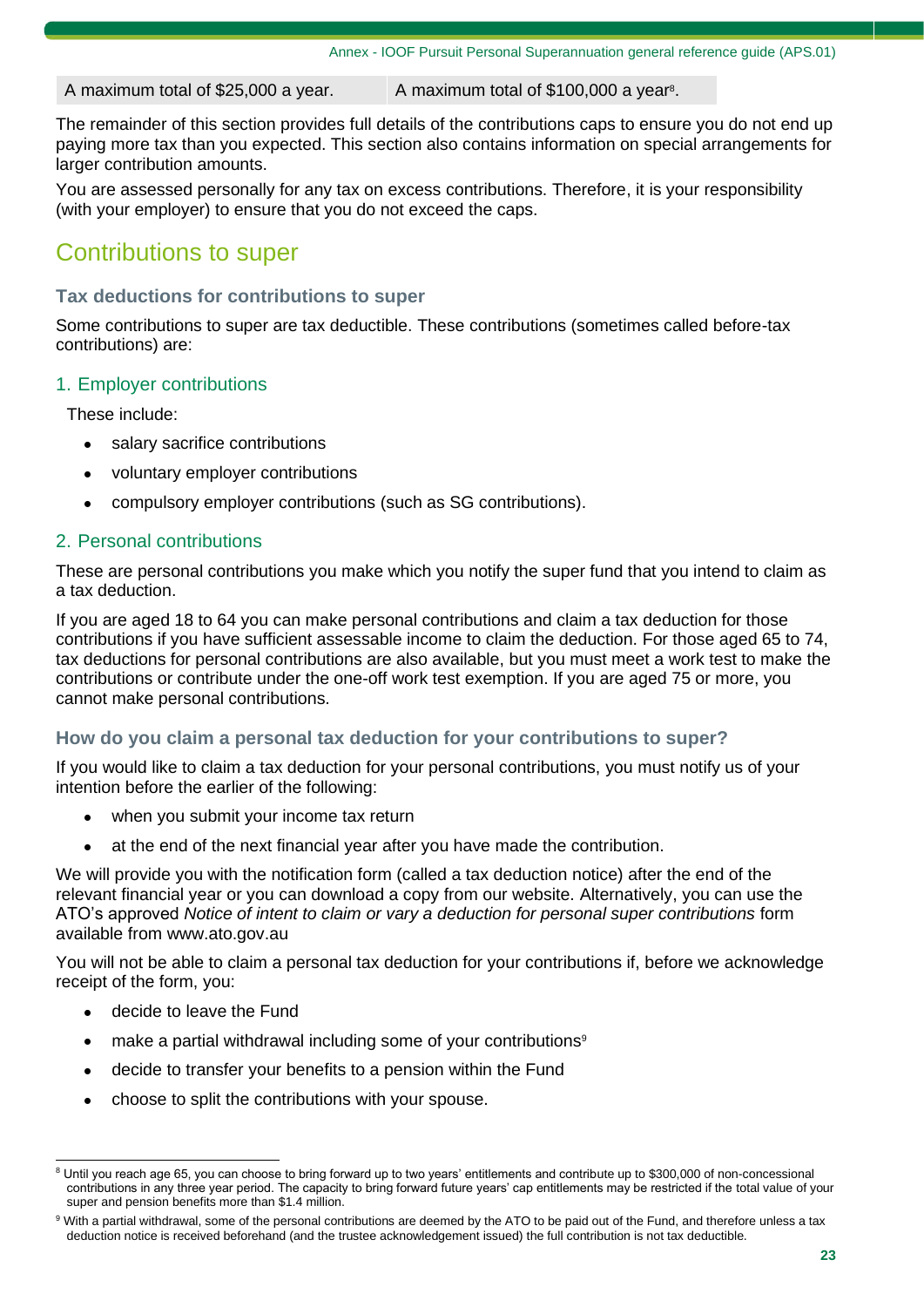If you wish to use a tax deductible contribution as part of the purchase price of a pension, you will need make these contributions to an accumulation super account (such as Pursuit Select Personal Superannuation), accompanied by an IOOF tax deduction notice or the ATO approved form. Once this has been processed, you can then transfer your benefits to start a pension.

### **Are tax deductions available for super contributions made after age 65?**

You can claim a tax deduction for your personal contributions and your employer can claim a tax deduction for salary sacrifice and voluntary employer contributions made up until 28 days after the month you turn age 75. However, these contributions cannot be made to super after you turn age 65, unless you have met the 'work test' during the financial year. Under the work test, you need to have worked in paid employment or be self-employed for at least 40 hours during a 30-day consecutive period during the financial year.

Tax deductions are available to the employer on compulsory employer contributions (such as Superannuation Guarantee contributions) regardless of your age.

### **Are any tax offsets available for super contributions?**

If you have a spouse who makes contributions to your super account or makes a contribution to purchase your pension, these contributions are not tax deductible, but your spouse may be eligible to receive the spouse contributions tax offset.

The spouse tax offset is 18% of the spouse contribution made to your account, up to a maximum of \$540 and is available where your income is \$37,000 per annum or less. The maximum offset reduces where your income exceeds \$37,000 and ceases at \$40,000. The spouse tax offset is claimed through your spouse's personal income tax return.

If your income is \$37,000 or less, you may be entitled to the low income superannuation tax offset. This is a refund of the 15% tax on concessional contributions made to your super account, up to a maximum \$500 and is credited to your super account.

### **Are there any caps on concessional contributions to super?**

The Commonwealth Government sets an annual cap on tax concessions attributed to super contributions. From 1 July 2020 this cap is \$25,000 per individual and applies to all concessional contributions (for example employer contributions and deductible personal contributions)<sup>10</sup> .

From 1 July 2018, any unused concessional contributions cap amount may be carried forward and used in a later year, for up to five years. However, you will only be able to contribute additional carriedforward amounts if your total superannuation balance is less than \$500,000 on 30 June of the previous tax year.

For example, if you make \$20,000 of concessional contributions during the 2019/20 tax year, you can make up to \$30,000 of concessional contributions in the 2020/21 tax year (\$25,000 cap plus \$5,000 of carried forward concessional contributions cap), if your total superannuation balance on 30 June 2020 is less than \$500,000.

Contributions that exceed the concessional contributions cap will be included in your assessable income and taxed at your marginal tax rate. You will also be liable for an excess concessional contributions charge. To take into account the 15% tax paid by your fund on the excess contributions, you will receive a non-refundable tax offset equal to the amount of tax paid.

The ATO will notify you if you have excess concessional contributions and you can elect within 60 days to have your excess concessional contributions released from your super fund. If you make this election, the superannuation fund is required to pay 85% of the excess concessional contributions (or the amount in the release authority) to the ATO. The ATO will make the appropriate tax adjustments and refund the net amount to you personally. Any excess that remains in the fund will be counted towards your non-concessional contributions cap.

<sup>&</sup>lt;sup>10</sup> The concessional contributions cap of \$25,000 is indexed from 2020/21 to movements in Average Weekly Ordinary Time Earnings in increments of \$2,500.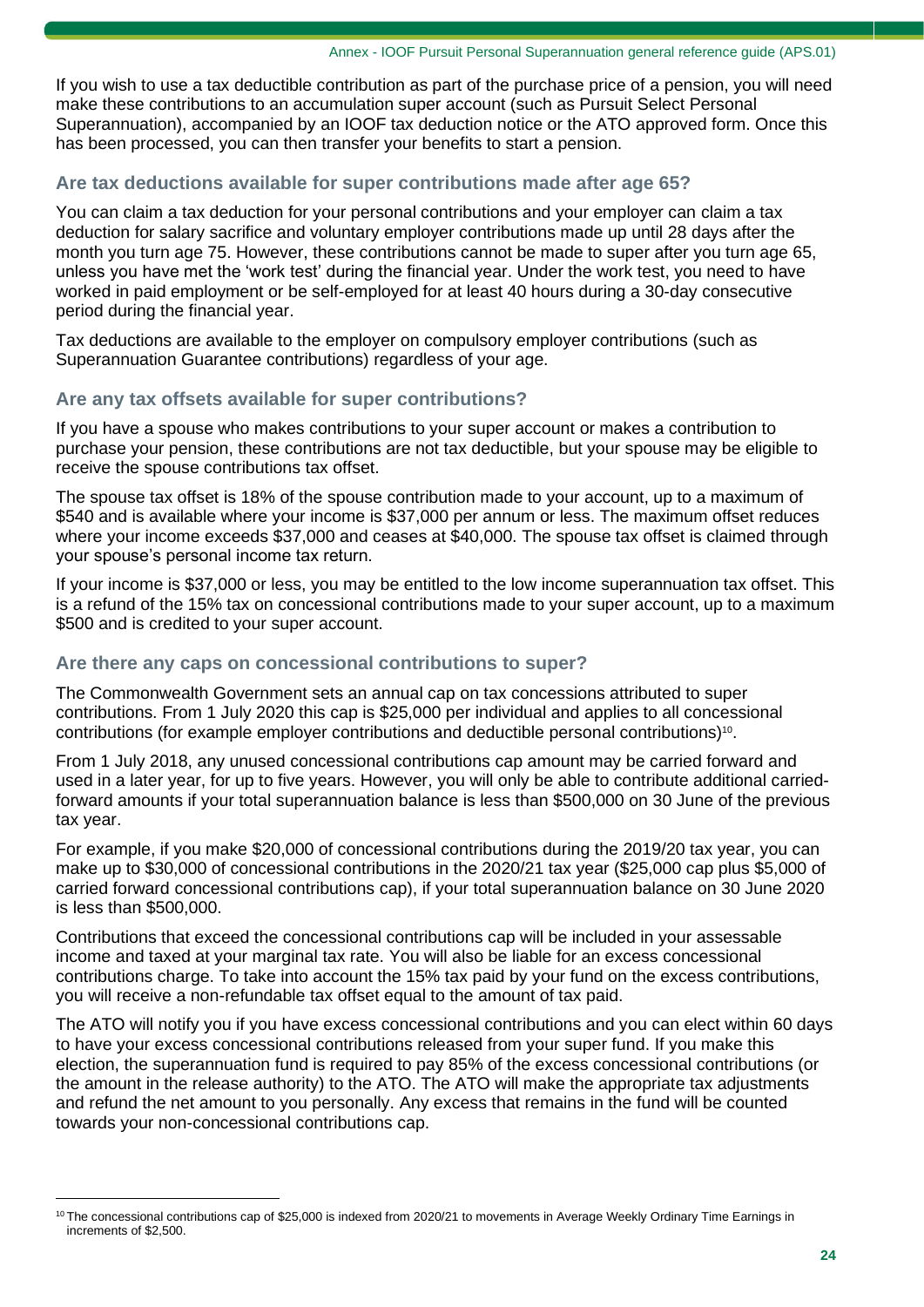The rules relating to concessional and non-concessional contributions caps are complex and change from time to time. For this reason it is strongly recommended that you seek professional advice from a suitably qualified person.

### **Are there any caps on non-concessional contributions to super?**

From 1 July 2020 and onwards you may be able to make up to \$100,000 of non-concessional contributions each year before additional tax is payable. If you are under age 65 on 1 July, you may be able to bring forward up to two years' entitlements and contribute up to \$300,000 of non-concessional contributions in any three-year period. The non-concessional cap is calculated as four times the concessional contributions cap and will therefore increase in line with the concessional contributions cap.

Your ability to bring forward any future years' non-concessional contributions cap entitlements may be restricted by the amount of super and pension benefits you have:

| Total superannuation balance on previous   Non-concessional contributions cap<br>30 June |                        |
|------------------------------------------------------------------------------------------|------------------------|
| Under \$1,400,000                                                                        | \$300,000 over 3 years |
| \$1,400,000 to \$1,499,999                                                               | \$200,000 over 2 years |
| \$1,500,000 to \$1,599,999                                                               | \$100,000              |
| \$1,600,000 or more                                                                      | <b>NIL</b>             |

Non-concessional contributions included in the cap are:

- personal contributions that are not tax deductible.
- spouse contributions.
- Excess concessional contributions that you elect not to have refunded.

The contributions which are **not** included in this cap are:

- transfers from other super funds or schemes.
- personal injury compensation payments contributed to super in respect of a person who is permanently disabled within 90 days of receipt of the payment or a longer period as allowed by the ATO.
- proceeds from the sale of certain small business assets contributed to super up to a lifetime limit of \$1,565,000 (for the 2020/2021 financial year). This limit (known as the CGT cap) is indexed annually.
- the Government co-contribution.
- downsizer contributions. Please note that downsizer contributions have a separate limit of \$300,000.

If you are making personal contributions and wish to claim an exemption from the non-concessional contributions cap because the contributions arise from injury compensation payments, a downsizer contribution or from the sale of a small business, you must provide the relevant ATP form to us before or at the time you make the contribution.

If your non-concessional contributions exceed the cap, the ATO will issue you with a release authority where you can make an election within 60 days to withdraw the excess plus 85% of the associated earnings. The full amount of associated earnings will be included in your assessable income and you are entitled to a tax offset of 15% to take into account tax already paid by the super fund. If you choose to leave the excess in super it will be taxed at the highest marginal tax rate (currently 45% for 2020/21, plus Medicare Levy).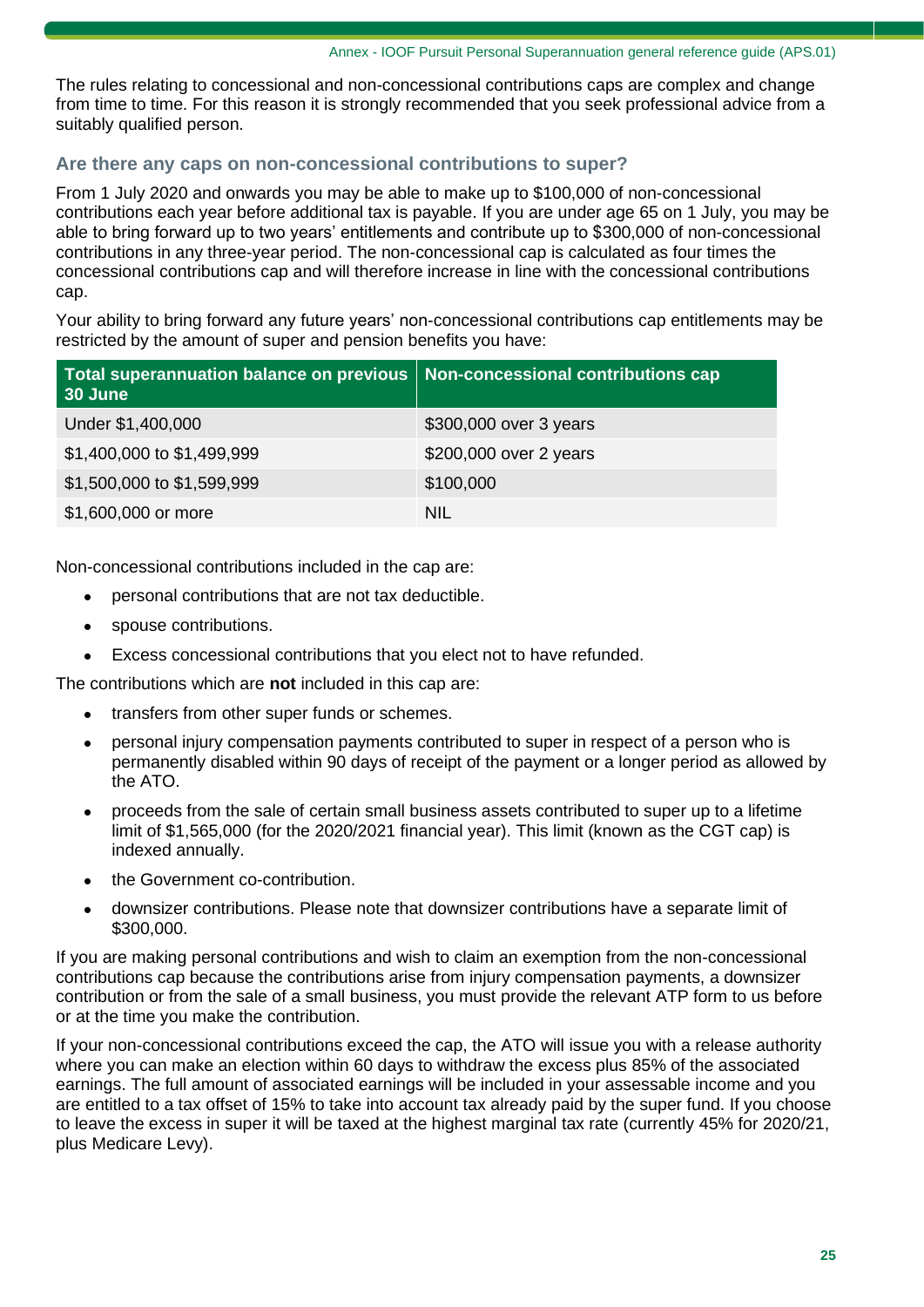### **Tax on contributions paid by the Fund**

We have to pay tax on certain contributions at maximum a rate of 15% which is deducted from your account. This tax is then forwarded to the ATO. The following amounts paid into your account will incur tax:

- employer contributions (including salary sacrifice employer contributions and contributions under the Superannuation Guarantee)
- Superannuation Guarantee shortfall components
- tax deductible personal contributions
- the transfer of the untaxed element from an unfunded public sector scheme
- the taxable part of a payment made from an overseas super scheme. Note: If you make a payment from an overseas super scheme more than six months after you become an Australian tax resident, the growth on the benefit since you became a resident is taxable. You can either pay this tax personally or you can elect for the Fund to pay the tax.

The actual amount of tax paid to the ATO may be reduced by allowable tax deductible expenses. This includes management costs and insurance premiums charged to your super account.

**No tax** is payable on:

- personal contributions that are not tax deductible
- spouse contributions
- downsizer contributions
- transfers from other taxed super funds
- transfers between super products within the Fund
- low income super tax offset and the Government Co-contribution.

#### **Section 293 tax on concessional contributions for high income earners**

If you have income above \$250,000 per annum, you will pay an additional 15% tax on concessional contributions. The ATO will calculate the liability and issue a notice of assessment and a release authority so that the amount of the assessment can be released from your super fund to make the payment to the ATO.

There is a specific definition of income for these purposes, and the calculations to determine an individual's tax liability are very complex. For these reasons it is recommended that members with high incomes seek professional advice on their particular circumstances.

### Tax treatment of investment income

The great advantage of super is that you can grow your investments in a low tax environment and take your retirement benefits tax-free once you turn age 60.

While your investments are growing in super, the Fund generally pays tax on investment income at a maximum rate of 15%. The actual tax is often less than 15% because tax is paid on the taxable income of the Fund. Taxable income is assessable income less tax deductible expenses (such as the cost of your insurance cover).

The following table describes the general treatment of investment income derived from the investments held in your super account.

| <b>Investment income</b>               | General rate of tax (%) |
|----------------------------------------|-------------------------|
| Interest and income distributions      | 15                      |
| Realised capital gains:                |                         |
| $\bullet$ held for less than 12 months | 15                      |
| • held for 12 months or longer         | $10*$                   |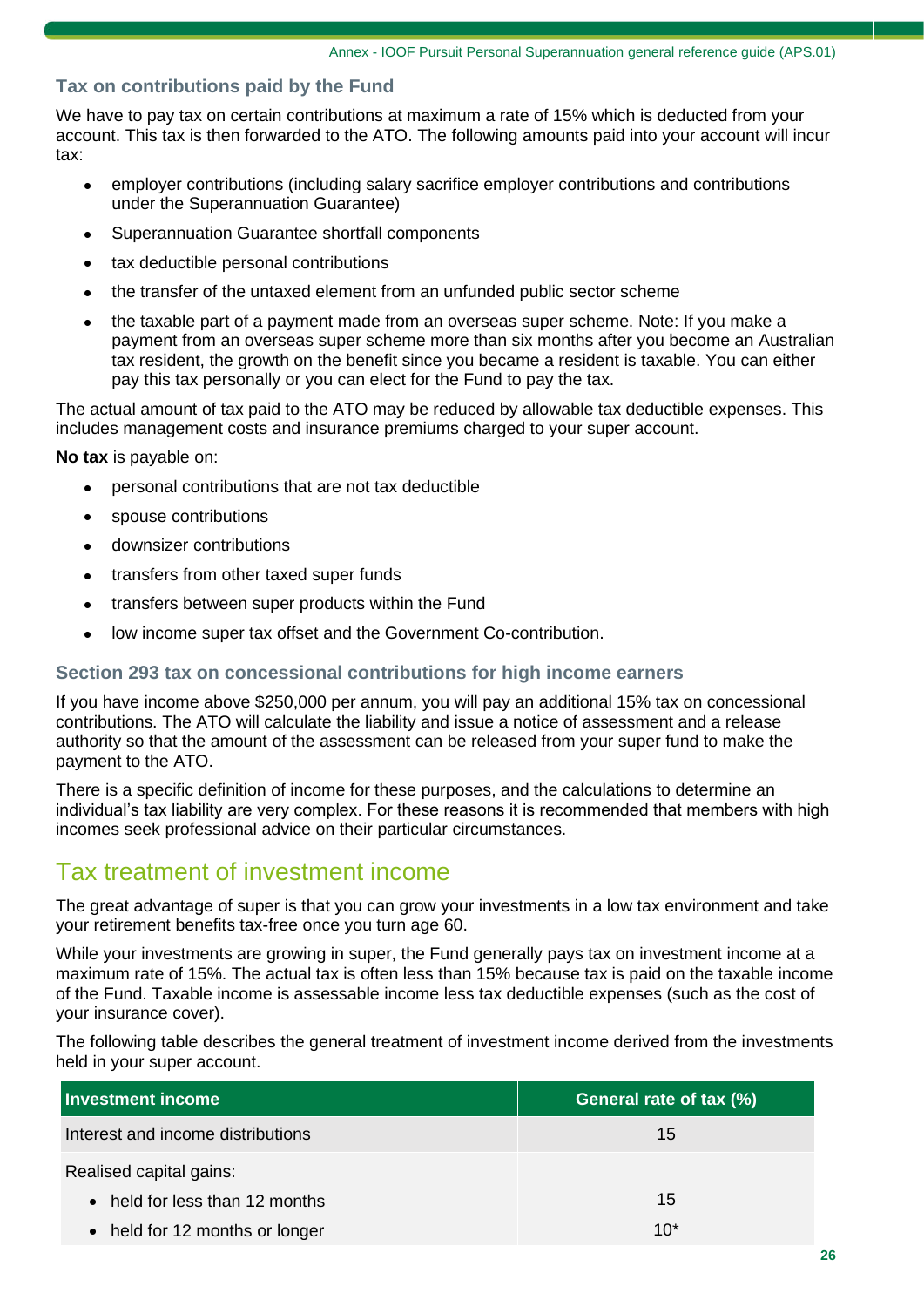\* The tax rate for super funds is 15%. However, capital gains on assets held for more than 12 months are discounted by 33%, resulting in an effective tax rate of 10%.

The rate of tax is applied to income after allowing for tax deductible expenses. The actual tax paid may be further reduced by franking credits received by your account. A franking credit is a tax credit available to the Fund for the tax that has already been paid by the issuing company on dividends received on shares in the investment option.

### **Tax on capital gains**

Realised capital gains can arise:

- from distributions of net capital gains from your investment option(s)
- if you choose to redeem your investment option(s), for example if you switch to another investment option or make a withdrawal from your super account.

If you incur a capital loss after redeeming your investment option(s), it can be used to reduce any realised capital gains that your super account may have earned over the year. At the time when the Fund prepares its income tax return, if you have excess capital losses, these may be applied against other members' capital gains (at the rate of 10 to 15%) and we may credit the cash benefit to your Cash Account.

### What are the tax implications if you transfer between products within the Fund?

If your investment options are transferred to another product within the Fund, there is no realisation of capital gains and therefore no CGT applies.

If your investment options are transferred to a Retirement phase pension product within the Fund, no realisation of capital gains occurs and your investments will be held in a tax-exempt environment. No tax is payable on your investment earnings (interest, income distributions or realised capital gains). Plus, as your pension investments are held within a tax exempt environment, no tax on realised capital gains applies if you choose to switch your investments or redeem any investments to provide for pension payments or cash lump sums. The Government restricts the total amount you can transfer to the tax-exempt pension environment. This limit, called the transfer balance cap, is currently \$1.6 million.

If you are transferring from a Retirement phase pension product within the Fund to a super account, you can choose to transfer investment options or redeem investments in the pension account prior to transfer. Investment options that are transferred will retain their original acquisition cost and if redeemed in the super account, realised gains may include gains that accrued while in the tax-exempt pension environment. If investment options are redeemed in the pension account, no tax on realised gains applies.

If we receive a commutation authority from the ATO instructing us to commute part/all of a Retirement phase pension and transfer the benefit back to super, we will seek your instructions prior to transferring investment options to a super account in your name.

### When is tax deducted from your super account?

We generally only deduct tax on employer contributions, deductible personal contributions and investment income from your account at the time we need to pay it to the ATO. This means that your account receives earnings on investments right up until the time tax is paid.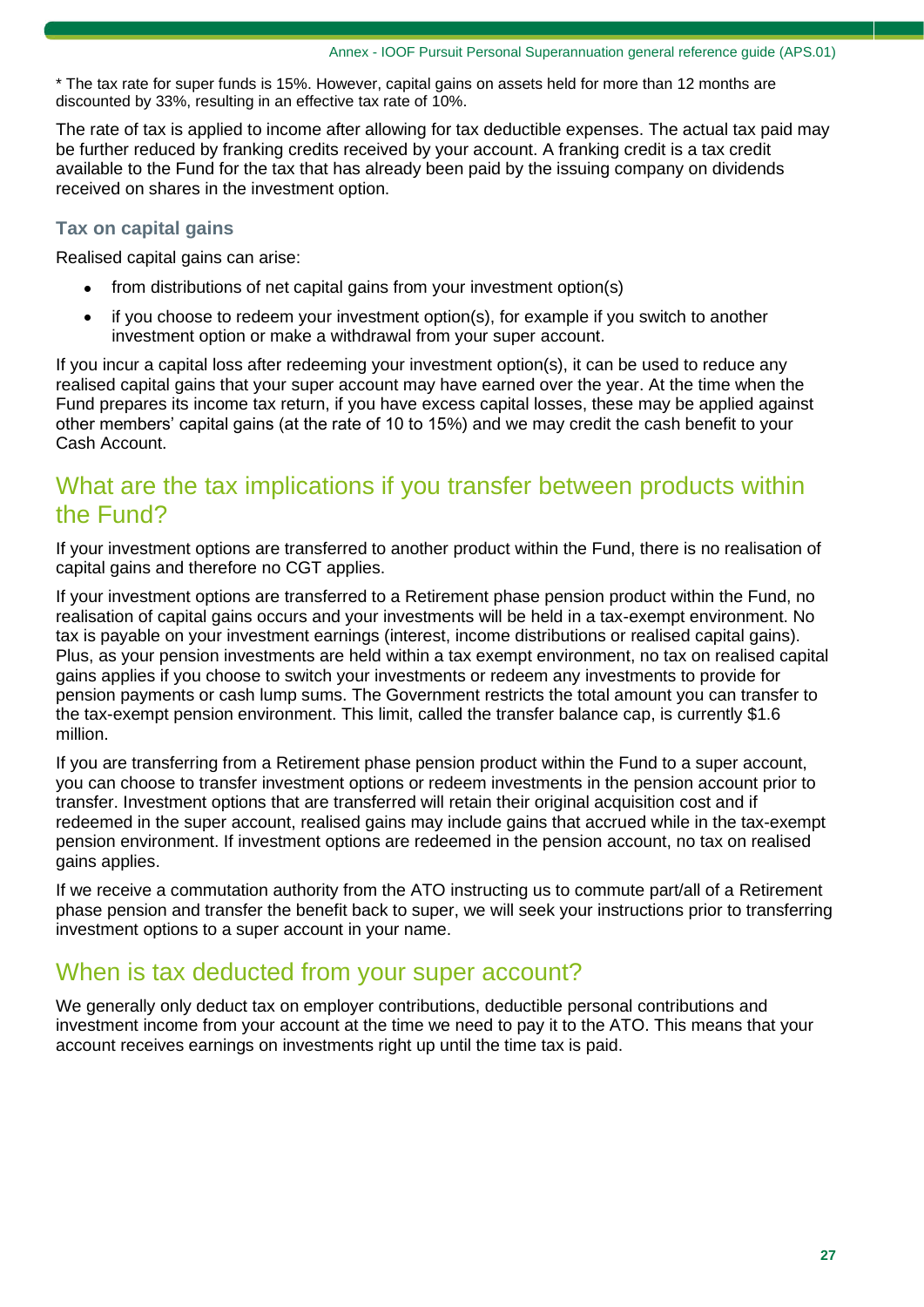#### **Important note**

We pay the tax on contributions and investment income, therefore investment income is **not** declared as taxable income in your personal income tax return each year.

### Tax on lump sum withdrawals

#### **Benefits paid at age 60 or more**

Lump sum withdrawals from the Fund are tax-free.

#### **Benefits paid before turning age 60**

Benefits paid from your account before turning age 60 are split into a tax-free component and a taxable component on a proportional basis. You can only make withdrawals on this proportionate basis. The tax-free component is the sum of all tax-free components held in your account divided by the account balance and then converted to a percentage. For withdrawals from your super account, the percentage of tax-free component is calculated at each withdrawal.

The sum of the tax-free components includes any after-tax personal or spouse contributions, any taxfree component calculated and crystallised within your account as at 30 June 2007, and the tax-free components of amounts transferred into your account from other super accounts.

The tax treatment of benefits received prior to age 60 is as follows:

#### **Component Lump sum withdrawal**

| Tax-free       | Tax-free and not included in assessable<br>income.                                                                                                                                                       |
|----------------|----------------------------------------------------------------------------------------------------------------------------------------------------------------------------------------------------------|
| <b>Taxable</b> | Under preservation age:<br>20% (plus Medicare Levy <sup>#</sup> ).<br>Preservation age to age 59:<br>Up to \$215,000* threshold: 0%<br>Excess over threshold: 15%<br>$\bullet$<br>(plus Medicare Levy#). |

- The Medicare Levy is currently 2%.
- Threshold for 2020/21. Threshold increases annually with movements in Average Weekly Ordinary Time Earnings rounded down to the nearest \$5,000.

Tax is not payable when you transfer your benefit to another super fund or to another product within the Fund.

### Transfers to other super funds/products

If you transfer your super benefits to another super fund or to another product within the Fund, we will deduct any tax on contributions and investment income from your super account prior to the transfer.

### Tax treatment of Disability Benefits

The taxation of a lump sum withdrawal received upon total and permanent disablement (TPD) (including any benefit containing insurance) is generally similar to tax on withdrawals. However, the tax-free component will be increased to include the proportion of the benefit that relates to the period from the date you left your employment due to TPD until the date you reach age 65.

Also, if you choose to transfer your benefits to a pension within the Fund, you may be entitled to a 15% tax offset on the taxable component of the pension (even if you are under preservation age). A pension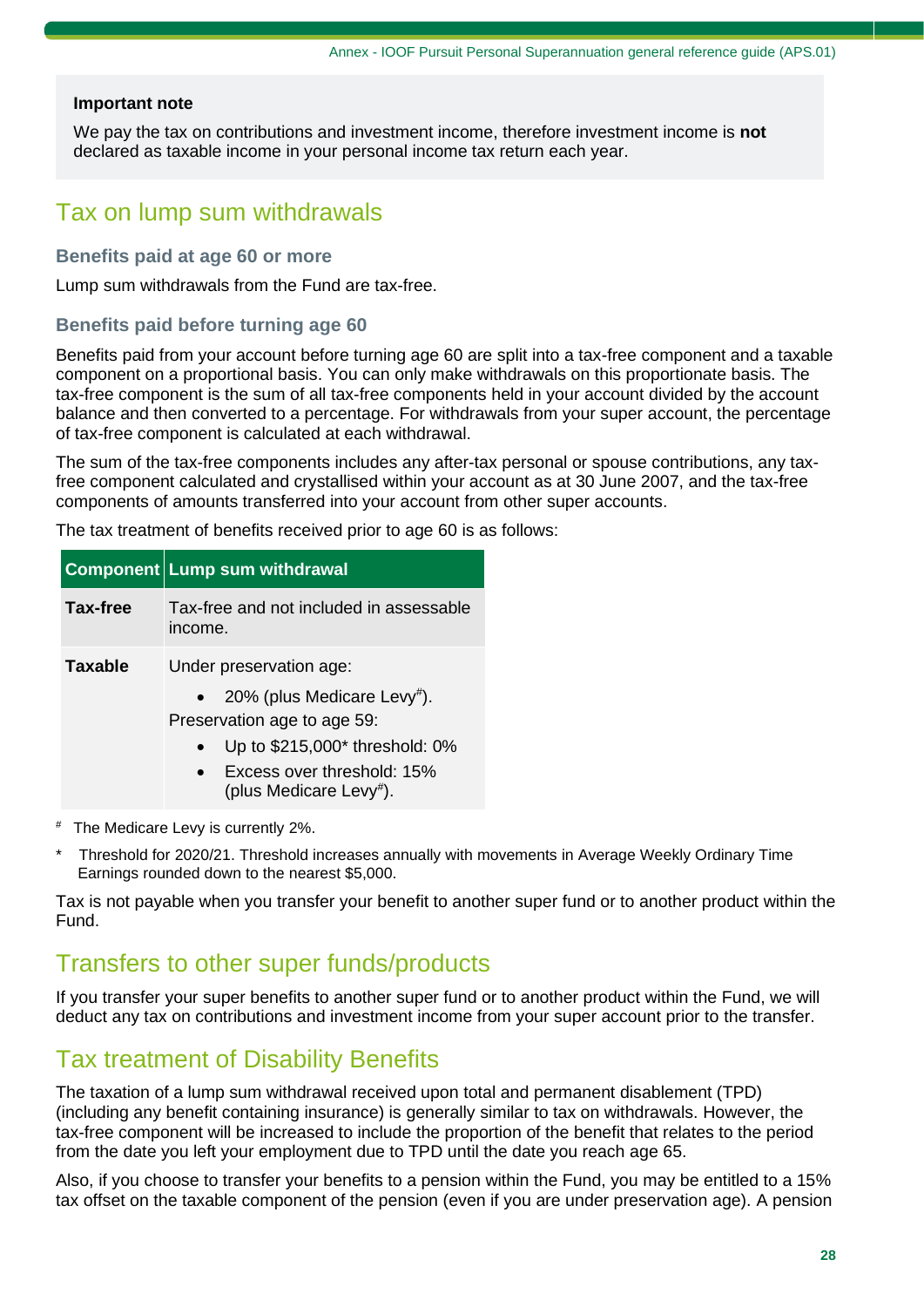paid due to TPD is treated as a Retirement phase pension and is assessed against the individual's transfer balance cap on commencement.

Any income payments you receive as a result of an income protection claim will be included in your normal assessable income and taxed at your marginal rate (plus the Medicare Levy). If you applied and were accepted for a Superannuation Contribution Benefit your income protection insurance cover includes a provision to pay super contributions, these contributions are treated as concessional contributions and taxed at the rate of 15% when credited to your super account.

# Tax treatment of death benefits

#### **Taxation of death benefits paid as lump sums**

The tax on a lump sum payment made in the event of your death will depend on who receives the benefit.

The payment will be tax-free if it is made to your Death Benefits Dependants (either directly or through your estate). For tax purposes, a Death Benefits Dependant includes:

- your spouse
- your children under age 18 (including a natural child, stepchild, adopted child or child of your spouse)
- a person who is partially or wholly financially dependent on you at the date of death
- a person with whom you have an interdependency relationship at the date of death.

Lump sum benefits paid to a dependant who is not a Death Benefits Dependant are taxed on a similar basis to lump sum benefits paid to those under age 60. However, the \$215,000 tax-free threshold does not apply and the tax rate on the taxable component will generally be 15% (plus the Medicare Levy).

Where a lump sum superannuation benefit containing insurance is paid to a non-dependant for tax purposes, the taxable component will be split into taxed and untaxed elements using a formula. The taxed element is taxed at 15% (plus the Medicare Levy) and the untaxed element is taxed at 30% (plus the Medicare Levy).

Death benefit lump sums paid to the Legal Personal Representative (the estate) are taxed within the estate depending on whether the beneficiaries of the estate are dependants or non-dependants for tax purposes.

The tax rates applicable to lump sums paid to beneficiaries who are not dependants for tax purposes apply regardless of whether the beneficiary is under or over the preservation age.

#### **Taxation of death benefits paid as pensions**

A death benefit paid in the form of a pension will be tax-free if either you or the beneficiary is aged 60 or more. If both you and the beneficiary are under age 60, the pension is taxable. However, a 15% tax offset applies even if the beneficiary is under preservation age. When the beneficiary turns age 60 the pension becomes tax-free. Death benefit pensions paid to children (under age 18 or under age 25 and financially dependent or permanently disabled) must be converted to a tax-free lump sum benefit once the child turns age 25 unless the child is permanently disabled.

A Death benefit pension is treated as a Retirement phase pension and is assessed against the beneficiary's transfer balance cap. Amounts in excess of the transfer balance cap must be cashed out of super and cannot be rolled over to personal super. The transfer balance cap for a child who receives a Death benefit pension is the child's share of the deceased parent's transfer balance cap.

Death benefit pensions can be commuted and rolled over, but only to commence a new Death benefit pension. Death benefit pensions cannot be rolled over into the beneficiary's personal super account. Lump sum withdrawals from a Death benefit pension are tax-free.

### Special tax rates for temporary residents

Temporary residents who have departed Australia permanently can claim their Australian super as a Departing Australia Superannuation Payment.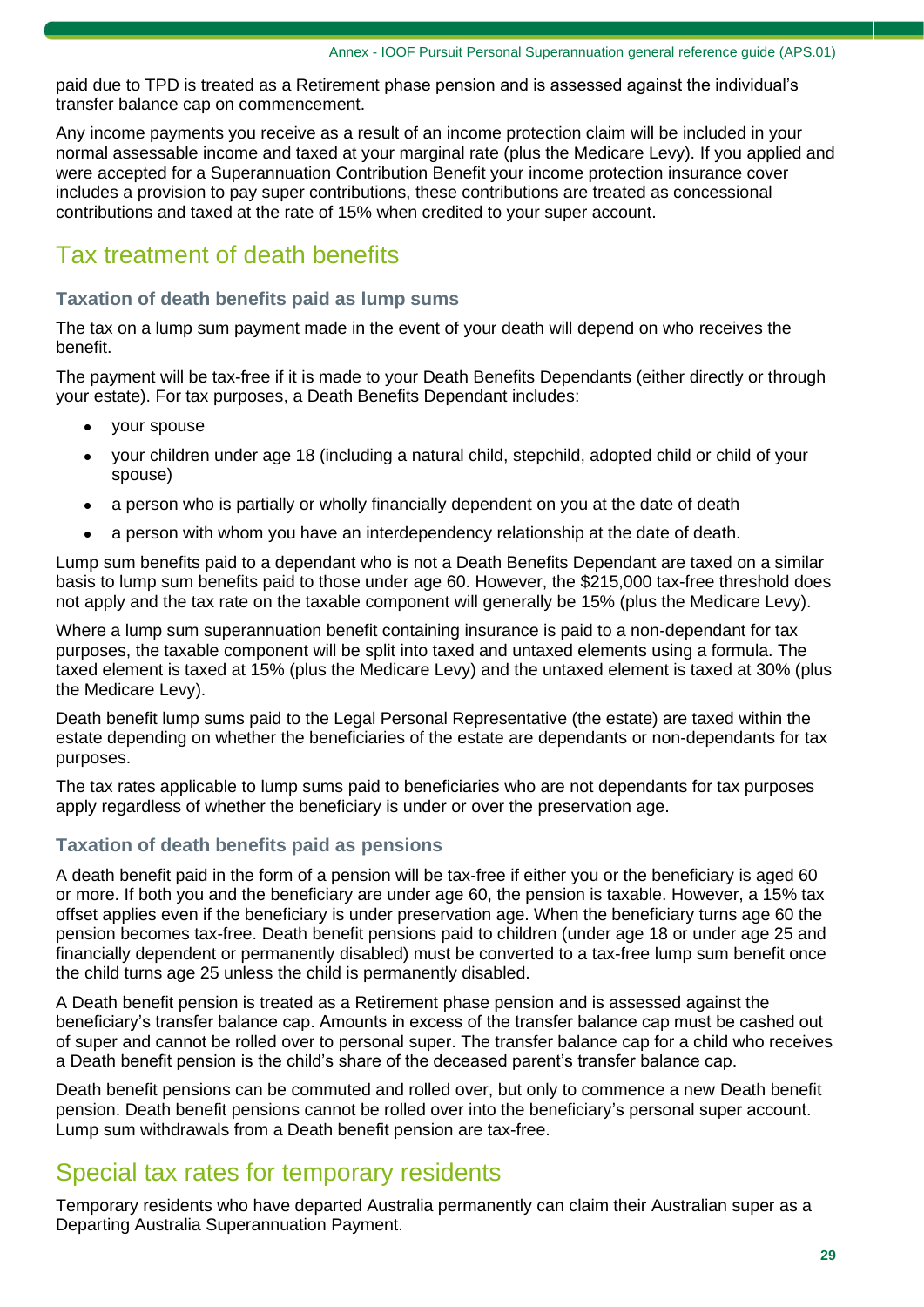Withholding tax of 35% generally applies to the taxable component of these payments. A higher withholding tax of 65% applies for former temporary residents on working holiday visas.

# Foreign taxes

Superannuation and investments may be affected by foreign tax laws, which can reduce the amount you receive. Under some foreign laws you may be subject to additional obligations if you have a connection with a foreign country (for example by birth, residence, citizenship or property ownership).

# Tax deductions

The Trustee is generally able to claim a tax deduction for any fees and insurance premiums we deduct from your account. The benefit of these tax deductions is passed on to you and effectively reduces the impact of the fee or premium cost to your account by 15%. All fees and costs in the PDS and in this guide are shown **before** considering any allowable tax deduction benefits, unless we tell you otherwise.

# Tax file numbers

Under superannuation law, we are authorised to ask you for your tax file number (TFN).

### **What will we use your TFN for?**

We only use your TFN for certain purposes such as:

- providing it to the ATO for the purpose of calculating any excess contributions tax
- providing it to another super provider if your account balance is transferred (unless you ask us not to)
- identifying your super benefits where other information is insufficient
- helping you to re-connect with your super accounts through initiatives such as the ATO's SuperMatch initiative whereby organisations can match individuals with their lost super
- calculating tax on benefit payments you may be entitled to.

These purposes may change in future.

### **What if you do not want to provide your TFN?**

Even though we are authorised to ask you for your TFN, it is not an offence if you choose not to provide it to us, but providing it has advantages, including:

- We will be able to accept all permitted contributions.
- Other than the tax that may ordinarily apply, you will not pay more tax than you need to.
- It will be easier to find different super account in your name.

### **How to provide your TFN to the Trustee**

You can notify the Trustee of your TFN on your Application form or you can simply send a letter to the Trustee with the following information:

- Your name, account number and date of birth.
- Your TFN.
- Your signature and the date.

For your convenience a TFN form is available from our website.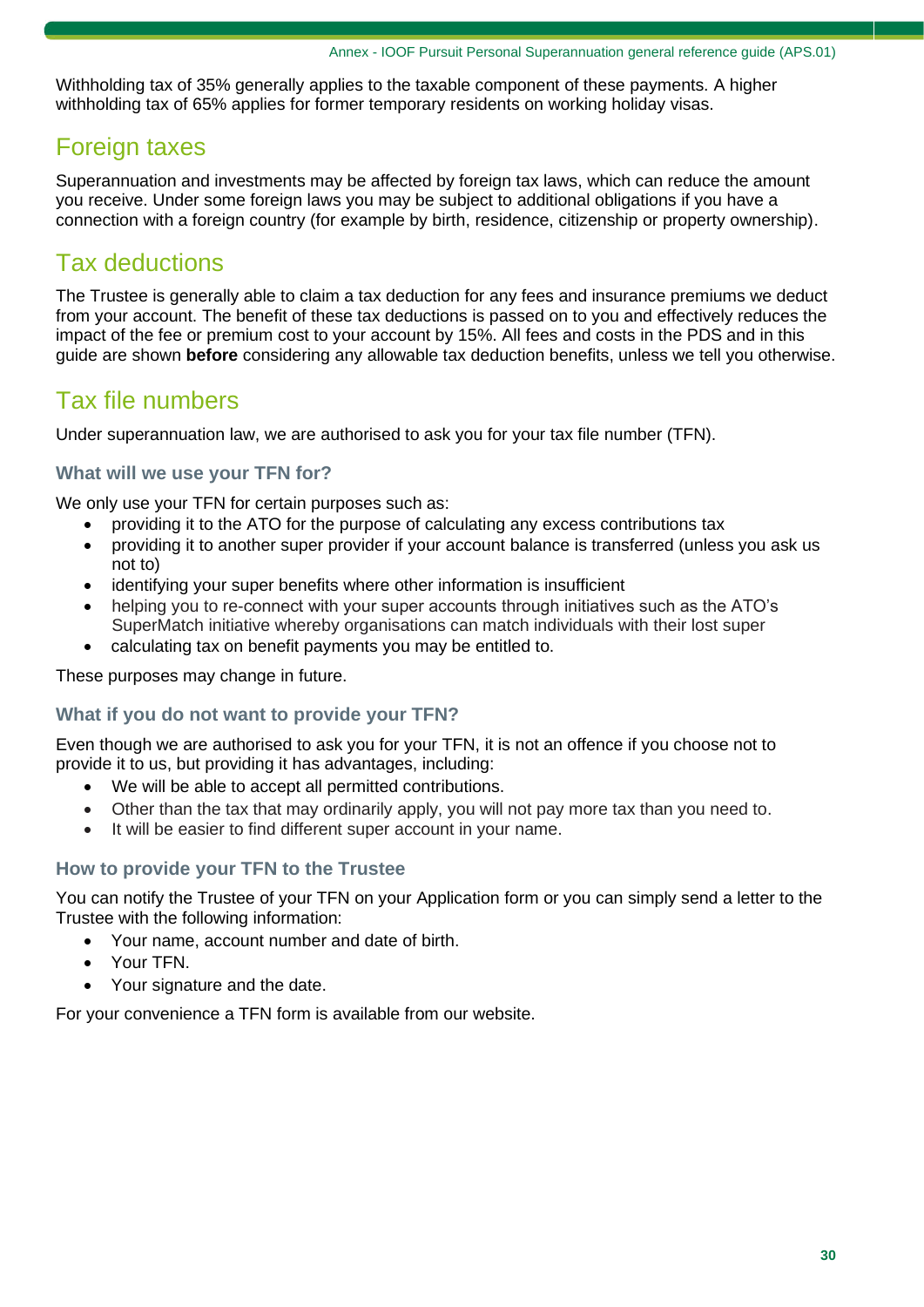# Estate Planning

On your death, your superannuation benefits in the Fund may be treated differently to other assets you own. Unlike directly owned property or shares, super doesn't normally form part of your estate. Instead, super benefits are paid out under the rules of the super fund.

In the event we are informed of your death:

- we have the discretion to retain or redeem the investments depending on the form of the death benefit payment.
- we will continue to deduct applicable administration fees until the payment of your superannuation benefit is authorised by the Trustee and your account is closed
- existing advice fees will cease, and
- the Trustee will pay your benefits as soon as practicable after your death either directly to your dependant(s), or to your Legal Personal Representative.

Under the Fund rules, death benefits are paid to the member's Legal Personal Representative unless they have made either a binding death benefit nomination or non-binding death benefit nomination; or have nominated a reversionary beneficiary (pensions only).

# Death benefit nominations

You can nominate one or more of your dependants and/or your Legal Personal Representative to receive your benefit in the event of your death and can allocate your benefit between them in any proportion.

Any dependent you nominate must be a dependant as defined by super law. A list of eligible dependants appears below.

If you nominate your Legal Personal Representative, your benefit will form part of your estate and be distributed in accordance with your Will or in accordance with the laws that govern persons who die without a Will.

# Eligible dependants

There are rules around who can receive a superannuation benefit – it's not solely at a member's discretion. The beneficiary must be a 'dependant'.

A dependant includes:

- your current spouse
- your children of any age (including ex-nuptial children, adopted children, step-children and your spouse's children)
- any person who is partially or wholly financially dependent on you at the date of your death
- any person with whom you have an interdependency relationship at the date of your death.

### What is an interdependency relationship?

An interdependency relationship may exist between two people if they live together in a close personal relationship and one or each of them provides the other with financial and domestic support and personal care. For a full definition see the 'Key words explained' section of this guide.

### Types of death benefit nominations

You are able to choose one of the following forms of nomination to inform us to whom you would prefer your benefit to be paid in the event of your death:

- Non-lapsing Binding Death Benefit Nomination (Non-lapsing Binding Nomination).
- Binding Death Benefit Nomination (Binding Nomination).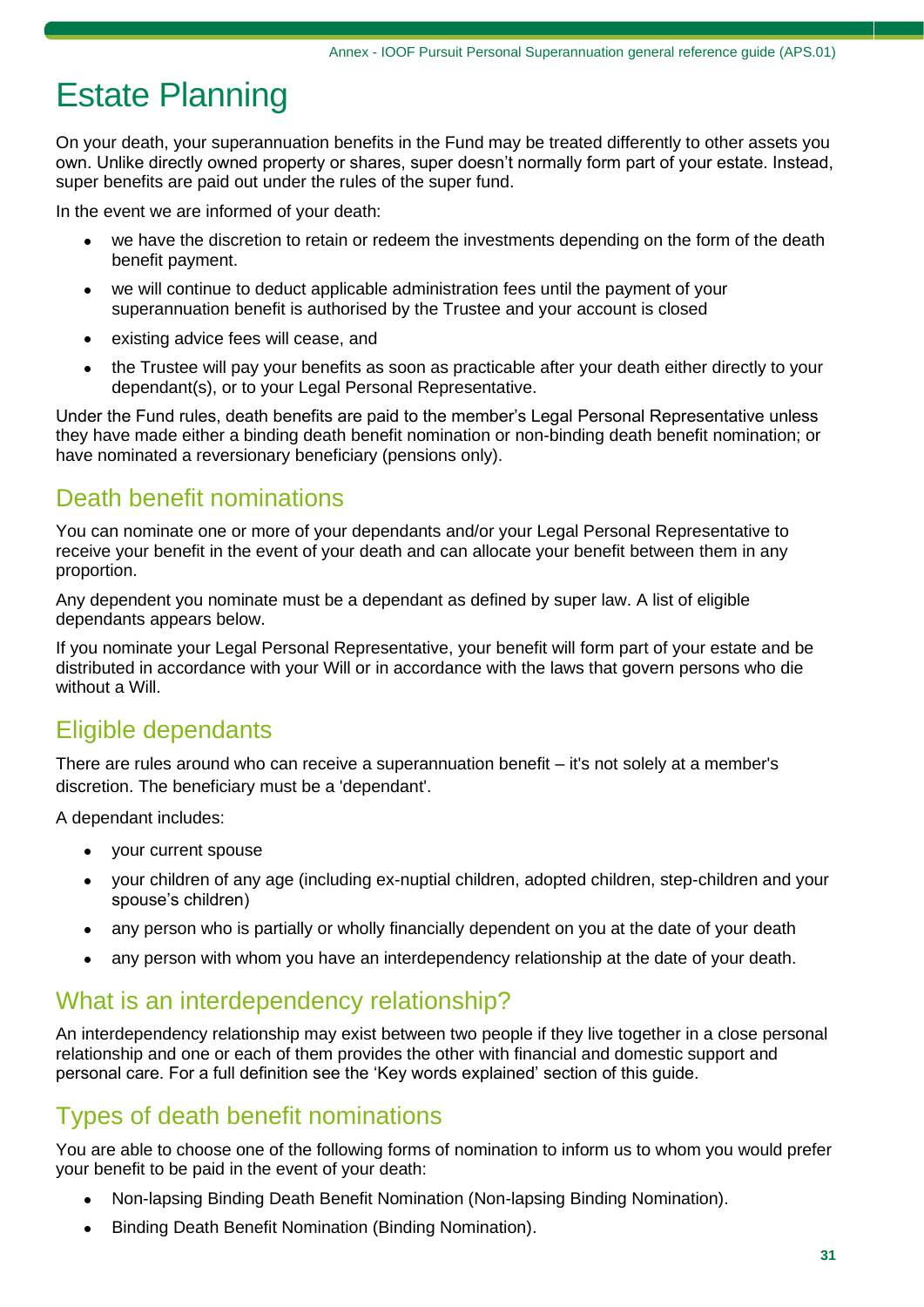• Non-binding Death Benefit Nomination (Non-binding Nomination).

The most appropriate nomination will depend on your personal circumstances. As there may be taxation and other implications to consider, we recommend that you seek professional advice before making your nomination.

### **Non-lapsing Binding Nomination**

You can nominate your dependants and/or Legal Personal Representative to receive your benefits in the event of your death in a Non-lapsing Binding Nomination. If the Trustee consents to your nomination, on death the Trustee will pay to the persons nominated in the proportions specified in the Beneficiary Nomination form. A Non-lapsing Binding Nomination must be signed by the member and does not require the member's signature to be witnessed. The nomination will continue unless it is subsequently revoked or amended in writing.

As a Non-lapsing Binding Nomination is only valid if the Trustee consents to your nomination, the Trustee is required to consider whether the nomination is enduring and that you do not intend the nomination to expire. If you nominate your spouse, the Trustee considers this will be an enduring nomination. However, if you nominate a person other than your spouse, such as a financial dependant or interdependent, the Trustee may require further details to ensure that you do not intend the nomination to expire.

If you hold an enduring power of attorney for financial matters, you can make a Non-lapsing Binding Nomination on behalf of the member. However, the Trustee will require further details before consenting to the nomination.

If a valid Binding Nomination is in place, this must be formally revoked using the procedures set out below before the Trustee can consent to a new Non-lapsing Binding Nomination. Otherwise, you can make a Non-lapsing Binding Nomination after the Binding Nomination has expired.

If the person nominated is no longer your dependant at the date of death, the Trustee will treat that part of the Non-lapsing Binding Nomination as a Non-binding Nomination.

You can make a Non-lapsing Binding Nomination using the Beneficiary Nomination form available from our website or by calling ClientFirst. Details of your current nomination will appear on Portfolio Online and your Annual Statement.

### **Binding Nomination**

If you have a valid Binding Nomination in effect at the date of your death, we **must** pay your benefit to the dependant(s) and/or Legal Personal Representative that you have nominated in the proportions that you have set out in your nomination. A valid Binding Nomination remains in effect for **three years** from the date it was first signed, last amended or confirmed.

The following conditions must be met to ensure that a Binding Nomination is valid:

- The nomination must be in favour of one or more of your dependant(s) and/or your Legal Personal Representative.
- Each nominated dependant must be an eligible dependant at the date of nomination and at the date of your death.
- The allocation of your benefit must be clearly set out.
- The total benefit must be allocated (the percentage nominated must add up to 100%), otherwise the entire nomination will be invalid.
- The nomination must be signed and dated by you in the presence of two witnesses, both of whom are over 18 years of age and are not nominated to receive the benefit.
- The nomination must contain a declaration signed and dated by each witness stating that the notice was signed and dated by you in their presence.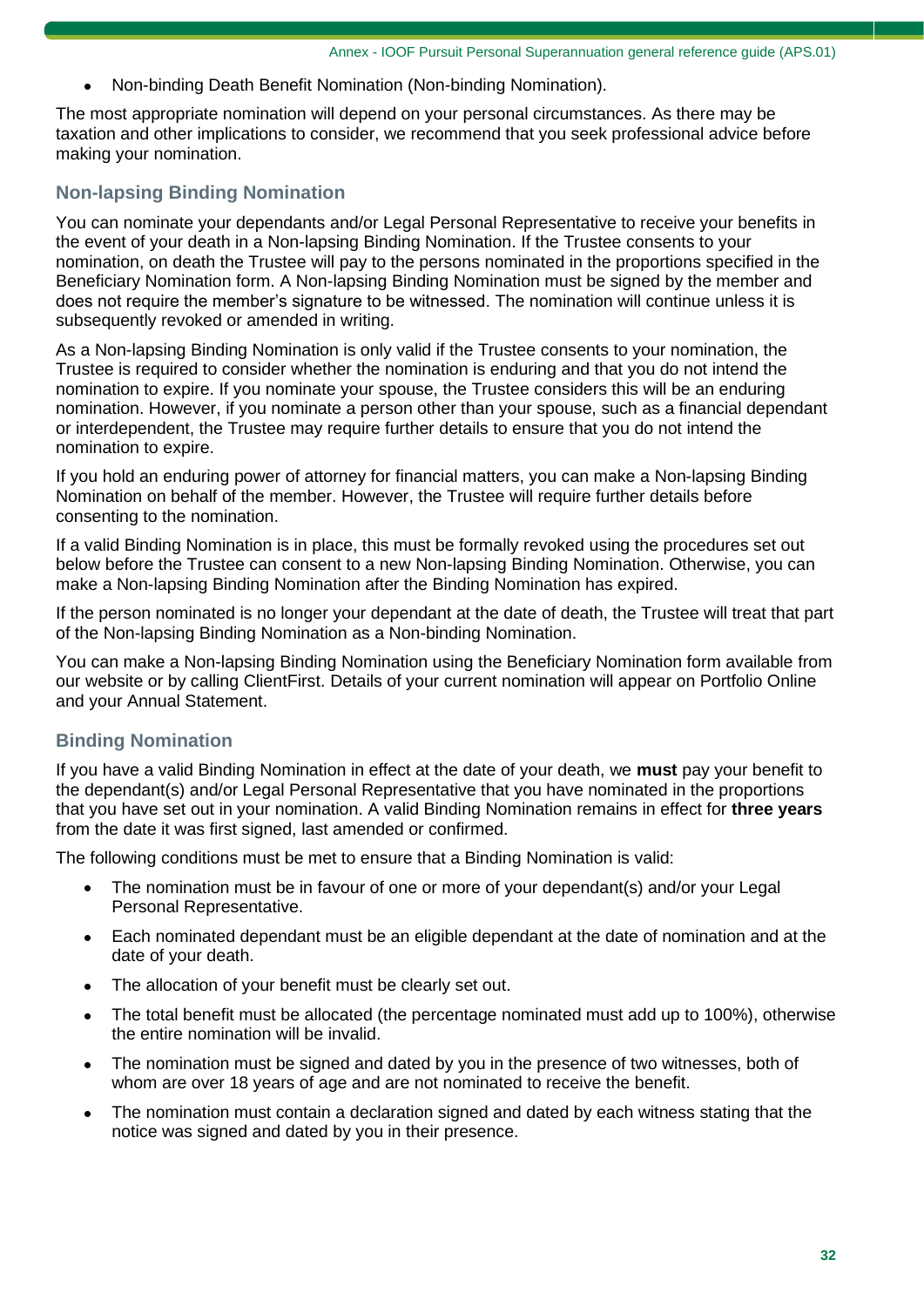#### **Important note**

If your Binding Nomination is in favour of one or more eligible dependant(s) and/or Legal Personal Representative but fails to meet any of the other stated conditions, the entire nomination will be deemed to be invalid. An invalid or expired Binding Nomination will be treated as a Non-Binding Nomination. If your Binding Nomination includes a person who is not an eligible dependent, whether at the time your nomination is made or at the time of your death, then we will treat your account as having no nomination.

If any of the information provided in your Binding Nomination is unclear, we will contact you to confirm the details. An unclear Binding Nomination may be invalid.

If you hold an enduring power of attorney for financial matters, you can make a Binding Nomination on behalf of the member. However, state law generally prohibits you nominating yourself under a binding nomination.

To make a Binding Nomination, please complete a Beneficiary Nomination form which is available from our website or by contacting ClientFirst.

Details of your current Binding Nomination will appear on Portfolio Online and your Annual Statement along with its expiry date.

You must confirm your nomination before it expires in order for it to remain valid. You can do this by giving us a written notice, signed and dated by you, to that effect before it expires. Alternatively, you may complete the 'Confirmation of Binding Death Benefit Nomination form' which is available from our website. It is your responsibility to ensure that your Binding Nomination is confirmed before it expires. If your Binding Nomination expires, it will be treated as a Non-binding Nomination, until a new valid Binding Nomination has been received by the Trustee.

Your Binding Nomination can be amended or revoked at any time. You can amend your nomination at any time by making a new Binding Nomination and providing it to us.

In order to revoke your Binding Nomination, you must give us a written notice, signed and dated by you in the presence of two witnesses both of whom are over the age of 18 years and not nominated to receive the benefit. Alternatively, you may revoke your nomination by completing a Binding Nomination form which is available from our website.

### **Non-binding Nomination**

If there is a Non-Binding Nomination on your account, your nomination is not binding on us but we will certainly take it into account when we determine to whom to pay your benefit.

To make a Non-binding Nomination, please complete a Beneficiary Nomination form which is available from our website or by contacting ClientFirst.

You can amend your nomination at any time by making a new Non-binding Nomination and providing it to us.

If you hold an enduring power of attorney for financial matters, you can make a Non-binding Nomination on behalf of the member.

#### **No nomination**

- If you do not have a nomination on your account, we have to abide by rules in the Trust Deed. We have to pay your benefit to your Legal Personal Representative, unless your estate is insolvent.
- If your estate is insolvent, your benefit must be paid to such of your dependant(s) and in such proportions as we consider appropriate. If you have no dependants, we must pay your benefit to the Legal Personal Representative of your insolvent estate.
- If there is no Legal Personal Representative of your estate, we must pay your benefit to such of your dependant(s) and in such proportions as we consider appropriate.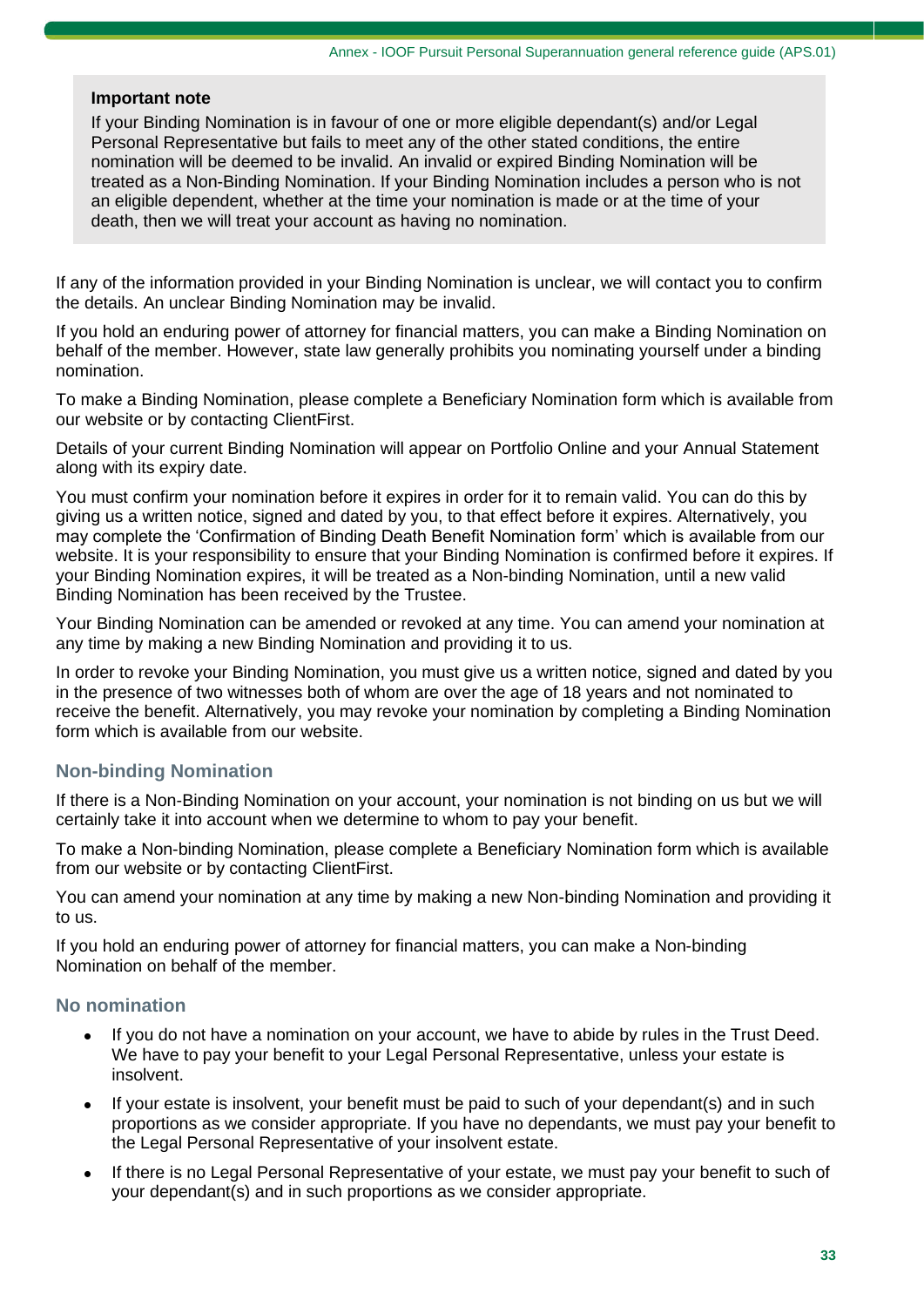• If you have no dependants and no Legal Personal Representative, we must pay your benefit to any other person(s) as permitted by law.

Remember, everything we do when it comes to paying out your benefit upon death is heavily governed by super law and our Fund rules. Make sure you think about your nomination very carefully.

### What happens if I have more than one super or pension account within the fund?

A Binding or Non-Binding Nomination will only apply to a particular super or pension account. Where you have multiple accounts within the fund and you wish to make a nomination, a separate nomination is required for each account.

## Payment options available

In most situations, we can pay the Death Benefit as a lump sum or as a pension.

In most situations, we can pay the Death Benefit as a lump sum or as a pension. However, if the benefit is paid to your Legal Personal Representative it must be paid as a lump sum.

If the benefit is paid to your Legal Personal Representative, it must be paid as a lump sum. At this time, we have discretion to sell your investment options and put your money into the Cash Account until the death benefit is paid. We would normally exercise this discretion unless we are advised otherwise.

## Death benefit pensions

Death benefits can only be paid as a pension to certain nominated beneficiaries. These include your spouse, dependent children, or other financial dependent or interdependent. A continuing pension cannot be paid to a child of yours aged 18 or over unless they are either:

- under age 25 and financially dependent on you immediately prior to your death, or
- permanently disabled.

If you have made a Binding or Non-Binding nomination and the beneficiary wishes to receive the death benefit as a pension, the beneficiary must complete an application form for a new pension, including a new Investment Instruction. A new Death benefit pension account will be established in the name of the beneficiary and the remaining balance of your super or pension account will be transferred into their new pension account. As this is a new pension, the level of annual pension payments payable from the pension will be re-calculated at this time.

**Important note:** A death benefit pension is also assessed against the beneficiary's transfer balance cap on commencement and this may limit the amount that can transfer to a pension. More information on the transfer balance cap is available from the 'How super is taxed' section of this guide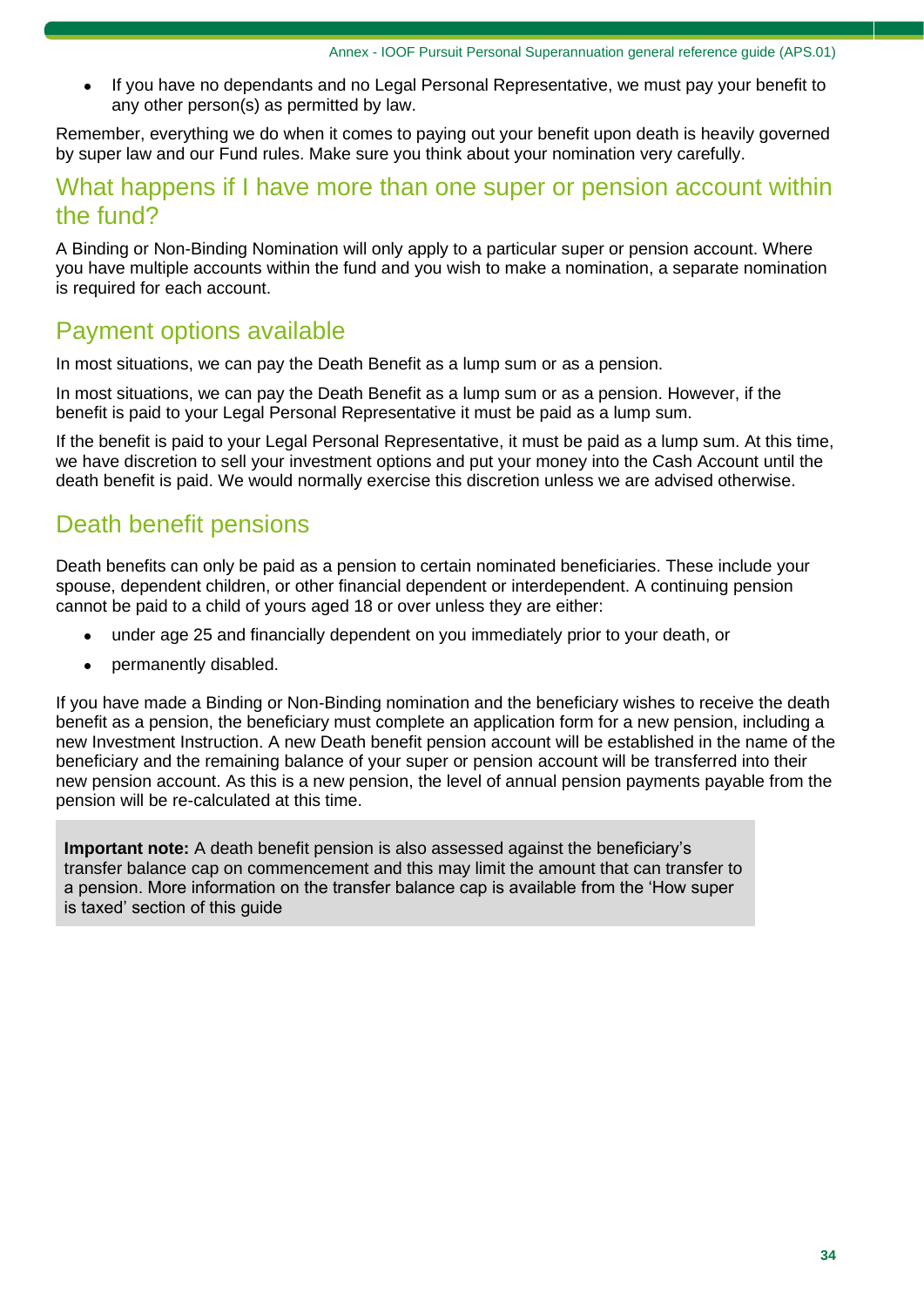# More about risks

All investments carry risk. There are risks involved with investing in super as well as specific risks that may arise with your chosen investment option(s).

# Risks when investing in super

- Your investment may not be sufficiently diversified if you do not spread your selection of investment option(s) across different asset classes, sectors, managers and styles.
- In the case of an investment in a restricted investment, your ability to make a lump sum withdrawal from that restricted investment may be delayed, reduced or unavailable until sufficient assets from that investment can be redeemed to fund the withdrawal.
- System failures may cause a delay in the processing of transactions to your account (or with fund managers).
- There may be a delay in purchasing or redeeming your investments if we do not receive a properly completed and authorised instruction from you.
- Delays may occur where minimum investment or withdrawal limits are imposed by fund managers.
- Economic conditions, interest rates and inflation may cause adverse investment returns.
- Changes can occur in super, taxation or other law that may adversely affect your investment (or affect your ability to access your investment). These changes may also affect the operation of your super product or of any investment option(s) into which you invest.
- The Trustee could be replaced or the Fund could be wound up. There is also a risk that we will not carry out our duties as Trustee properly. To minimise this risk we have implemented a number of risk management strategies and corporate governance policies and procedures to assist us to meet our obligations. As Trustee, we are always required to act in the best interests of members.

### Risks associated with insurance within super

If you intend to apply for insurance cover, there are a number of risks associated with insurance that you should be aware of. These include a risk that the insurance cover will cease if your account balance is insufficient to meet the cost of premiums and the risk that the level of insurance cover is not adequate in the event of your death, injury or illness. There is also a risk that the Insurer could refuse to pay the insured benefit if you do not comply with your duty of disclosure or any other requirements under the Policy or the relevant legislation. The trustee may also be required to stop paying premiums for your cover if you become inactive for 16 months, resulting in your cover lapsing.

You should read the **IOOF Pursuit insurance guide (PIN.03)** to make sure you understand the main terms and conditions of the Policy that could apply.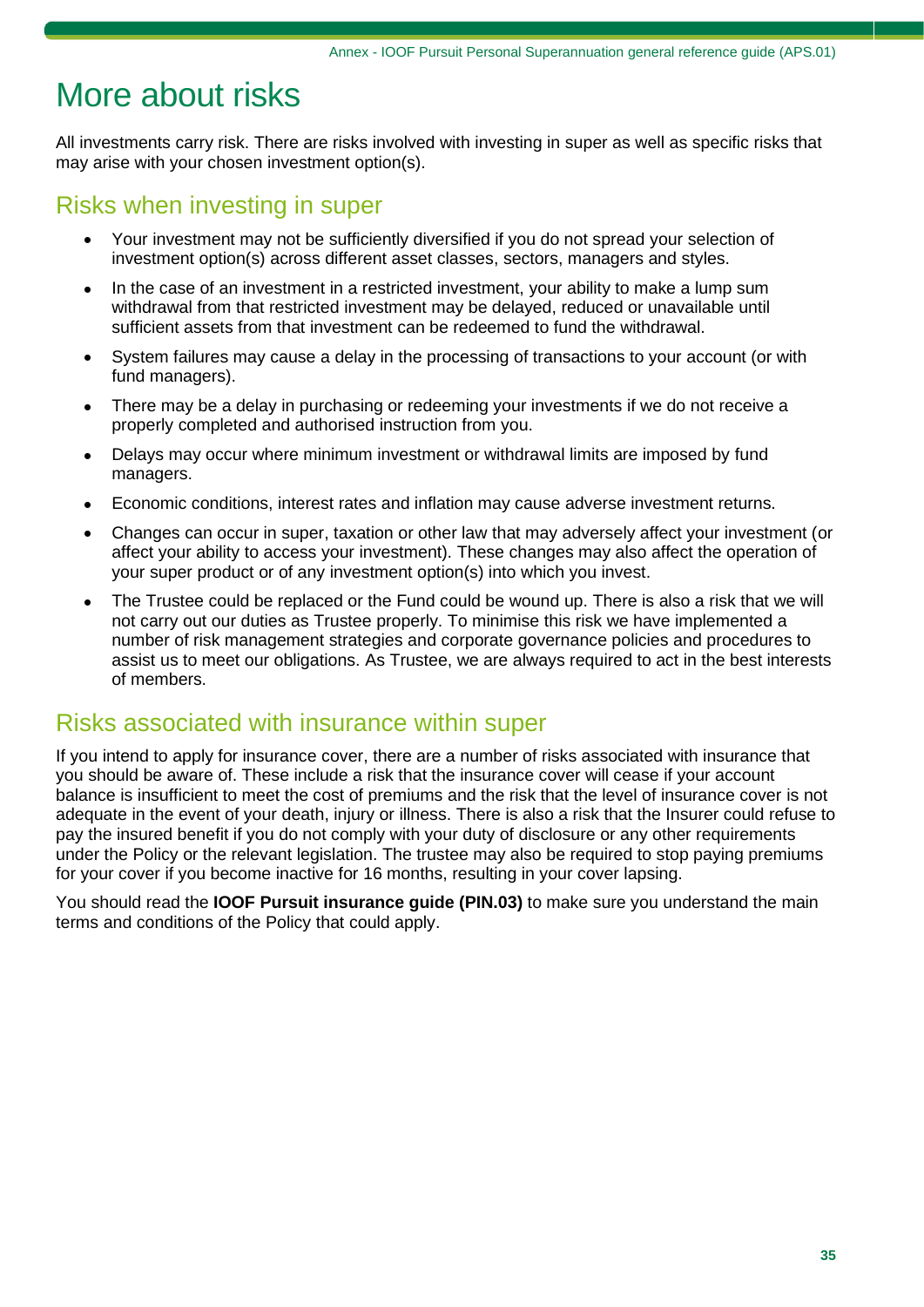## Risks that may affect your investment options

| <b>Type of Risk</b>                         | <b>Explanation</b>                                                                                                                                                                                                                                                                                        |
|---------------------------------------------|-----------------------------------------------------------------------------------------------------------------------------------------------------------------------------------------------------------------------------------------------------------------------------------------------------------|
| <b>Market risk</b>                          | Investment returns are influenced by the performance of the market<br>overall. Unexpected changes in conditions (such as economic,<br>technological or political developments) can have a negative impact<br>on the returns of all investments within a particular market.                                |
| <b>Company or</b><br>security-specific risk | Within each asset class, company or security-specific risk refers to<br>the many risks that can affect the value of a specific security (such<br>as a listed share).                                                                                                                                      |
| <b>Currency risk</b>                        | Investments in international markets can be exposed to changes in<br>exchange rates. If foreign currencies fall in value relative to the<br>Australian dollar, they have an adverse impact on investment returns<br>from investments denominated in those countries, if those<br>currencies are unhedged. |
| <b>Liquidity risk</b>                       | Liquidity risk is the risk that a particular investment will not be able to<br>be converted into cash or disposed of at market value.                                                                                                                                                                     |
| <b>Derivatives and</b><br>gearing risk      | Underlying managed investments may use derivatives and gearing<br>(borrowing). The value of derivatives is linked to the value of the<br>underlying assets and can be highly volatile. Gains and losses from<br>derivative and geared transactions can be substantial.                                    |
| <b>Credit risk</b>                          | Credit risk is the risk that a party to a contract will fail to perform its<br>contractual obligations resulting in a financial loss.                                                                                                                                                                     |
| <b>Fund manager risk</b>                    | Each managed investment option has one or more fund managers<br>to manage the investments. There is a risk that the fund manager<br>may not perform to our expectations, meet its stated objectives or<br>under-perform as compared to other fund managers.                                               |

### How can investment risk be reduced?

An important way to help reduce your investment risk is to spread your investment over a number of assets, asset classes and even different fund managers. This process is called diversification. It is designed to help you achieve more consistent investment returns over time.

The Super Service offers you a choice of investment options across all the major asset classes. When determining your investment strategy, this choice allows you to create a level of diversification in your investment portfolio.

A financial adviser can help you understand the various types of investment risk and assess which investment options are appropriate for your specific requirements considering your risk tolerance and risk/return investment objectives.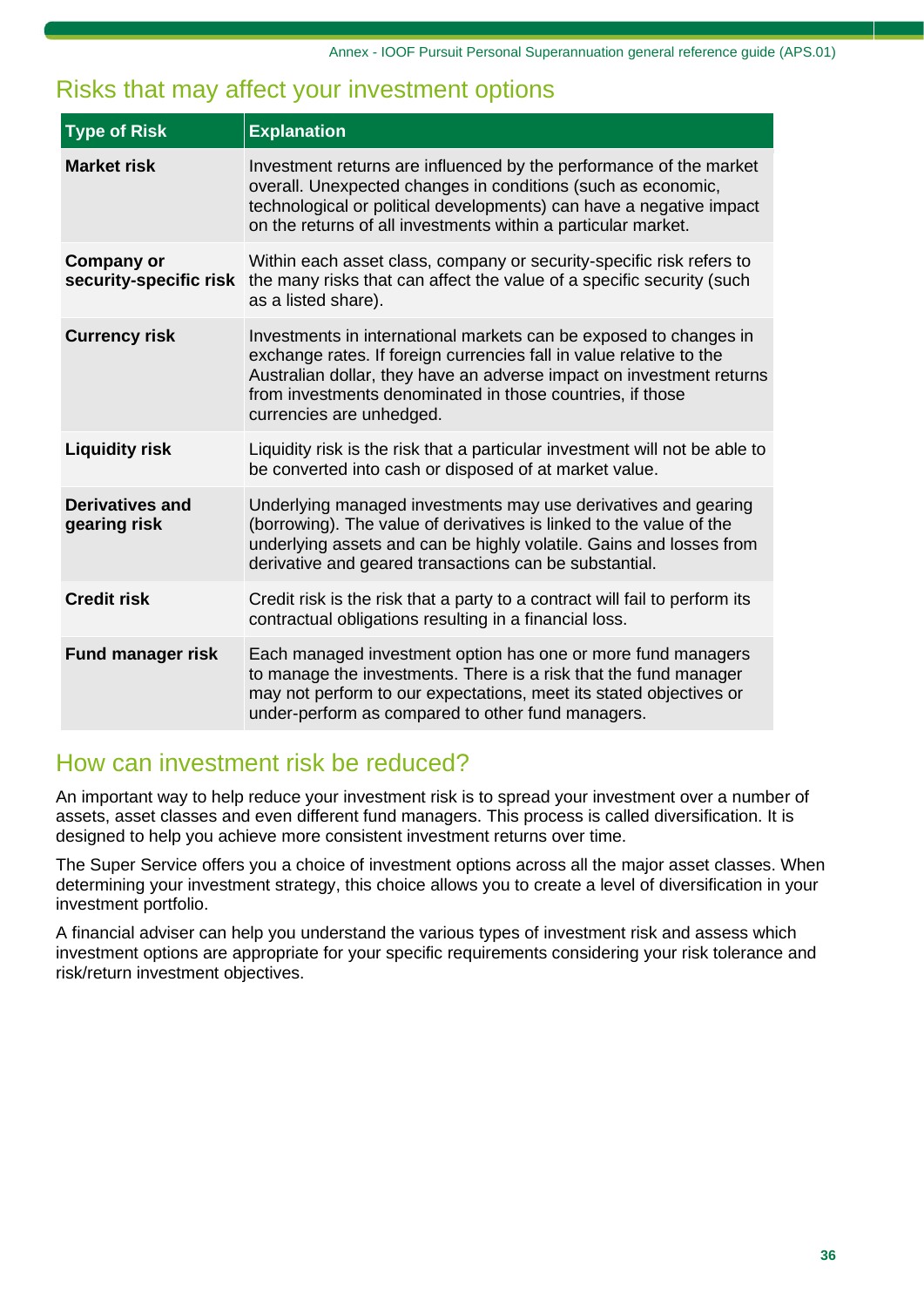# Managing your super account

**This section provides you with instructions about how to select and maintain your Investment Instructions and manage the operation of your Cash Account.**

### Using Portfolio Online

Easily manage your account anytime, anywhere.

Portfolio Online is a user-friendly website that allows you to view your IOOF Pursuit account 24 hours a day, 7 days a week. With Portfolio Online you can:

- view a consolidated report of your account
- generate up-to-date portfolio summary, asset allocation, fund performance and transaction reports
- view and track all transactions placed by your financial adviser
- view and download statements and letters.

You can register for Portfolio Online once you have received your client number via www[.portfolioonline.com.au.](http://www.portfolioonline.com.au/)

### Your Investment Instructions

Your Investment Instructions outline how you would like your contributions (less any Member Advice Fee – Upfront<sup>11</sup>) to be invested.

You can instruct us to invest your contributions in three different ways:

- Primary Instruction.
- Regular Contribution Plan and BPAY Instruction.
- Specific Instruction.

You can provide your Investment Instructions in the Application form located in the Forms Booklet.

### **Types of Investment Instructions**

### 1. Primary Instruction

This is your main Investment Instruction and is used for all contributions unless alternative instructions are provided to us.

A Primary Instruction will include:

- the managed investment(s) you wish to invest in for each contribution
- the percentage of your contribution you want to invest in each managed investment
- the required allocation to your Cash Account (which must be at least 1%).

Please note that the total percentage allocated to each investment option and the Cash Account (of at least 1%), must add up to 100%.

### 2. Regular Contribution Plan and BPAY Instruction

This instruction will only be used to invest contributions received by:

- direct debit (one-off)
- a Regular Contribution Plan (direct debit arrangement)
- BPAY.

<sup>&</sup>lt;sup>11</sup> For more information regarding the member advice fees available, refer to the 'Fees and costs' section on page 8 of this guide.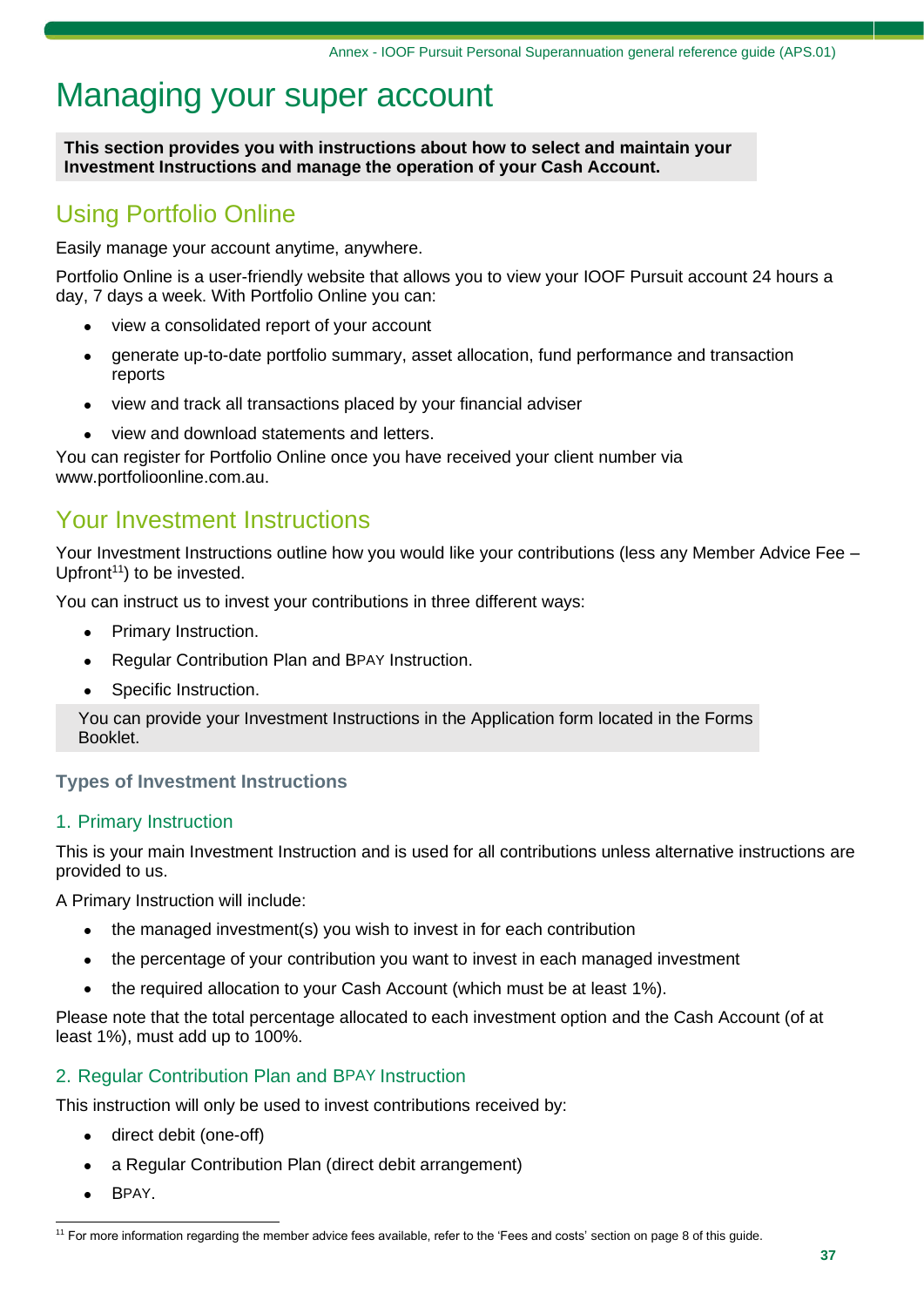When provided, these instructions will override the application of the Primary Instruction to these specific contributions.

Term investments and Direct Share Choice investment options cannot form part of your Regular Contribution Plan and BPAY instruction.

### 3. Specific Instruction

This is a one-off instruction for contributions made via **direct debit (one-off)** or **cheque**.

When provided, this one-off Specific Instruction will override the use of the Primary Instruction and Regular Contribution Plan and BPAY instruction (if applicable) for that particular contribution made by direct debit (one-off) or cheque.

Please note that the total percentage allocated to each investment option and the Cash Account (of at least 1%), must add up to 100%.

### 4. Income Distribution Instruction

Income distributions may be paid from your investment option(s) and you determine how this income is to be re-invested.

Any income distributions that you receive from your investment option(s) are automatically credited to your Cash Account. This income can then be managed using one of the following three methods (only one method can be selected):

### **Re-invest (default option)**<sup>12</sup>

This method allows you to automatically re-invest 100% of the income distribution by using the income distribution to purchase new units in the same managed investment that made the income distribution. The re-investment will normally be completed within five business days following receipt of your income distribution into your Cash Account.

Where we have suspended or stopped investments in a managed investment or where a managed investment is redeemed in full (except where a managed investment is no longer held due to the requirement to top up your Cash Account) income distributions received from that managed investment will be retained in the Cash Account.

The Re-invest income distribution method excludes term investments and Direct Share Choice investment options.

### **Distribution Instruction<sup>24</sup>**

This method allows you to invest your income distributions and interest generated by your Cash Account in accordance with your Distribution Instruction. This means income distributions can be reinvested in one or more managed investment(s).

You can provide your Distribution Instruction by completing the Income distributions section of the Application form located in the Forms Booklet.

Distribution income will remain in the Cash Account until the  $20<sup>th</sup>$  day of the relevant month (or nearest business day). This re-investment will normally be completed within five business days after this date.

Term investment and Direct Share Choice investment options a cannot form part of your Distribution Instruction.

#### **Important note**

When you select Distribution Instruction as the re-investment method but you do not provide Distribution Instruction, income distributions will be invested in accordance with your Primary Instruction.

 $12$  Any re-investment of income distributions will involve the purchase of new units in one or more managed investments. Please note that you may not have the most recent product disclosure statement for the managed investment at the time these re-investments are made.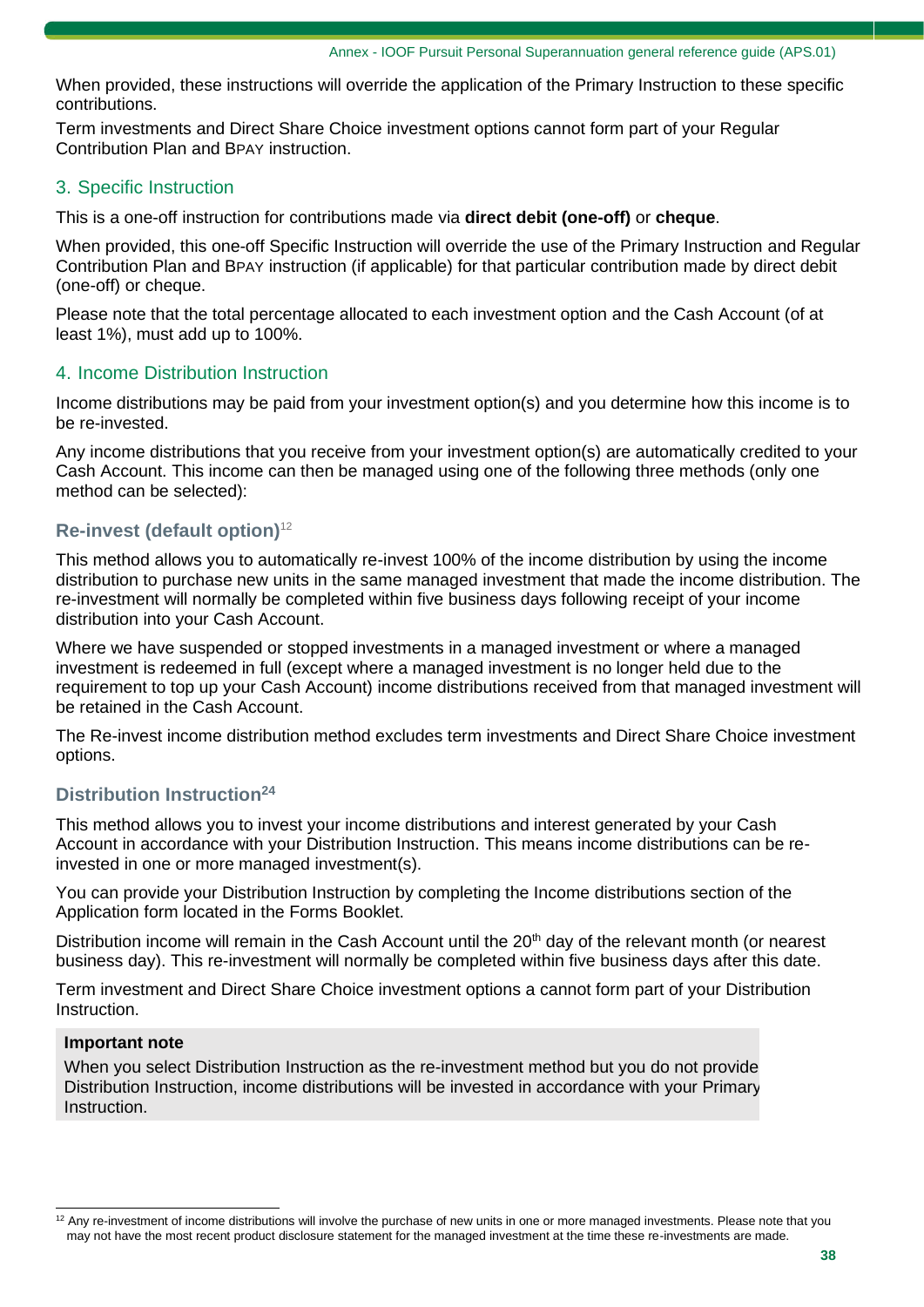### **Retain in your Cash Account**

This method allows you to leave all income distributions in your Cash Account<sup>13</sup> to accumulate.

Income distributions will remain in your Cash Account until we receive further instructions from you or they are used to fund expenses as they fall due.

### 5. Automatic Re-weight Facility

You can nominate to set up an Automatic Re-weight Facility in the Application form. You can choose to reweight your managed investments and Cash Account to a desired weighting percentage allocation or in line with your Primary Instruction allocation, provided a Primary Instruction is in place. The Automatic Reweight Facility occurs on the 20<sup>th</sup> business day of the month (or nearest business day after the  $20<sup>th</sup>$ ) and you can choose your frequency from quarterly, half yearly or yearly.

Please note that your financial adviser can place or modify an Automatic Re-weight Facility at any time.

Term investments and Direct Share Choice investment options cannot form part of your Automatic Reweight Facility.

#### **Changing your Investment Instructions**

Your financial adviser can update your Primary Instruction, Income distribution instruction and Automatic Re-weight Facility instruction on your behalf via Portfolio Online.

<sup>&</sup>lt;sup>13</sup> This may not reflect your retirement savings goals.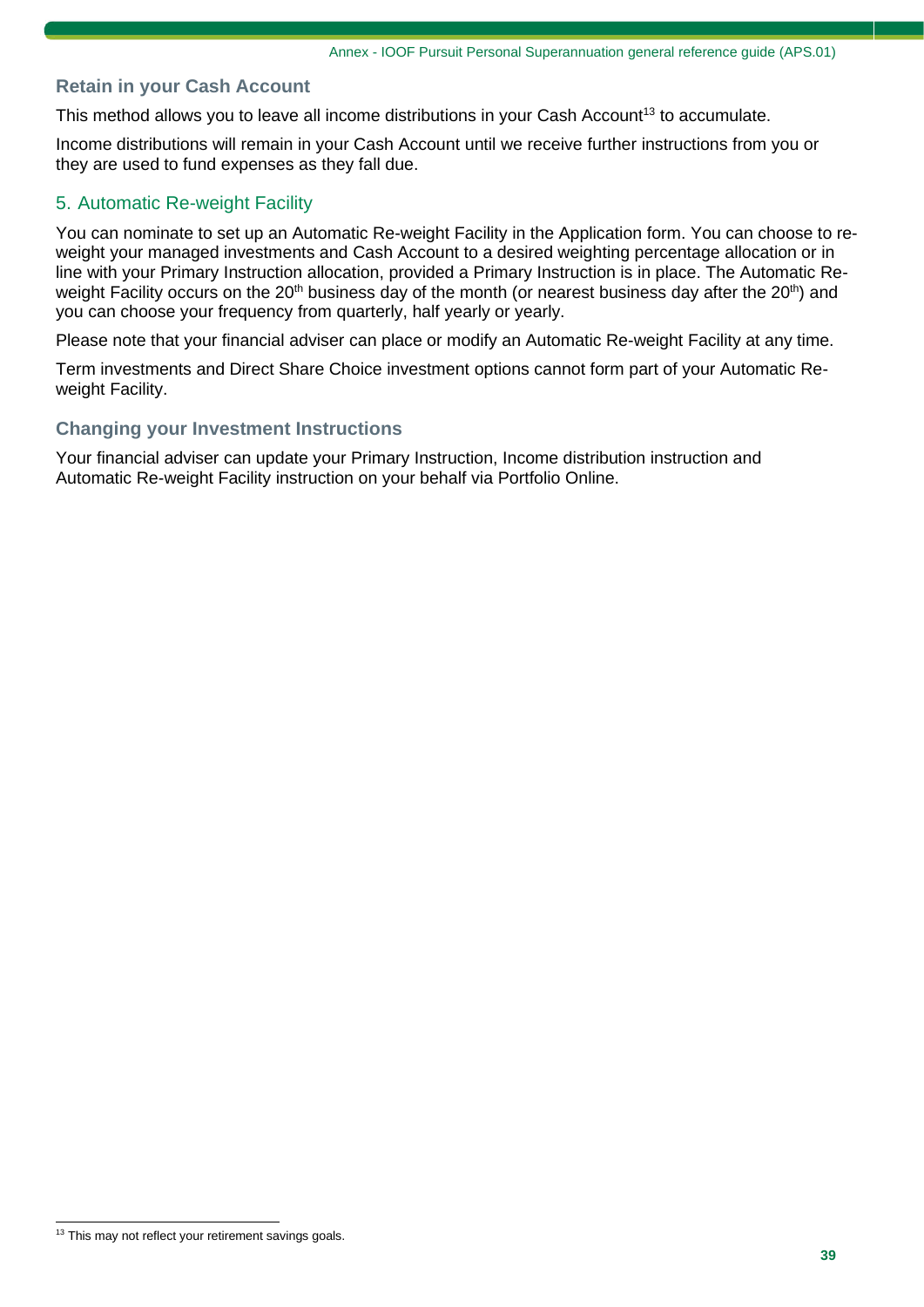Alternatively, if you want to update your Primary Instruction and/or Income distribution instruction, please complete the Investment Instructions form which is available from our website and send it to us. Only your financial adviser is able to update your Automatic Re-weight Facility instruction on your behalf.

Where we have suspended or stopped investments in a managed investment, or where a managed investment is redeemed in full (except where a managed investment is no longer held due to the requirement to top up your Cash Account), that managed investment will be removed from any Primary Instruction, Distribution Instruction and Automatic Re-Weight Facility and the instructions will be reweighted in proportion to your remaining managed investments in the respective instructions. We will do this automatically and you will not be advised of the change.

### An example

Maria submits a request to fully redeem her holding in Investment C. As a result, Maria's Primary Instruction is automatically updated to remove Investment C and to re-weight the remaining managed investments.

| <b>Managed</b><br><b>investment</b> | <b>Existing</b><br>holding (%) | <b>Withdrawal</b><br>request<br>$(\%)$ | <b>Primary</b><br><b>Instruction</b><br>before (%) | <b>Primary</b><br><b>Instruction after</b><br>(%) |
|-------------------------------------|--------------------------------|----------------------------------------|----------------------------------------------------|---------------------------------------------------|
| Cash<br>Account                     | 3                              |                                        | 3                                                  | 3                                                 |
| Investment A                        | 17                             |                                        | 17                                                 | 21                                                |
| Investment B                        | 60                             |                                        | 60                                                 | 76                                                |
| Investment C                        | 20                             | 100                                    | 20                                                 |                                                   |

Where the suspension or stopping of investments in a managed investment results in all managed investments being removed from your Distribution Instruction, your re-investment method will revert to the default option of Re-invest as detailed on page 31 of this guide.

### Changing your investment options (switching)

IOOF Pursuit gives you the ability to change your selected investment options.

### **Easy Choice, Premier Investor Choice and Investor Choice**

Changing your managed investment selection generally requires you to redeem units from one or more of your existing managed investments and purchase units in one or more managed investments selected by you. This process is often referred to as a switch instruction.

We currently do not charge a separate fee for switching between managed investments in your account.

Your financial adviser can complete a switch on your behalf via Portfolio Online.

Alternatively if you want to complete a switch instruction you will need to complete the 'Investment Instructions' form which is available from our website.

Unless you are redeeming the full balance held in a managed investment:

- the minimum amount that must be redeemed from a managed investment is \$200
- the minimum amount that must be retained in a managed investment is \$200.

If you select a new managed investment you must invest a minimum of \$200.

Switching between managed investments generally involves redeeming units in one or more of your managed investments. This means you must complete a redemption transaction before you can purchase units in a new managed investment.

The proceeds of any redemption transaction are first deposited into your Cash Account before units are purchased in the new investment option(s).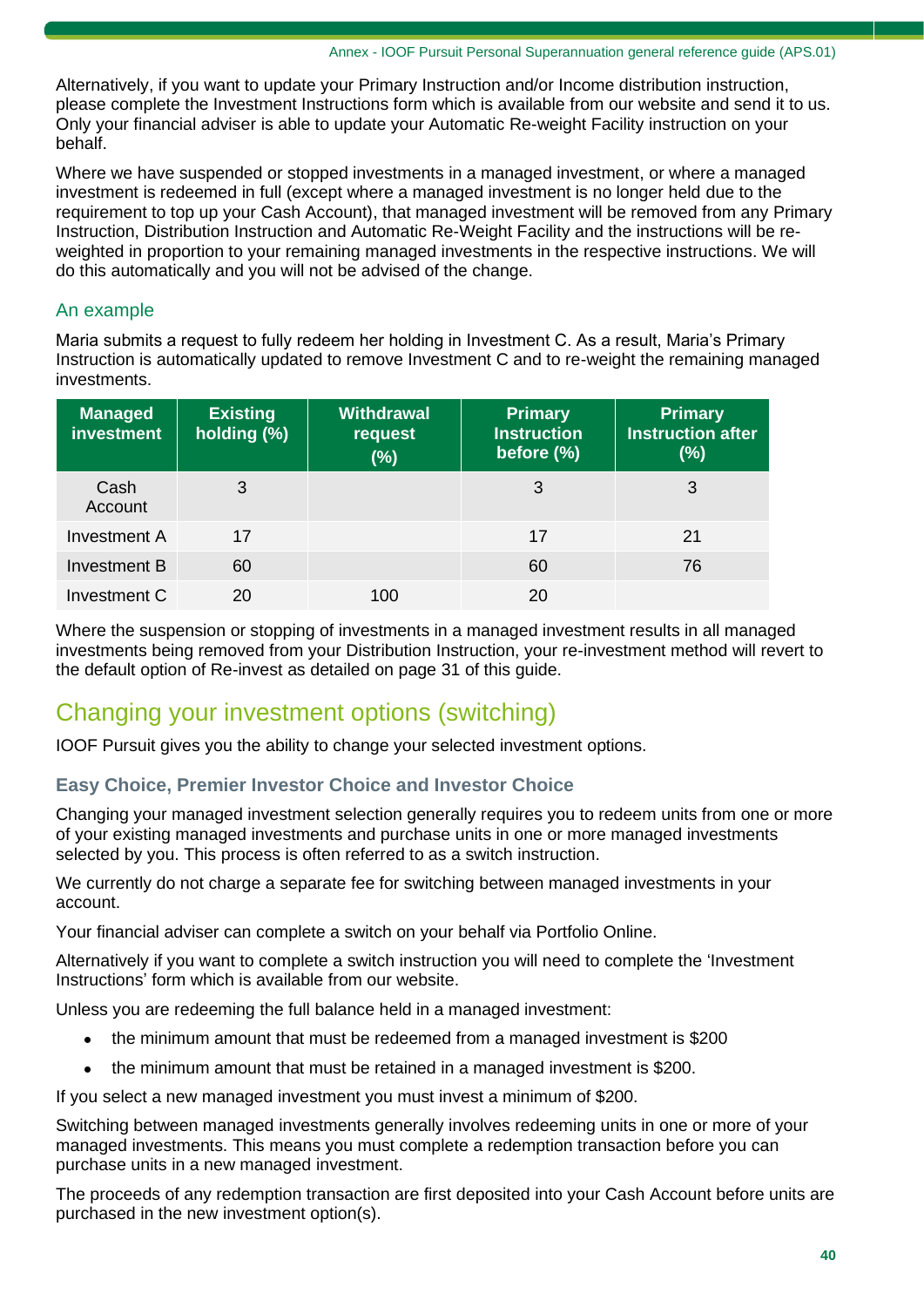The product disclosure statement for a managed investment may be updated or replaced by the fund manager from time to time. This means that you may not always have the most recent copy of the applicable product disclosure statement for a new managed investment before making your switch request. We provide electronic versions of product disclosure statements for the available managed investment via Portfolio Online*.* You can also obtain a copy free of charge by contacting your financial adviser or by calling ClientFirst on 1800 913 118.

#### **Important note**

- Switching between investment options may give rise to a CGT liability which may reduce the value of your account. Please speak to a financial adviser or tax adviser for more information.
- A buy-sell spread may be incurred when switching between managed investments. See 'Transaction costs – managed investments' on page 9 of this guide and the product disclosure statement for the particular managed investment for details.

### **Direct Share Choice**

An order to buy or sell a listed investment involves an online switch from or to your Cash Account to or from the listed investment involved. For further details please see the Investing in listed investments available in 'Direct Share Choice' section in the **IOOF Pursuit Select investment guide (PSI.01**).

Brokerage applies to any listed investment trades (buy or sell). See the 'Transaction costs – listed investments' on page 9 of this guide for more information.

## Your Cash Account

Your Cash Account is used to process all cash transactions that occur within your super account. For example, all money paid into your account and any earnings from your investment options goes through your Cash Account and all fees (excluding indirect costs), insurance premiums, taxes are and withdrawals are paid out of this account.

Any income distributed by your chosen investment options is deposited into your Cash Account. From there it can then be re-invested using one of the three methods available. See 'Income Distribution Instruction' section of this guide.

Your Cash Account holding is pooled with that of other clients' and placed in interest bearing accounts with an authorised deposit-taking institution (ADI) selected by us<sup>4</sup>, currently the Commonwealth Bank of Australia, ABN 61 814 236 264.

The funds in your Cash Account earn interest. We retain a portion of the interest earned on the pooled cash assets and set a net interest to be credited to the Cash Account. The net interest rate is based on daily interest generated from the pooled cash assets, less the interest retained by us (indirect cost) for administering the Cash Account.

The target net rate for crediting to the Cash Account is the cash rate set by the Reserve Bank of Australia. This is often referred to as the official cash rate, which is currently 0.10% and is subject to change. Net interest is credited to your Cash Account monthly.

### **Minimum allocation to your Cash Account**

You are required to maintain a minimum of 1% of your super account balance in your Cash Account. This amount is used for funding fees and expenses, taxes and insurance premiums (where applicable).

You can nominate a higher percentage as your minimum Cash Account balance if you wish to fund these expenses as they fall due.

<sup>&</sup>lt;sup>14</sup> Cash Account underlying assets are subject to change from time to time.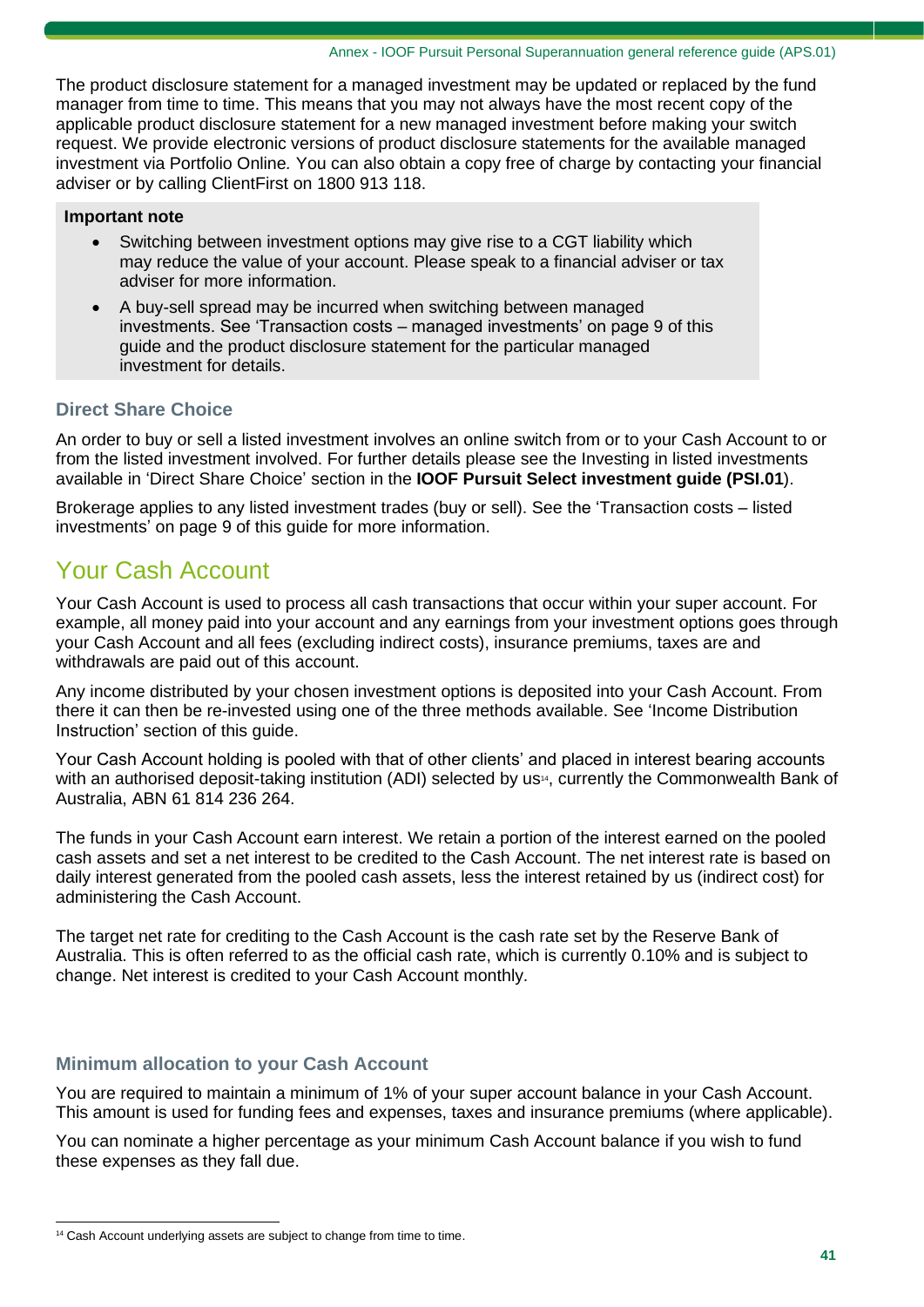If we determine that the balance in your Cash Account is likely to fall below zero within the next seven days, we will top up your Cash Account as directed by you to 1% of your account balance (or any higher percentage you have nominated) by redeeming the necessary amount from your investment options. In making our determination we will take into consideration any fees, insurance premiums and taxes expected to be deducted from your Cash Account during this period.

We recommend that you talk to a financial adviser about the minimum Cash Account requirement.

### **Top up your Cash Account**

If we are required to top up your Cash Account, the amount required to top up your Cash Account will be funded using one of the following three Cash Account top-up methods as directed by you. You can select the method that is right for you.

### 1. Investment option with the highest balance (default option)

Redeems funds from the managed investment with the highest balance.

This is the default option which applies if you do not nominate a Cash Account top-up method or where all the managed investment(s) provided under your pecking order have been redeemed in full.

#### **With Pursuit Select you can also pick from Pecking order and Pro-rata.**

#### 2. Pecking order

Redeems funds from your managed investments according to a prioritised list. You choose which managed investments are to be used and the (pecking) order in which the funds are to be redeemed, one at a time.

### 3. Pro-rata

Redeems funds across all managed investments according to the proportion invested in each managed investment.

The Cash Account top-up methods give you the control and flexibility to determine the most appropriate way for you to manage your Cash Account. Term investments, Direct Share Choice investment options and restricted investments are excluded from the Cash Account top-up methods.

You can provide your Cash Account top-up instruction in the Application form located in the Forms Booklet.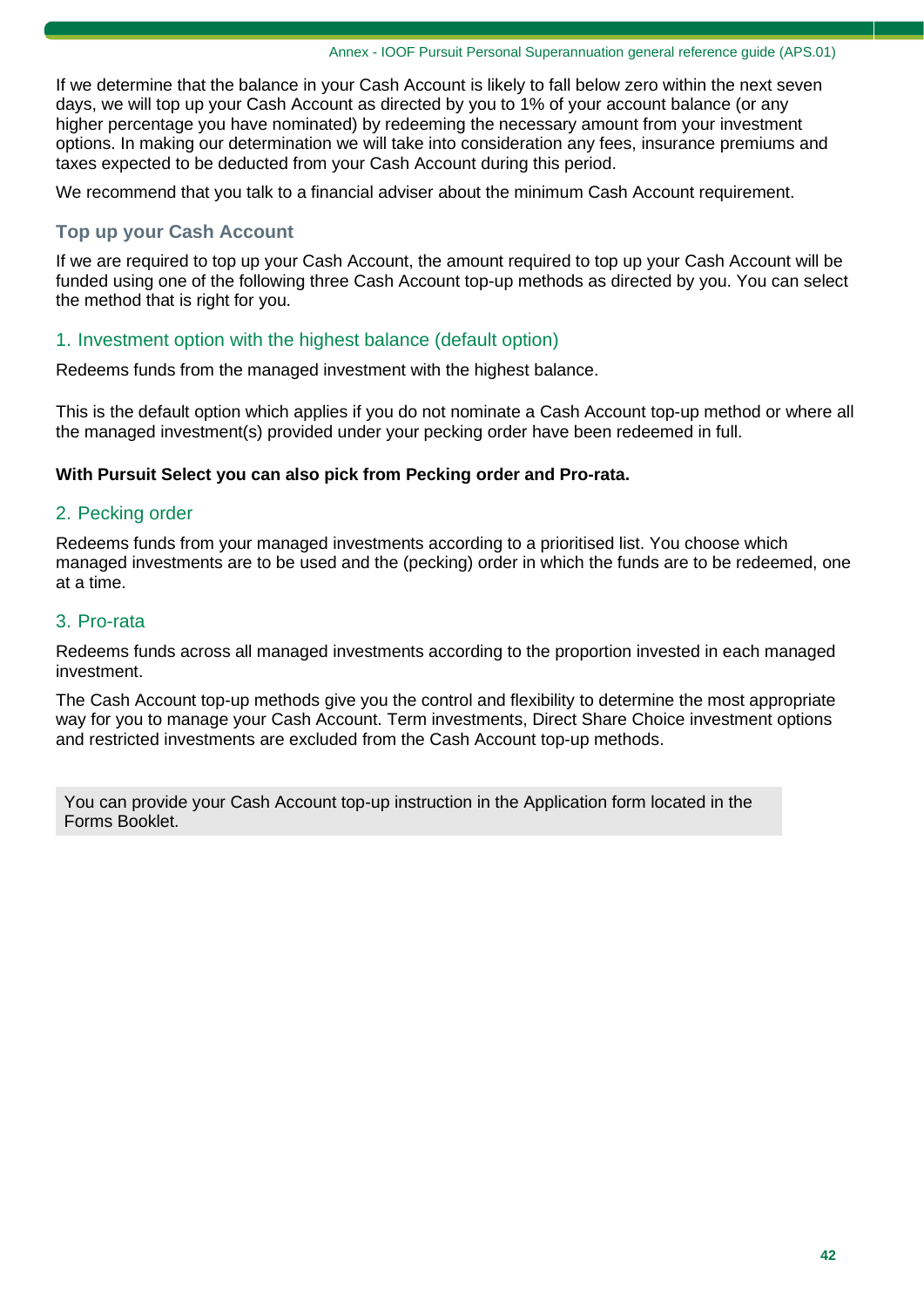# Your instructions

Instructions must be made in writing unless another facility for providing instructions is made available to you or your financial adviser by us. Your instructions may generally be accepted electronically except, for instance, if they are instructions to change your name or make a contribution.

Any changes (or corrections) to your personal details (for example changing your name by marriage) should be advised in writing to us as soon as possible (together with a certified copy of documentation verifying the name change).

You can change your address details over the telephone by calling ClientFirst on 1800 913 118 provided you satisfy our identification and verification requirements. Where you wish to update your postal address to a post office box or an overseas address, a signed request is required.

If you wish to amend your Death Benefit Nomination, you must submit a new Beneficiary Nomination form completed in accordance with the instructions on that form.

You may also confirm or revoke your nomination as per the process outlined in the 'Estate Planning' section on page 25 of this guide, by completing the relevant form. Visit our website, see a financial adviser or call ClientFirst on 1800 913 118 to obtain a copy of these forms.

Please contact us directly for further instructions if you want to make any other changes to your account (such as changing your contribution arrangements, insurance or your selected investment options).

We will act in accordance with instructions from you or your appointed representative (including your financial adviser). We are not required to ask whether instructions are genuine or proper.

You agree to release us from, and indemnify us against, any and all losses and liabilities arising from any payment or action we make based on any written or electronic instruction (even if not genuine) that we receive bearing your account number and a signature (where applicable) we reasonably believe is yours or that of your representative. You also agree that neither you, nor anyone claiming through you, has any claim against us or the Fund in relation to these payments or actions.

However, please note that we are not required to effect any instructions if:

- it would make your account balance fall below the minimum holding requirement
- giving effect to the instruction is contrary to our agreement with you, the law or any market practice
- the instructions are incomplete or are, in our opinion, unclear
- you do not have sufficient investments or funds in your Cash Account for us to carry out the instruction
- we are not reasonably satisfied that the instructions are genuine
- you have not provided us with relevant documents or information we consider necessary to act on your instructions
- your membership of the Fund is suspended or terminated.

We do not accept any liability whatsoever for an instruction not being implemented in these circumstances.

### Keeping track of your investments

We provide you with comprehensive and consolidated reporting on all of your investments in your super account.

We provide regular communications that are sent to you for your records. Additionally, you can view your account information and request certain reports via Portfolio Online alternatively you can contact ClientFirst.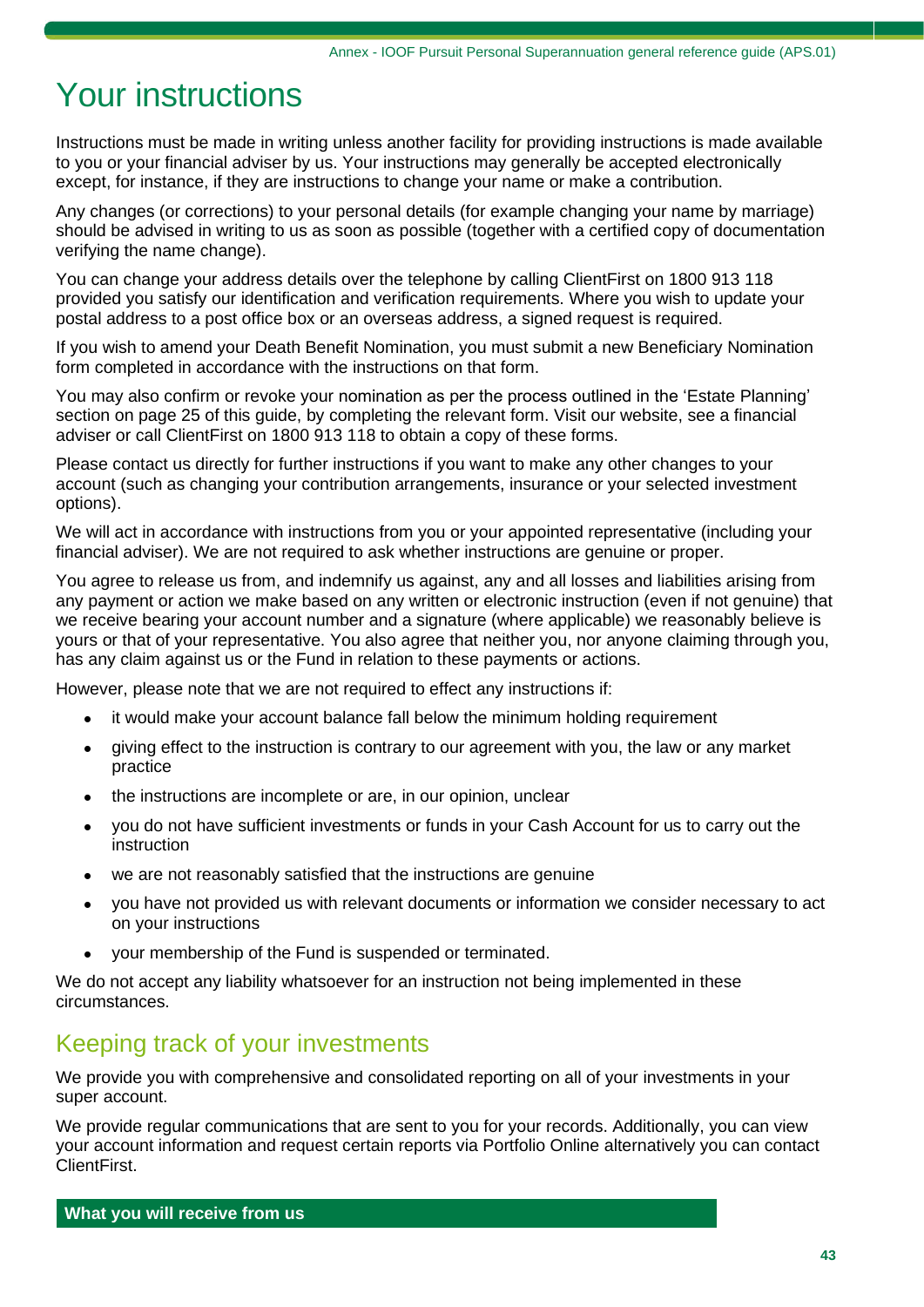#### **Statement of Membership**

Sent on the establishment of an account in the Super Service, normally within seven business days of joining.

Your Statement of Membership confirms your super account details, Investment Instructions and Distribution Instruction (if applicable) as well as your IOOF CRN for any future BPAY<sup>15</sup> contributions.

#### **Annual Statement**

Provides a summary of all transactions during the financial year including:

- $\bullet$  contributions and withdrawals<sup>16</sup>
- taxation and other fees or costs deducted
- details of your account value, current investments and historic performance results for each of your investment options
- insurance details (cover and premium cost)
- estate planning nominations
- preservation status of your super benefit.

An Annual Statement is provided within six months of the end of each financial year and following the closure of your account.

#### **What other information is available for you to access?**

#### **Additional information available free of charge**

You can request a copy of:

- the most recent audited financial reports for the Fund, together with the auditor's report
- the Trust Deed
- the Fund's Risk Management Plan
- Group Life and Income Protection Insurance Policies effected by the Trustee.

You can also request other information that is reasonably required to help you understand your benefit entitlements in the Fund.

#### **Trustee's Annual Report**

We will provide on our website the Trustee's Annual Report for the Fund, which covers financial statements, general super updates and managed investment information for each financial year ending 30 June.

It is provided within six months of the end of each financial year.

#### **Online access and functionality**

Portfolio Online is a user-friendly and intuitive website that allows you to view your IOOF Pursuit account online 24 hours a day, 7 days a week.

You can register for access to Portfolio Online via our website.

### Electronic communications

You can choose to receive communications from the Trustee that are available electronically via Portfolio Online.

You will be able to access and download these communications electronically at any time while you are a member and registered user of Portfolio Online.

<sup>15</sup> BPAY<sup>®</sup> Registered to BPAY Pty Ltd ABN 69 079 137 518. Only available if your nominated financial institution offers this service.

<sup>&</sup>lt;sup>16</sup> Commonwealth Government regulations impose restrictions on when you can make lump sum (cash) withdrawals from your super (see the 'Accessing your super' section on page 15 of this guide).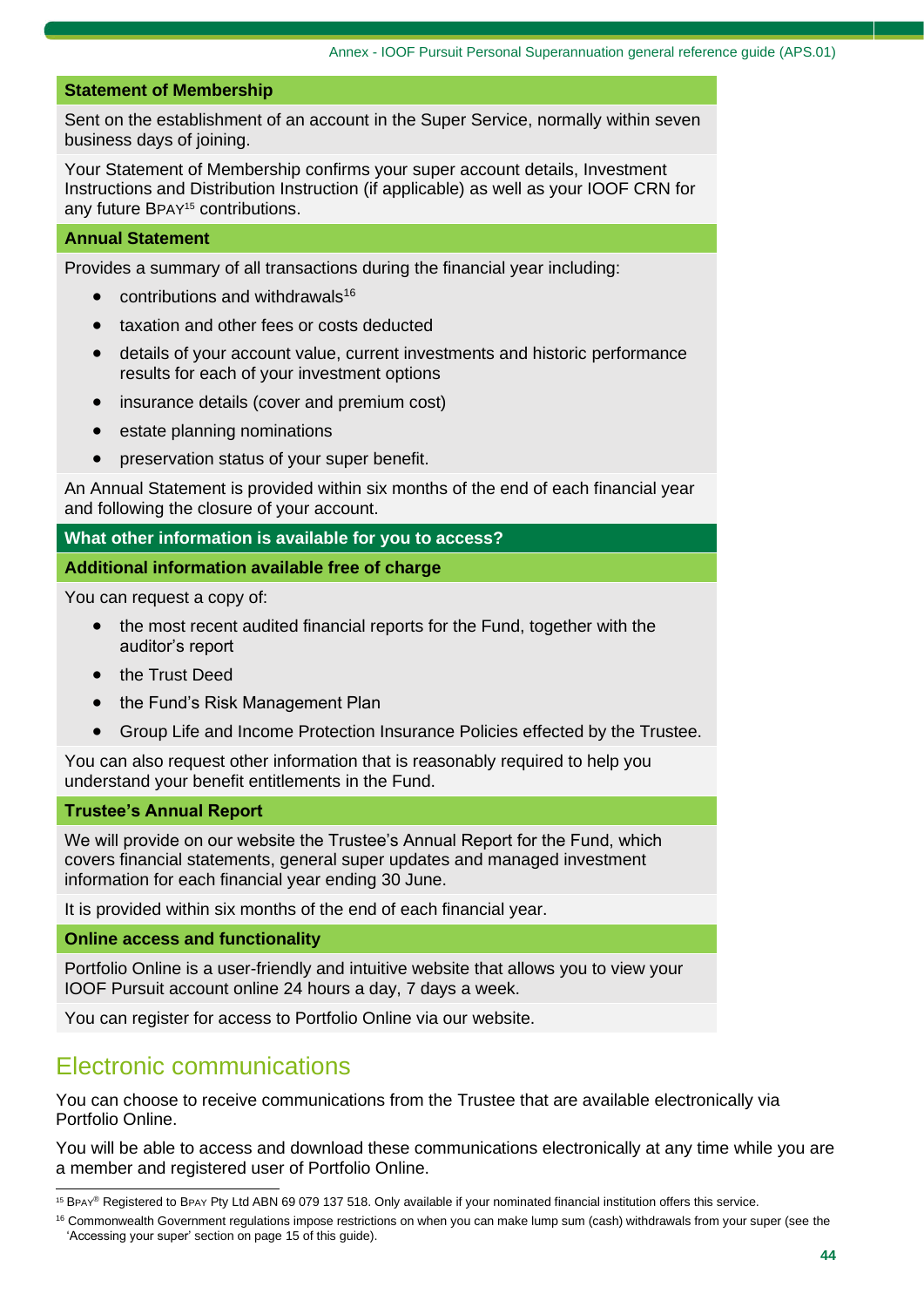When a communication is available for you to access using Portfolio Online, we will send a notification to your preferred email address. You will need to let us know your preferred email address on your Application form and then tell us your new email address if it changes.

By making these communications available to you electronically, we satisfy our obligations under the *Corporations Act 2001*. However, if you ever change your mind and would like paper copies of any of these communications, we will provide them to you free of charge on request.

### **Terms and conditions for electronic communications**

Where you elect to receive communications from the Trustee electronically via Portfolio Online, you agree:

- to receive the communications from the Trustee that are available electronically by regularly accessing them using Portfolio Online
- to register or be registered and remain registered as a user of Portfolio Online
- any communication given to you electronically by making it available for you to access using Portfolio Online will be taken to be delivery of the communication to you
- the Trustee will send an email notification to your preferred email address when a communication is available for you to access using Portfolio Online
- you have provided your preferred email address in your application and are responsible to notify the Trustee of any change to your preferred email address
- you will be able to access such communications at any time while you are a member and registered user of Portfolio Online
- you can download a copy of any such communication
- the Trustee will send you a free paper copy of any communication you request
- Portfolio Online is a facility for the purposes of section 1017F(5) of the *Corporations Act 2001*
- the Trustee may give you any communication in any other method permitted by law.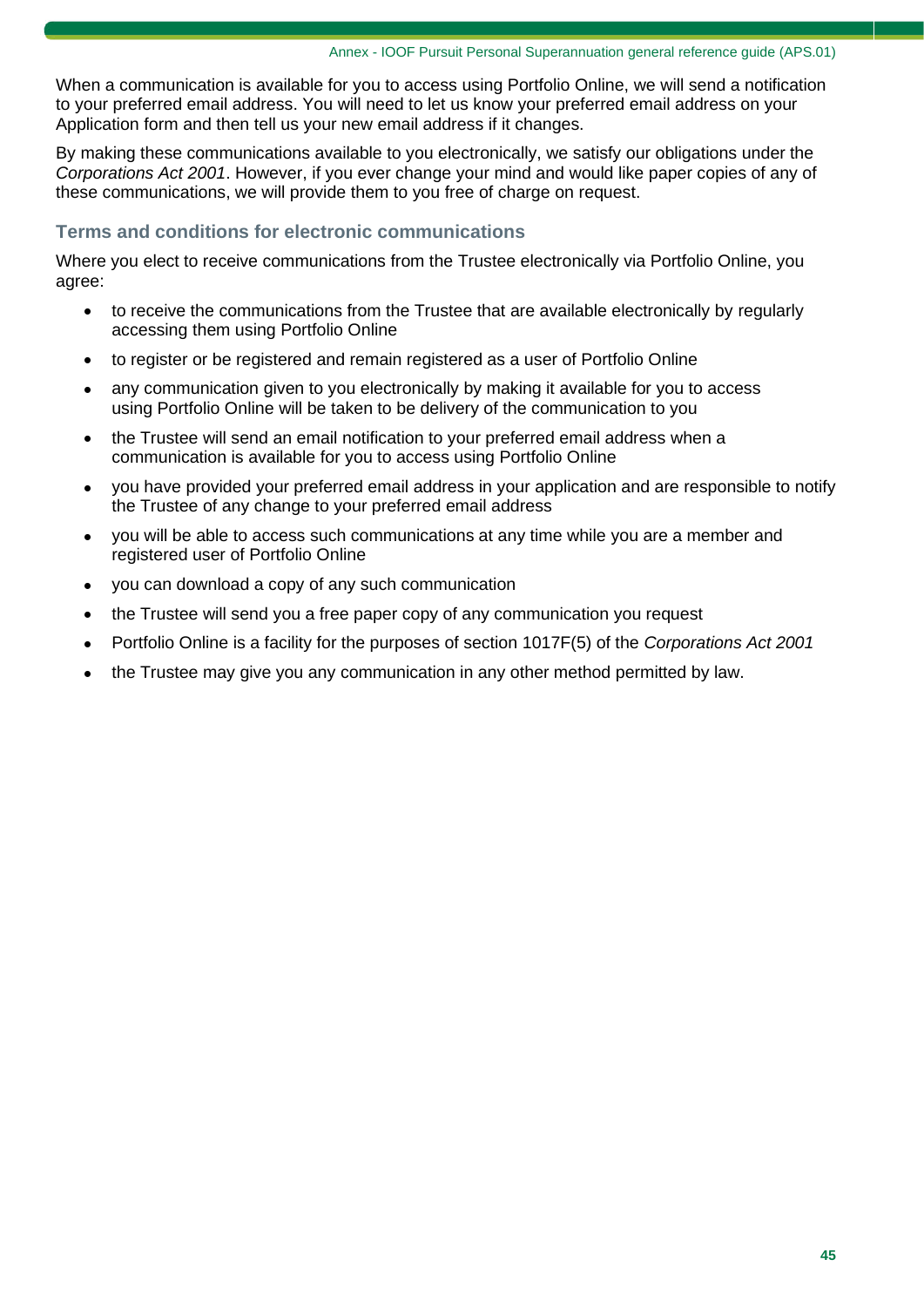# Other general information

# Cooling-off period

To ensure that you are happy with your initial investment in the Super Service you have a 14-day cooling-off period to ensure that it meets your needs. The 14-day period starts from the earlier of the date you receive your welcome letter, or five business days after your super account has been established.

If you want to close your super account during the 14-day cooling-off period, you must provide written notice by email to [clientfirst@ioof.com.au](mailto:clientfirst@ioof.com.au) or by mail to:

IOOF Pursuit Reply Paid Box 264 Melbourne VIC 8060

You can change your mind during the cooling-off period. However, if any contributions have been made to your super account, they will have to stay in the super environment and be transferred to another fund.

If your investment options include term investments, restricted investments, or other services there may be penalties or fees charged by the fund managers or service providers for early redemption or the cooling-off period may not apply. These investment options may also have withdrawal conditions imposed by the fund managers that may delay the transfer to another fund.

The amount returned (if applicable) will be adjusted for any market movements in your chosen investment option(s) (up or down) up to the date we receive your notification. We will not refund taxes and reasonable transaction or administration costs incurred by us in issuing your investment (excluding the payment of any member advice fee or similar fee). As a result, the amount received may be more or less than the amount of your initial contribution.

Please note that the cooling-off period ceases to apply if you exercise your rights or powers in the Super Service, such as if you make an investment switch during the 14-day cooling-off period.

In order for us to close your account (if there is money in it), you must nominate another super fund to which the money is to be transferred to. If you do not make a nomination within one month after notifying us of your intention to seek the return of your initial contribution or your nominated super fund does not accept the transfer, we may transfer your money to an eligible rollover fund (ERF). For more information on the ERF selected for the Fund, please see the 'Eligible rollover fund' section on page 37 of this guide.

# Portability of super benefits

If you provide us with a request to transfer your benefits out of the Fund, super law requires that we will commence redeeming your investments within 3 days of receiving the transfer request and we will transfer the benefit within 3 days after the proceeds are credited to your Cash Account. We usually have 30 days from receiving all relevant prescribed information (including all information necessary to process your request).

However, restricted (illiquid) investments may have extended redemption periods and therefore may not be readily convertible to cash within the 30-day time frame. This may restrict your ability to switch these investments and transfer under the portability rules.

Before you invest in restricted investments, you are required to sign a written consent (which is set out in the declaration section of your Investment Instructions form confirming that you accept that a period longer than 30 days may be required to sell those investments and so affect the transfer because of the illiquid nature of those investments. Investment options that fall into the category of restricted investments are identified in the 'Investment options menu' section of the **Investment Menu** (if applicable).

Restricted investment options may include managed investments such as some property funds, hedge funds and fixed interest funds, plus term investments and capital guaranteed income/pension investments. The time required to transfer your super will depend on the investment options chosen.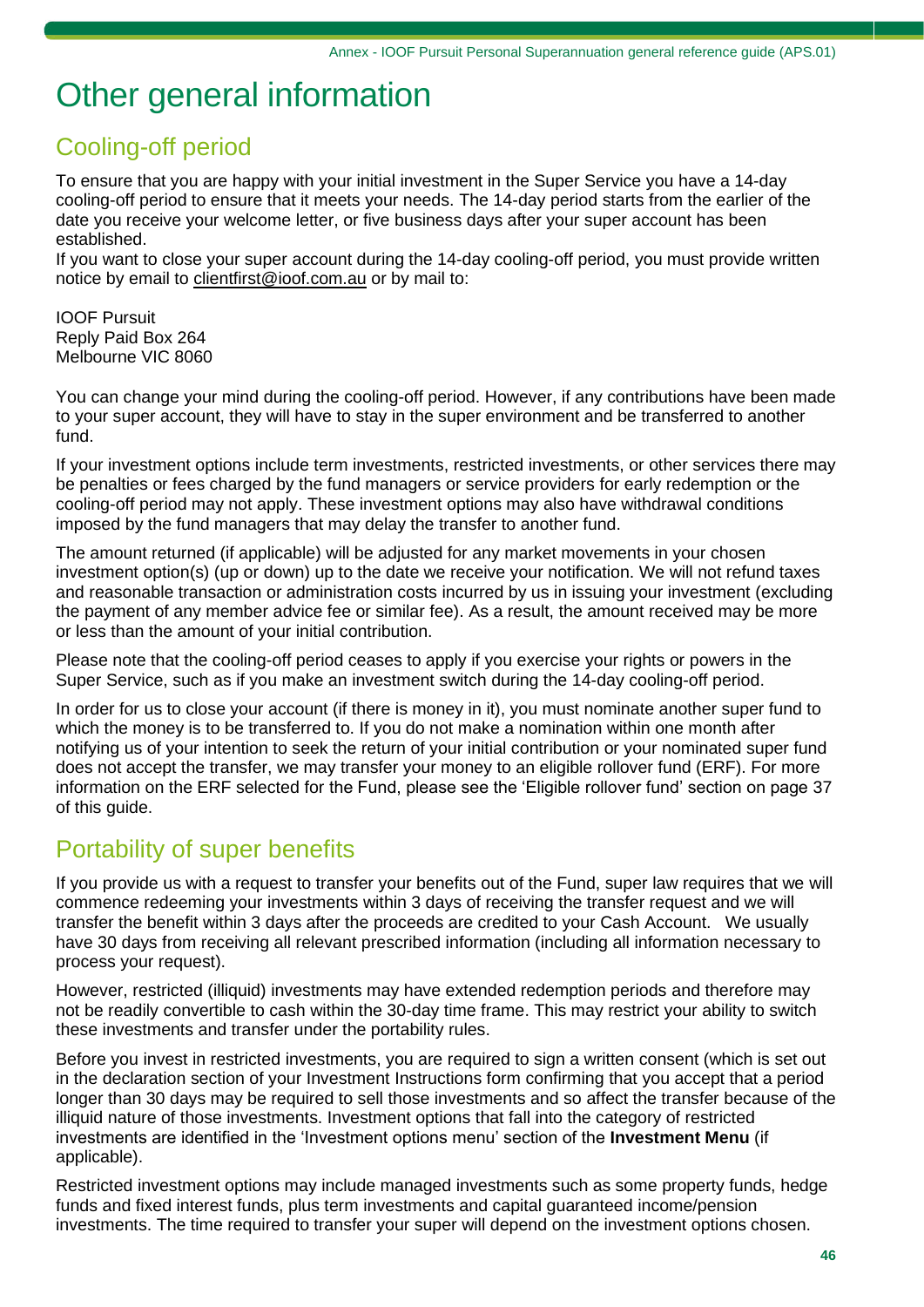From time to time a fund manager may have a need to suspend their investments and therefore we may not be able to roll over, transfer or cash your benefit within 30 days. If this occurs we will write to you.

Where you invest in a restricted investment, part or all of a withdrawal or switching request may be delayed until sufficient assets from that investment can be redeemed to fund the withdrawal.

To enable members to monitor their restricted investment options we maintain on our website details such as the availability of withdrawal opportunities, termination processes and recent payout ratios.

# Account liquidity

There are limits on holdings in illiquid investments, listed investments, term deposits, annuity funds and restricted investments, please refer to **PSI.01.**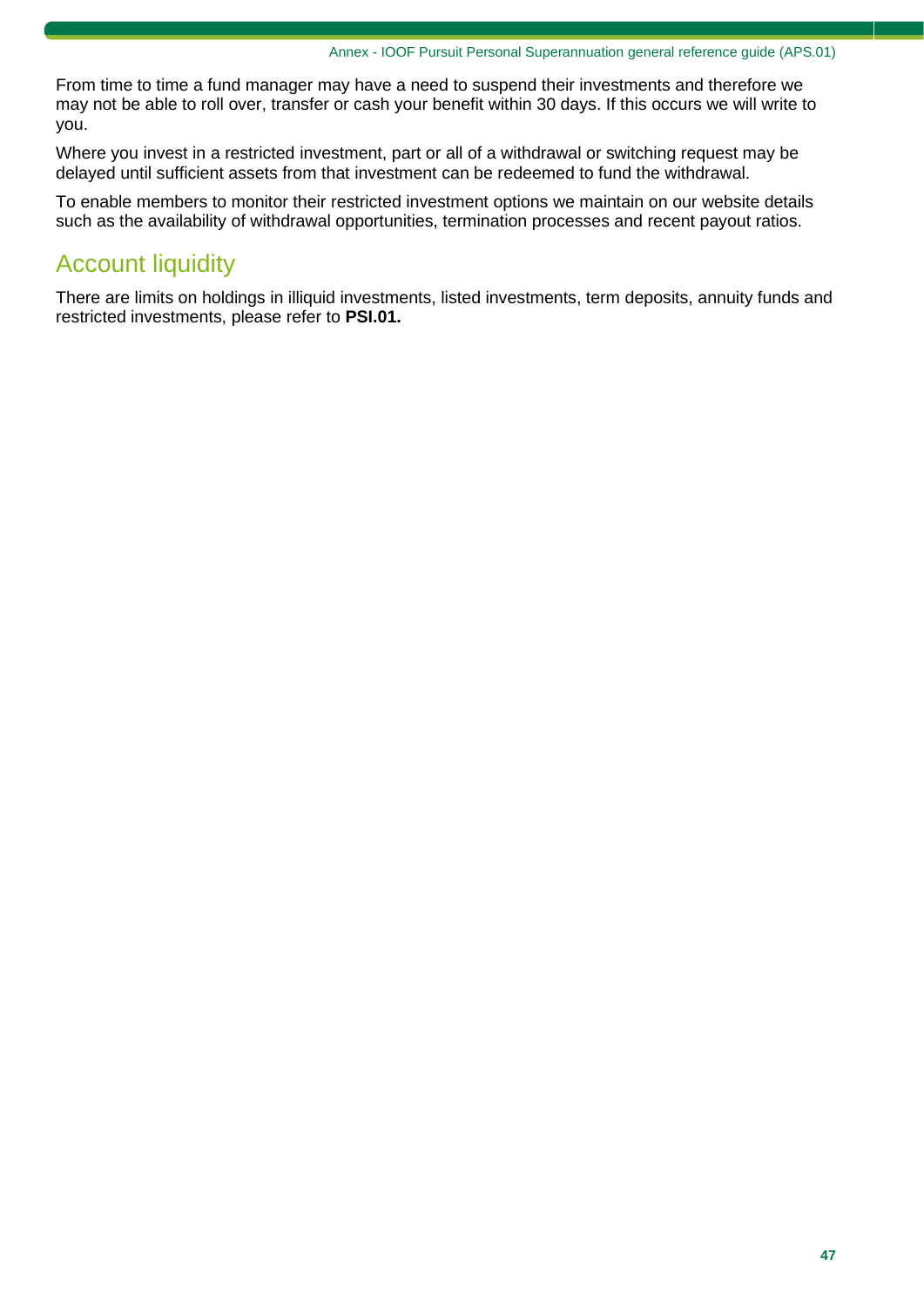## Eligible rollover fund

We may roll over your benefit to an eligible rollover fund (ERF) in the event that:

- you are deemed to be a lost member
- your account balance falls below the applicable product account balance minimum
- you decide to seek the return of your initial investment and do not notify us of a recipient super fund for the receipt of your benefits (if necessary) or the nominated super fund does not accept the rollover.

Once your benefit is rolled into the ERF, you will no longer be a member of, nor entitled to claim any benefit from the Fund.

The ERF currently selected for the Fund is the Australian Eligible Rollover Fund (AERF). Being rolled over to the AERF may affect you in the following ways:

- You will become a member of the AERF and be subject to its governing rules. After we provide the AERF with your current contact details, the AERF will provide you with its current PDS, which provides details of the AERF. You can also contact the AERF to ask for a copy of its PDS.
- The AERF will apply a different fee structure. You should refer to the AERF PDS for circumstances in which fees may apply.
- The AERF invests your benefit in a single strategy with a balanced growth objective. The objective is to achieve industry average five-year gross returns for balanced growth fund managers. No investment choice is available. Please note that the AERF is subject to investment risk which means you may receive back less than your original investment when withdrawn.
- The AERF does not offer insurance cover and does not accept additional contributions.

Before deciding to roll over your benefit to the AERF, we will consider:

- whether you have made contributions recently
- whether you have an insured benefit and premiums deducted from your account
- if the rollover would be in your best interests and the best interests of the remaining members of the Fund.

Furthermore, before rolling over your benefit to the AERF, we will attempt to communicate with you to provide you with an option to nominate another super fund.

### **Contact details for the AERF**

The Australian Eligible Rollover Fund AERF Administrator Locked Bag 5429 Parramatta NSW 2124

Phone: 1800 677 424

### Lost members

If we have never had a correct address for you or have had two consecutive written communications to you returned unclaimed, we will generally consider you to be a lost member. We will undertake a range of steps to identify your current address. After taking reasonable steps, if we are still unable to determine your current address, we may decide to transfer your benefit to the AERF.

### Unclaimed benefits

We are required to pay unclaimed benefits to the ATO. Your benefit will be classified as unclaimed in various circumstances, including if:

• you turn 65 and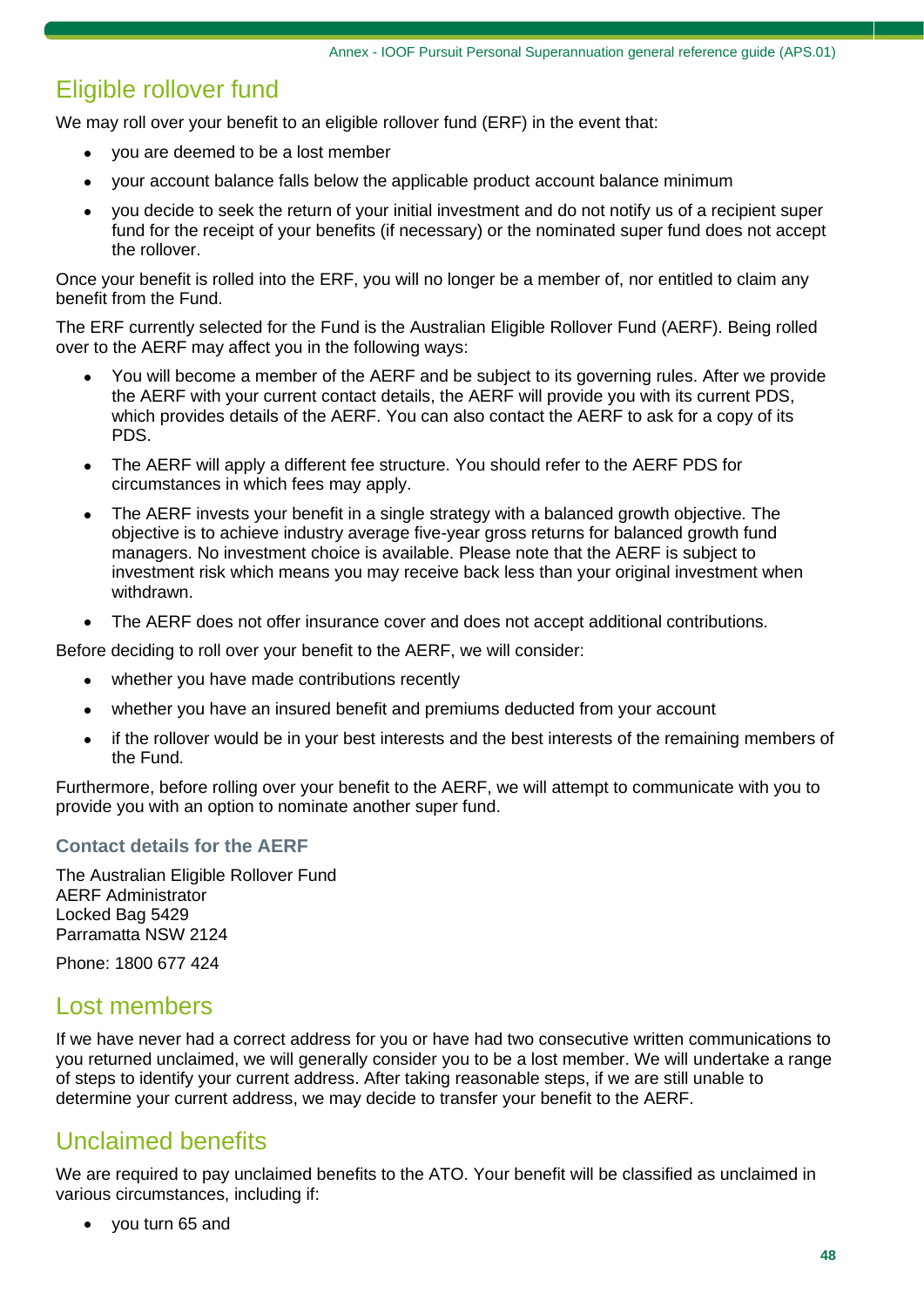- have not claimed your benefit
- we have not received any contributions for you for at least two years
- we have been unable to contact you for five years despite our reasonable efforts.
- you have died
	- we have not received any contributions for you for at least two years
	- after making reasonable efforts, we are unable to ensure that the benefit is received by the person who is entitled to receive the benefit.

Individuals can reclaim their benefits from the ATO.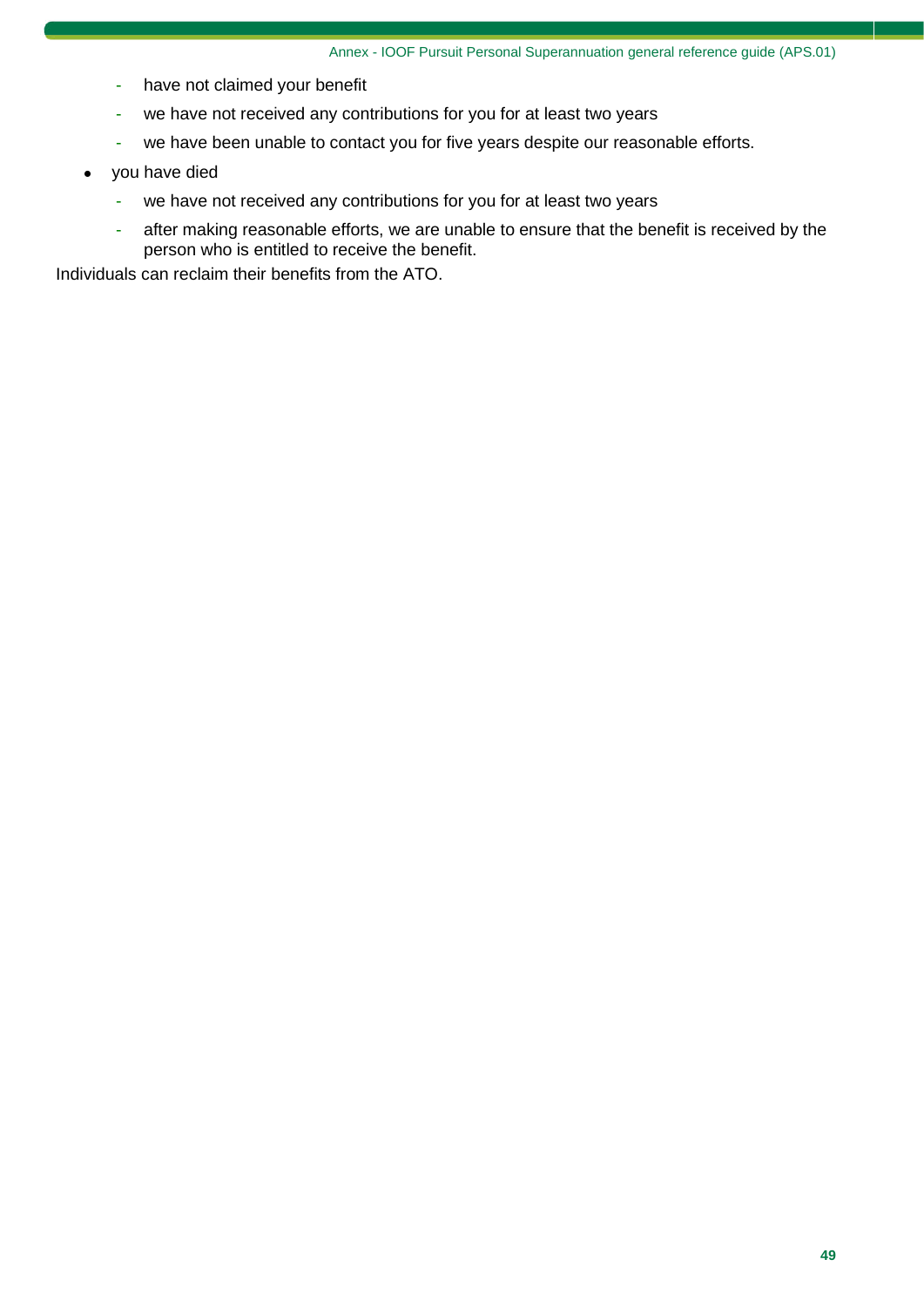### Inactive low-balance accounts

We are required to pay inactive low-balance accounts to the ATO. Your benefit will be classified as an inactive low-balance account if:

- no contributions or rollovers have been received into the account during the previous 16 months;
- the account balance is less than \$6,000;
- you have not met a prescribed condition of release; and
- there is no insurance cover attached to the account.

However, the account will not be an inactive low-balance account if any of the following have occurred in the last 16 months:

- you have changed your investment options
- you have made changes to your insurance coverage
- you have made or amended a binding beneficiary nomination
- you have made a written declaration that you are not a member of an inactive low-balance account
- there was an amount owed to the super provider in respect of you.

The ATO will then automatically transfer the amount into your active super account within 28 days.

### Super and the Family Law Act

Under the *Family Law Act 1975*, on marriage breakdown, your super account can be divided and your spouse or former spouse can receive a payment that can be:

- transferred to a new account within the Fund
- transferred to another super fund or withdrawn (subject to satisfying certain conditions).

Super entitlements can be divided either by a court order or a super agreement that meets certain legislative requirements. Also, your spouse or another person who intends to enter into a super agreement with you (for example through a pre-nuptial super agreement) can request information from us.

### Super and bankruptcy

Under the *Bankruptcy Act 1966*, super contributions made on or after 28 July 2006 in order to defeat creditors can be recovered by the trustee of a bankrupt member's estate. In certain circumstances, a super trustee can be served with freezing orders and payment orders from the official receiver in respect of a bankrupt's super account. There are also circumstances in which a court can order payment of money from the account to the trustee of the bankrupt member's estate. We are required by law to comply with such orders.

### Transferring assets to the Fund

Any external assets that you currently hold may be able to be transferred into your account in the Fund. As a transfer of external assets is treated as a contribution to the Fund, tax and super rules may apply to the transfer. The Trustee will treat the contribution as having been received by the Fund when legal title passes to the Fund's custodian.

### Transferring within the Fund

If you apply to transfer to the Super Service from another IOOF Pursuit or IOOF Portfolio Service super or pension product (such as IOOF Portfolio Service Personal Superannuation), you are authorising us to transfer each investment option (where possible), and the balance of your Cash Account (together comprising the full balance of your existing account), to your new super account.

If you are transferring from another product within the Fund and your current investment options are also available in your new product, you can transfer those investment options directly into your new account. Where an existing investment option is not available in your new product, your holding in that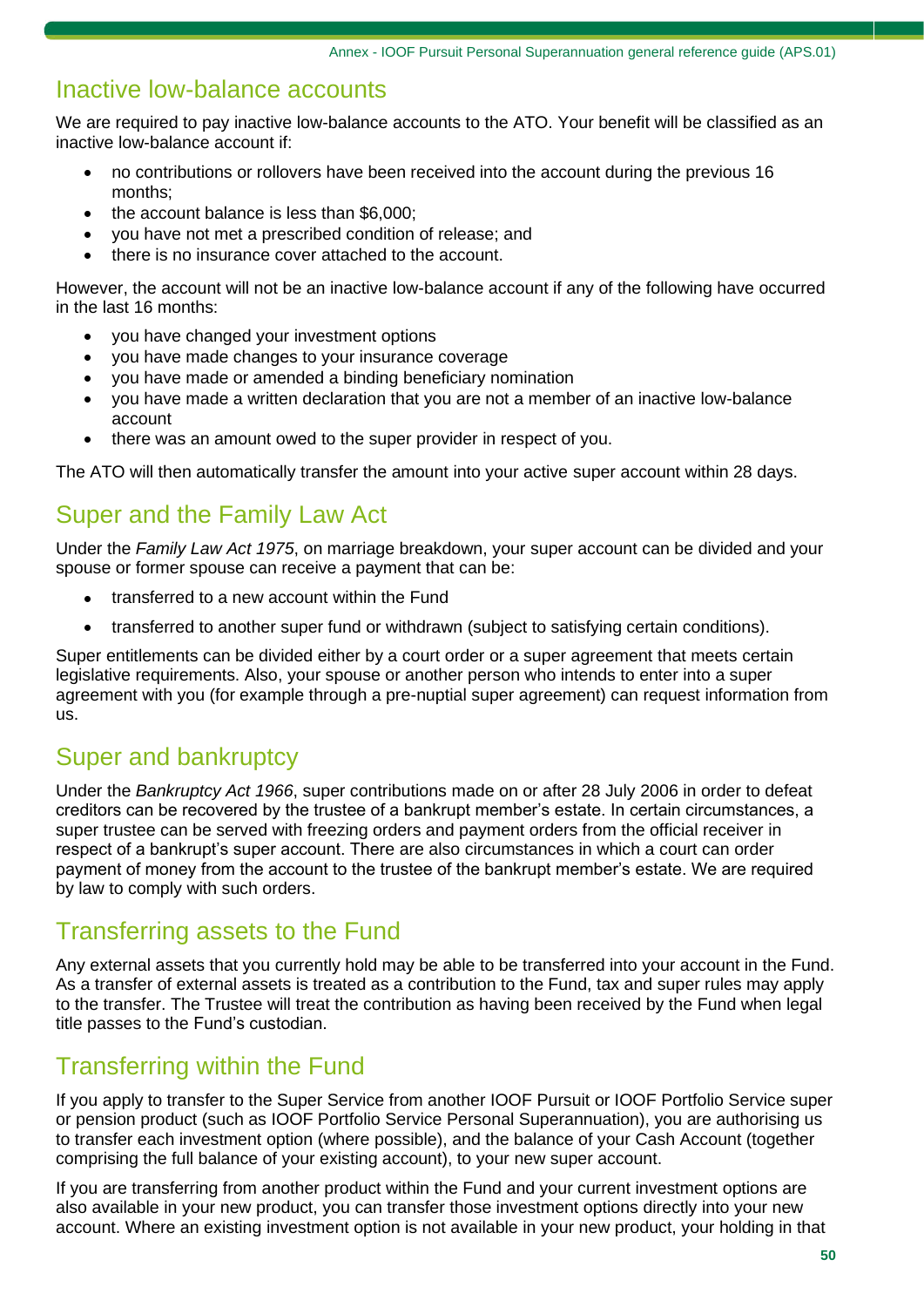investment option will be sold down within your existing account and the proceeds added to your Cash Account. Your Cash Account balance will then be transferred to your new account.

If you have any existing Investment Instructions that apply to your existing account, they will be cancelled upon your transfer to the Super Service. You will need to complete the relevant sections of the Application form located in the Forms Booklet to establish the instructions or features you would like to apply to your new super account. You are not required to provide a Primary Instruction, unless you are making additional contributions into this account.

A Member Advice Fee – Upfront will not be charged on the transfer of your existing account balance to your new account.

If you would like to transfer your benefit from another IOOF Pursuit or IOOF Portfolio Service product, please complete the relevant section of the Application form located in the Forms Booklet.

If IOOF receives a commutation authority from the ATO in relation to amounts in excess of the transfer balance cap, we will transfer the amount to an existing IOOF superannuation account. Otherwise if no member instructions are received, we will establish a new IOOF Pursuit personal superannuation account (where appropriate) to receive the transfer.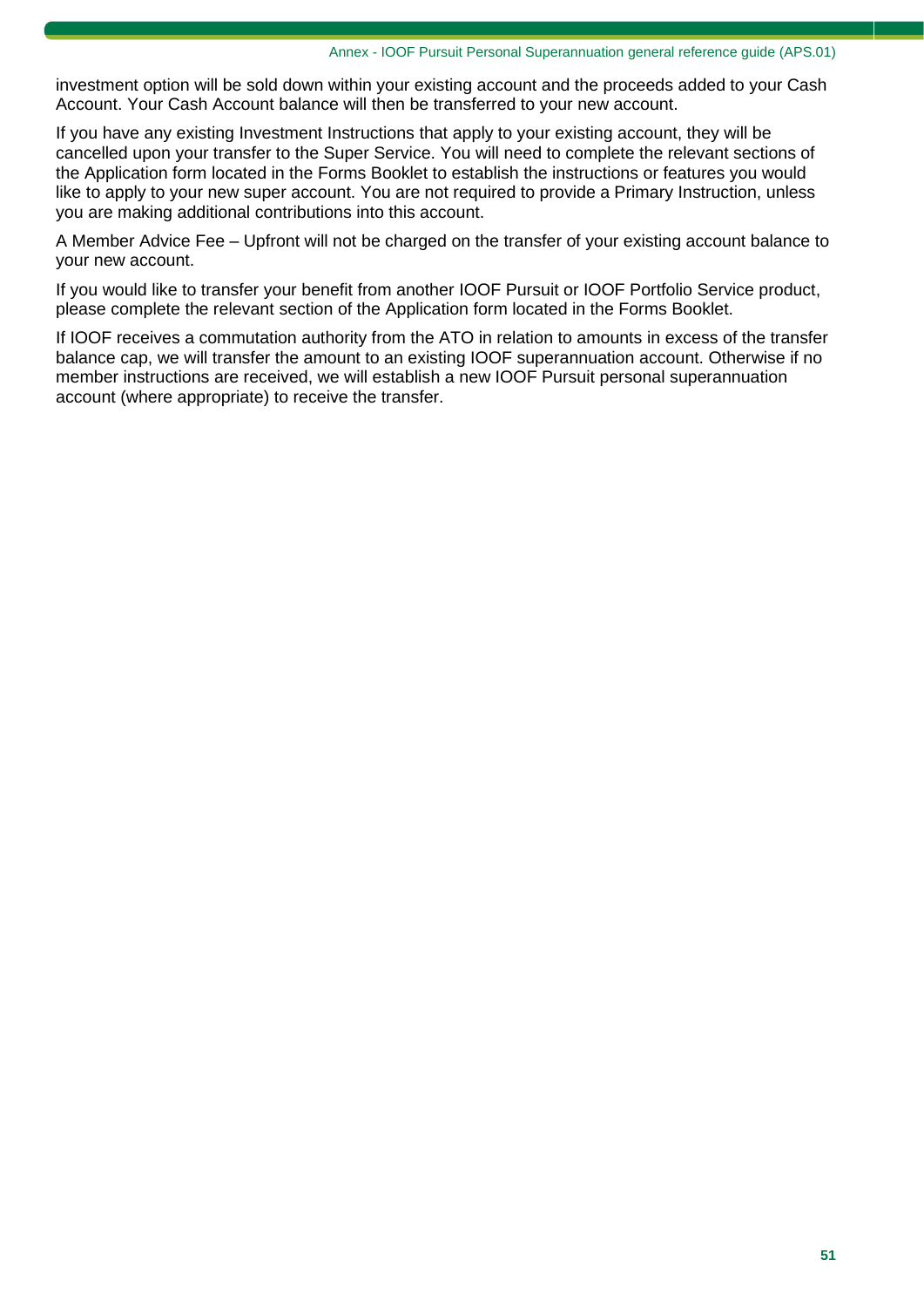### How are the unit prices determined?

To determine the value of a unit in a managed investment, we use the redemption/sell unit price provided by the fund manager for that particular managed investment.

While unit prices are normally calculated daily and may change according to market movement, the actual method by which unit prices are calculated and the timing at which unit prices are provided may vary. This is dependent on the fund manager for that particular managed investment. Please refer to the product disclosure statement of the managed investment for more information on how individual unit prices are calculated.

### Financial adviser authority

If you appoint a financial adviser you are taken to have automatically authorised your financial adviser and their staff (your financial adviser), as your agent, to operate your account, to give any instructions on your behalf in relation to your account to us by any method acceptable to us, including electronically.

This authority does not authorise your financial adviser to:

- withdraw any funds from your account except to authorise payment of withdrawals to the bank account nominated by you (or any bank account you nominate in future).
- authorise any change in fees and charges, including changes to an existing Fee Aggregation for your account
- sign any form on your behalf where the law or an external party requires your signature on the form (such as a Beneficiary Nomination form, a Transfer form and a Direct Debit Request form)
- change the name on your account
- authorise any other person to operate your account.

Accordingly, your current or any future financial adviser you appoint and their staff can do everything you can do with your account except the things listed above. We will continue to follow instructions given by your financial adviser under this authority until we receive notice in writing signed by you to cancel the authority.

If you have authorised your financial adviser to do so, your financial adviser may submit switch or reweight instructions, authorise payment of withdrawals from your Super Service account to the bank account nominated by you (or any bank account you nominate in future) and establish or change Investment Instructions in relation to your account.

If you have chosen to invest in various listed investments available under the Direct Share Choice, your financial adviser must submit orders to buy or sell listed investments and other instructions on your behalf using Portfolio Online.

Your financial adviser may also be authorised to use Portfolio Online to complete an online insurance application on your behalf and complete and submit on your behalf any other forms which the Trustee permits to be submitted electronically using Portfolio Online.

Your financial adviser is required to provide you with a product disclosure statement for the investment options you choose to invest in. Alternatively, you can access the product disclosure statements for the available investment options through our website.

# Change of financial adviser

Certain financial advisers have been authorised to recommend the Product.

Where your financial adviser is no longer part of an AFS Licensee who is authorised to recommend the Product, or you change your financial adviser and they are not authorised to recommend the Product, your holdings may be transferred to the standard Pursuit Select Personal Superannuation product. Your fees and costs will not change, however you will not be able to select any new Annex exclusive investment options. You may retain any of the exclusive investment options you have already selected and acquire additional units in those investment options.

# Anti-Money Laundering and Counter-Terrorism Financing (AML/CTF)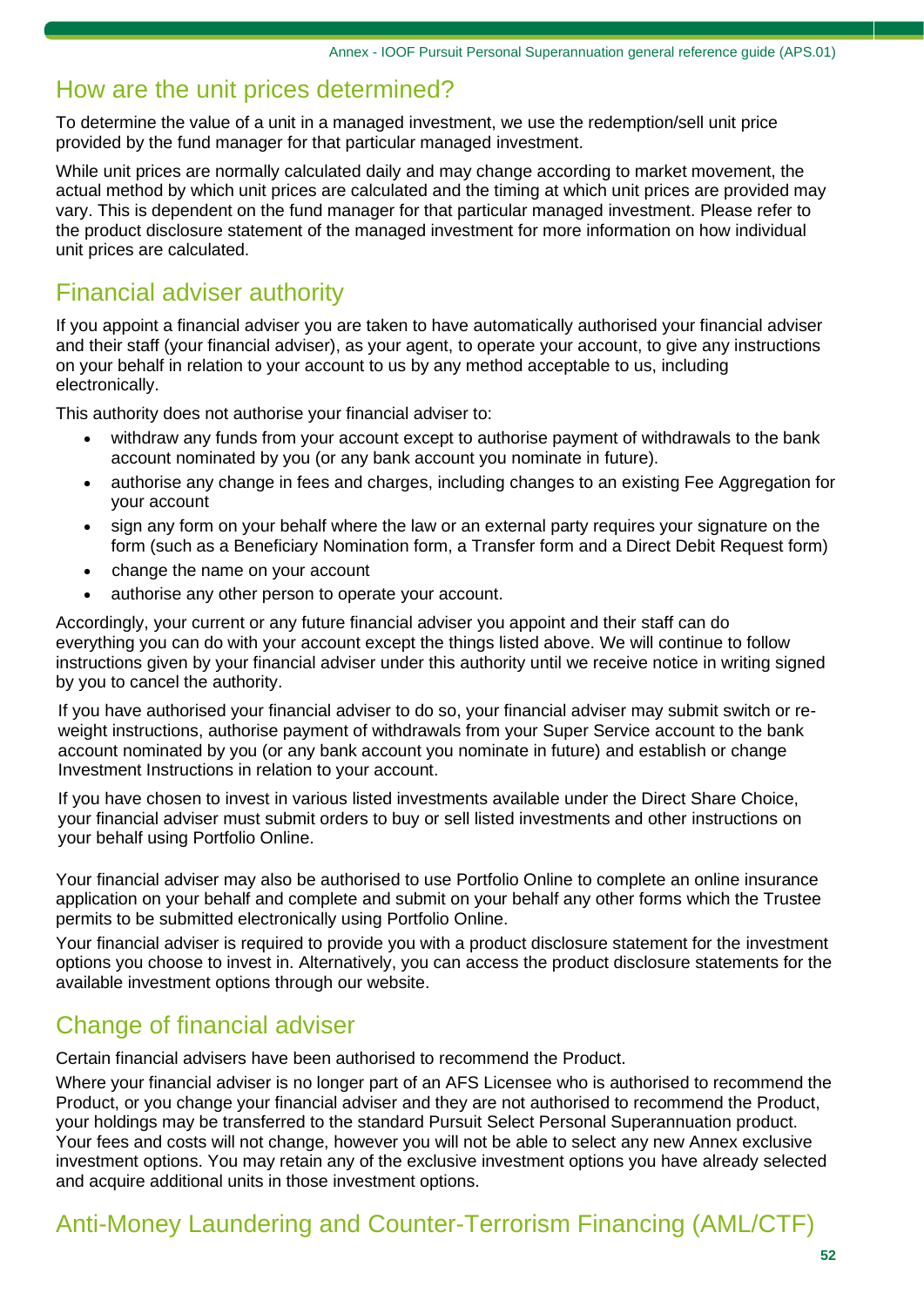### requirements

We are required to carry out proof of identity procedures before cashing a super benefit. These requirements arise under the *Anti-Money Laundering and Counter-Terrorism Financing Act 2006* (AML/CTF).

Where you have not already provided us with appropriate identification, we will be required to collect customer identification information and to verify it when you request a cash withdrawal (if eligible). We may also be required to collect customer identification at other times. If you do not provide the information or we are unable to verify the information, payment of benefits may be delayed or refused.

# Your privacy

We are committed to protecting your privacy. Any personal information we collect about you will be handled in accordance with our privacy policy, which outlines how we manage your personal information, how you may access or correct your personal information, and how you may complain about a breach of your privacy. To obtain a copy of the IOOF group privacy policy, please contact ClientFirst on 1800 913 118 or visit our website (www.ioof.com.au/privacy).

We collect your personal information from the application form you complete when applying for this product for the purpose of providing you with the products and services that you request and for related purposes, including providing you with financial advice and ongoing services in relation to your account with us, or providing information about other products and services that may be of interest to you. If you do not provide all the information requested in your application form, we may not be able to process your application.

To verify your identity for Know Your Customer (KYC) purposes, we may also solicit personal information about you from reliable identity verification service providers.

For the purpose of providing you with the products or services you have requested, we may disclose your information to our related bodies corporate or external parties, including your financial adviser or employer, banks or other financial institutions, medical professionals, insurers, legal or accounting firms, auditors, mail houses, or when required or authorised to do so by law. It is generally unlikely that we will disclose your personal information overseas. However, any overseas disclosure does not affect our commitment to safeguarding your personal information and we will take reasonable steps to ensure any overseas recipient complies with Australian privacy laws.

### The Trust Deed

The Trust Deed dated 20 June 1994 (as amended from time to time) governing the Fund, together with the relevant laws and the PDS, governs our relationship with you and sets out your rights as a member. In the event of any conflict between the PDS and the Trust Deed, the Trust Deed will apply.

When acquiring this product, you become a member of the Fund and you agree to be bound by the provisions of the Trust Deed. We may amend the Trust Deed from time to time and will, when required by law, advise members in writing of the purpose, nature and effect of the amendment.

The Trustee may not amend the Trust Deed if the amendment would have the effect of reducing or adversely affecting the rights or claims of a member to accrued entitlements under the Fund. Such entitlements include those which have arisen prior to the amendment being made, or entitlements that have already become payable. In these circumstances, the amendment to the Trust Deed could only be made if the affected members consent in writing to the amendment or the amendment is permitted by law or consented to by the Australian Prudential Regulation Authority (APRA). In making any amendment, the Trustee must act in the best interests of members.

You can access the Trust Deed from our website or you may obtain a copy of the Trust Deed free of charge by contacting ClientFirst.

### The Trustee

The Trustee of the Fund holds an AFSL under the *Corporations Act 2001*.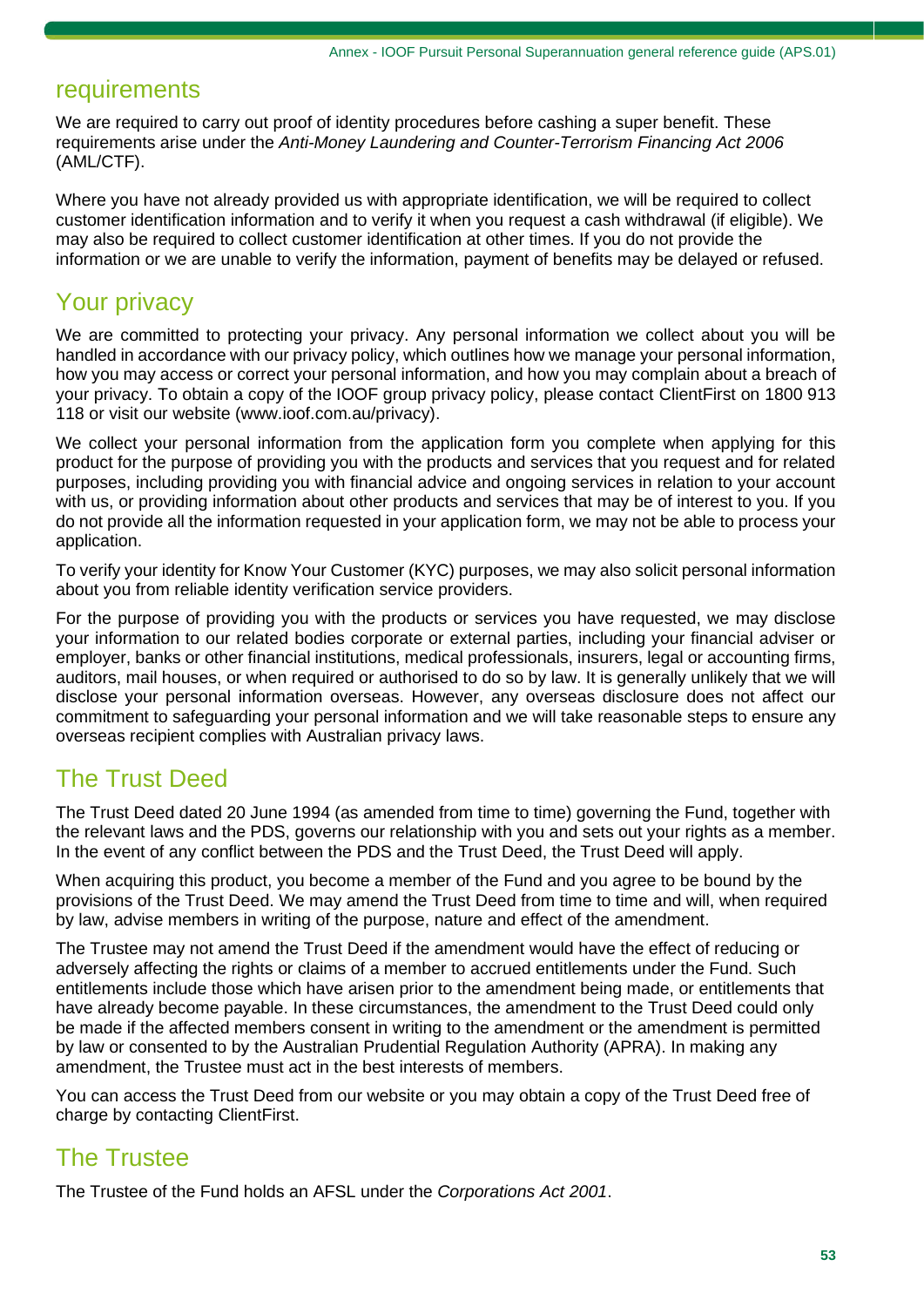The Trustee has effected and maintains in force, professional indemnity insurance. The Trustee and its directors and officers are also entitled to be indemnified out of the assets of the Fund to the extent permitted by super law.

The role of the Trustee is to operate the Fund in accordance with its Trust Deed and relevant law.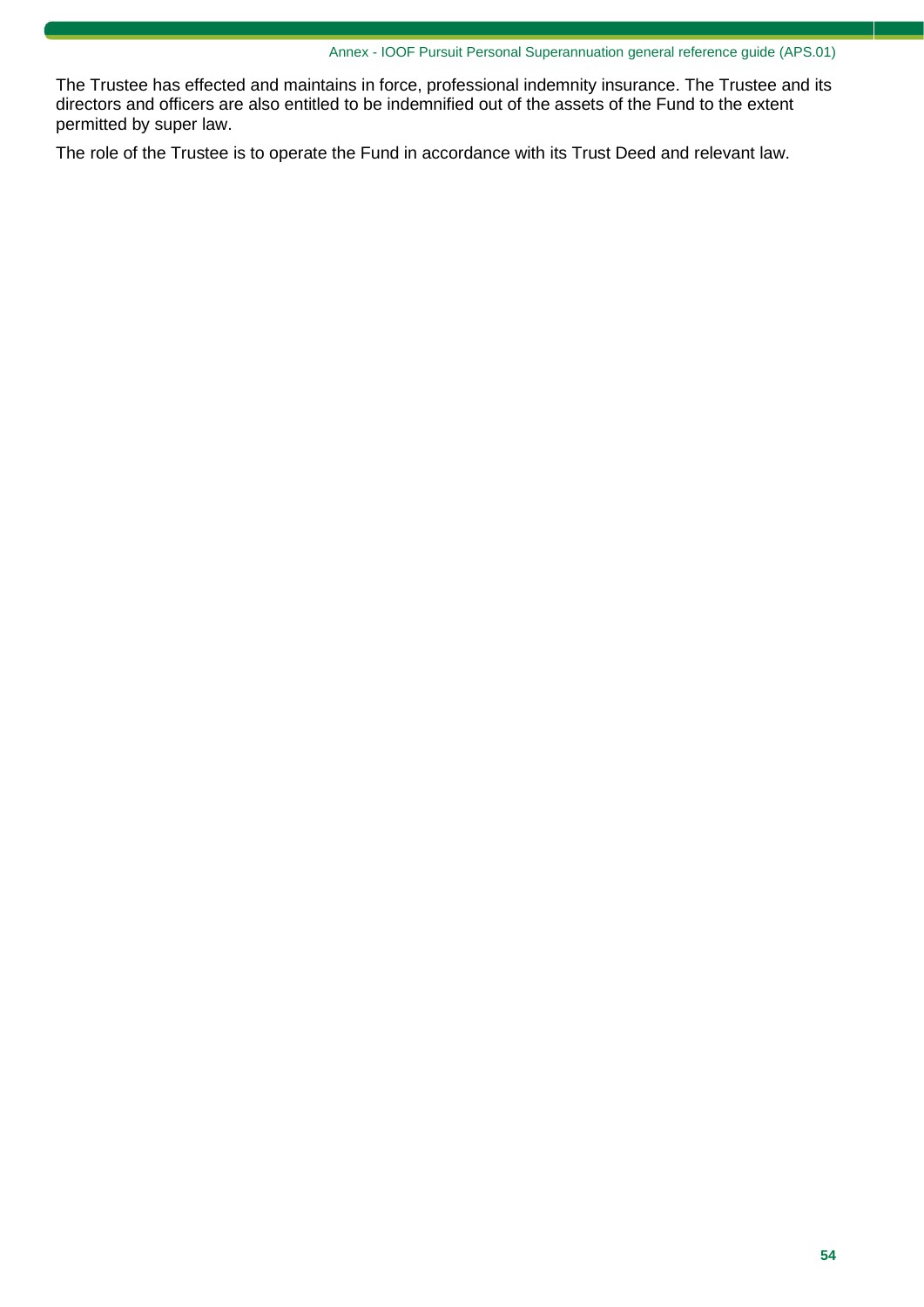# Key words explained

If you find some of the terms used in the PDS and/or the guides difficult to understand, don't worry. This section helps to explain some of these key terms that arise along the way. If you require further information or explanation of a term not covered in this guide, please contact ClientFirst.

| <b>Activity fees</b>                                          | A fee is an activity fee if:                                                                                                                                     |
|---------------------------------------------------------------|------------------------------------------------------------------------------------------------------------------------------------------------------------------|
|                                                               | (a) the fee relates to costs incurred by the Trustee of the superannuation                                                                                       |
|                                                               | entity that are directly related to an activity of the Trustee:<br>(i) that is engaged in at the request, or with the consent, of a member,                      |
|                                                               | or                                                                                                                                                               |
|                                                               | (ii) that relates to a member and is required by law, and                                                                                                        |
|                                                               | (b) those costs are not otherwise charged as an administration fee, an                                                                                           |
|                                                               | investment fee, a buy-sell spread, a switching fee, an exit fee, an advice<br>fee or an insurance fee.                                                           |
| <b>Administration Fee</b>                                     | An administration fee is a fee that relates to the administration or operation of                                                                                |
|                                                               | the superannuation entity and includes costs that relate to that administration<br>or operation, other than:                                                     |
|                                                               | (a) borrowing costs; and                                                                                                                                         |
|                                                               | (b) indirect costs that are not paid out of the superannuation entity that the<br>trustee has elected in writing will be treated as indirect costs and not fees, |
|                                                               | incurred by the trustee of the entity or in an interposed vehicle or<br>derivative financial product; and                                                        |
|                                                               | (c) costs that are otherwise charged as an investment fee, a buy-sell spread,                                                                                    |
|                                                               | a switching fee, an exit fee, an activity fee, an advice fee or an insurance<br>fee.                                                                             |
| <b>Advice fees</b>                                            | A fee is an advice fee if:                                                                                                                                       |
|                                                               | (a) the fee relates directly to costs incurred by the trustee of the                                                                                             |
|                                                               | superannuation entity because of the provision of financial product advice                                                                                       |
|                                                               | to a member by:<br>a trustee of the entity, or<br>(i)                                                                                                            |
|                                                               | (ii) another person acting as an employee of, or under an arrangement<br>with, the trustee of the entity, and                                                    |
|                                                               | (b) those costs are not otherwise charged as an administration fee, an                                                                                           |
|                                                               | investment fee, a switching fee, an exit fee, an activity fee or an insurance<br>fee.                                                                            |
| <b>Allocated pension (also</b>                                | A pension arrangement where a person regularly draws down an amount from                                                                                         |
| known as an account-<br>based pension)                        | that account within prescribed limits set by the Commonwealth Government.<br>The pension will continue until death, commutation or until the pension             |
|                                                               | account is exhausted.                                                                                                                                            |
| <b>AML/CTF legislation</b>                                    | Anti-Money Laundering and Counter-Terrorism Financing Act 2006 (Cth) and                                                                                         |
|                                                               | all sub-ordinate legislation in respect of that Act, as amended from time to<br>time.                                                                            |
|                                                               |                                                                                                                                                                  |
| <b>Annual Statement</b>                                       | An annual statement of your account, including a transactions summary for<br>the financial year and other prescribed information.                                |
| <b>Approved Deposit Fund</b>                                  | A concessionally taxed trust that can receive, hold and invest certain types of                                                                                  |
| (ADF)                                                         | rollovers (but cannot accept super contributions) until such funds are<br>withdrawn or a condition of release is met.                                            |
|                                                               |                                                                                                                                                                  |
| <b>Australian Financial</b><br><b>Services Licence (AFSL)</b> | A licence issued by the Australian Securities and Investments Commission<br>(ASIC) under the Corporations Act 2001 which, among other things, permits            |
|                                                               | the issuing of a financial product or the giving of financial advice.                                                                                            |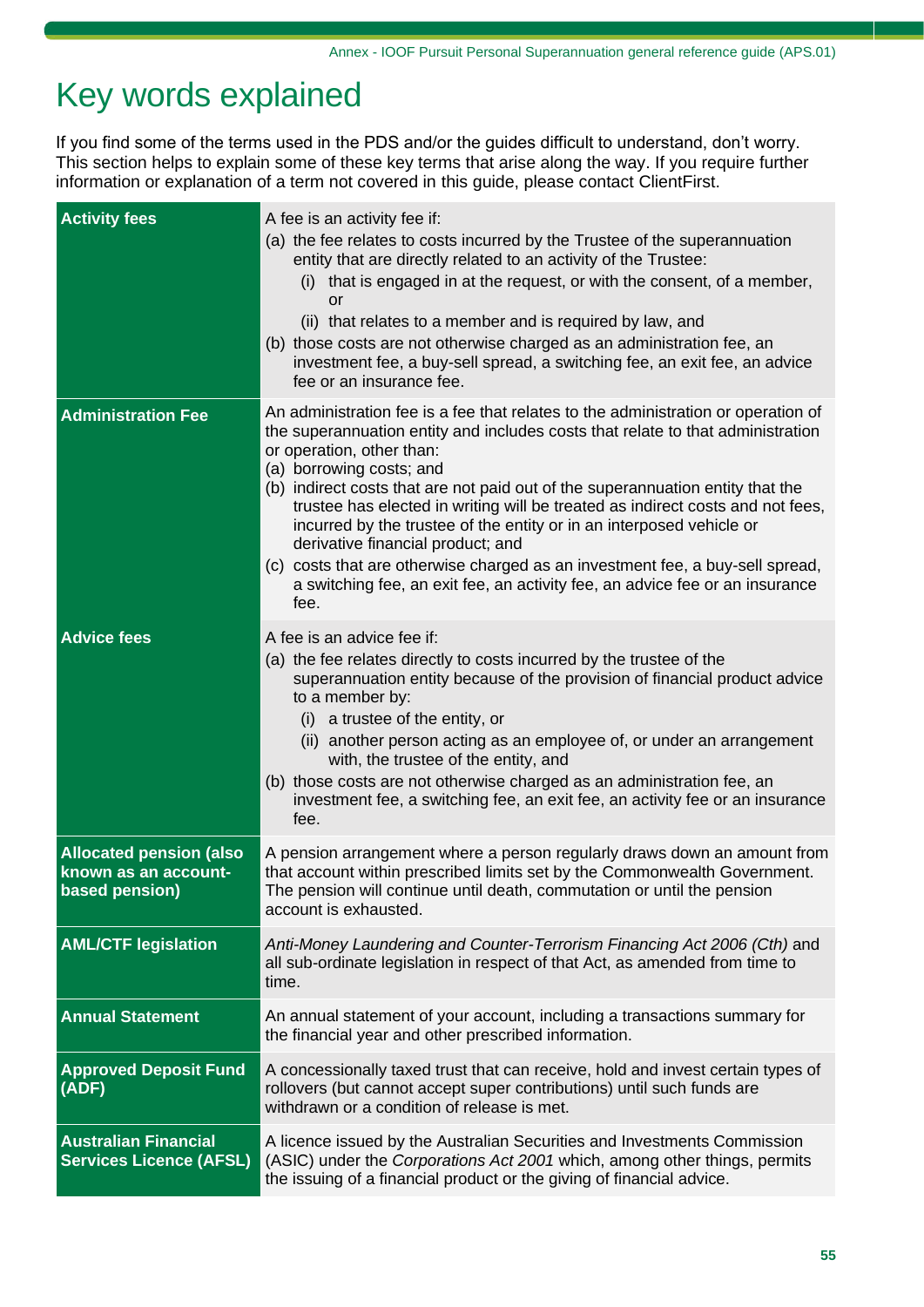| <b>Benefit</b>                                    | The amount of money in your account to which you (or in the event of your<br>death, your dependant(s) and/or Legal Personal Representative) are entitled<br>to be paid in relevant circumstances.                                                                                                                                                                                                                                                                       |
|---------------------------------------------------|-------------------------------------------------------------------------------------------------------------------------------------------------------------------------------------------------------------------------------------------------------------------------------------------------------------------------------------------------------------------------------------------------------------------------------------------------------------------------|
| <b>Binding Death Benefit</b><br><b>Nomination</b> | A written direction to us which, if valid and in effect, binds us to pay your<br>benefit to the dependant(s) and/or Legal Personal Representative that you<br>have nominated in the event of your death.                                                                                                                                                                                                                                                                |
| <b>Business day</b>                               | A day other than a Saturday, Sunday or a public holiday in Melbourne.                                                                                                                                                                                                                                                                                                                                                                                                   |
| <b>Buy-sell spread</b>                            | A buy-sell spread is a fee to recover the transaction costs incurred by you in<br>relation to the sale and purchase of underlying managed investments.                                                                                                                                                                                                                                                                                                                  |
| <b>Capital gains tax (CGT)</b>                    | A tax applied on the increase in the value of an investment that may be<br>payable upon the disposal of the investment.                                                                                                                                                                                                                                                                                                                                                 |
| <b>Certified copy</b>                             | A document that has been certified to be a true and complete copy of the<br>original, by a person authorised to witness the signing of a statutory<br>declaration under applicable Commonwealth or State legislation.                                                                                                                                                                                                                                                   |
| <b>Complying income</b><br>stream                 | An income stream which meets certain minimum operating standards set by<br>the Commonwealth Government and may be (partly or wholly) exempt from<br>the Centrelink/Department of Veterans' Affairs Assets Test. An IOOF Pursuit<br>Select Term Allocated Pension is a complying income stream.                                                                                                                                                                          |
| <b>Concessional</b><br>contributions              | Employer and tax deductible personal contributions. The Government sets an<br>annual cap on the amount of concessional contributions that can be made to<br>your super each year before additional tax applies. The cap on concessional<br>contributions and the tax penalties that apply if you breach the cap are set out<br>in the 'How super is taxed' section of this guide.                                                                                       |
| <b>Condition of release</b>                       | These are restrictions placed on super funds on how and when preserved<br>benefits can be paid. A condition of release must be met before a benefit is<br>paid. The following conditions of release have no cashing restrictions:<br>retirement<br>reaching age 65<br>reaching preservation age and permanently retired<br>death<br>$\bullet$<br>permanent incapacity<br>termination of employment and the benefit is less than \$200<br>$\bullet$<br>terminal illness. |
| <b>Contribution</b>                               | Represents any amount that is a concessional or non-concessional<br>contribution or a transfer to your account.                                                                                                                                                                                                                                                                                                                                                         |
| <b>Death Benefits</b><br><b>Dependant</b>         | When paying a death benefit, a dependant (for tax purposes) means:<br>a spouse<br>$\bullet$<br>children under age 18 (including a natural child, step child, adopted<br>$\bullet$<br>child or child of your spouse)<br>a person who is partially or wholly financially dependent on you at the<br>$\bullet$<br>date of death<br>a person with whom you have an interdependency relationship at the<br>$\bullet$<br>date of death.                                       |
| <b>Death benefit pension</b>                      | This is new pension that commences on the death of a superannuation fund<br>member. A Death benefit pension can be paid to a Death Benefit Dependent<br>other than a child aged 25 or over (unless the child is disabled).                                                                                                                                                                                                                                              |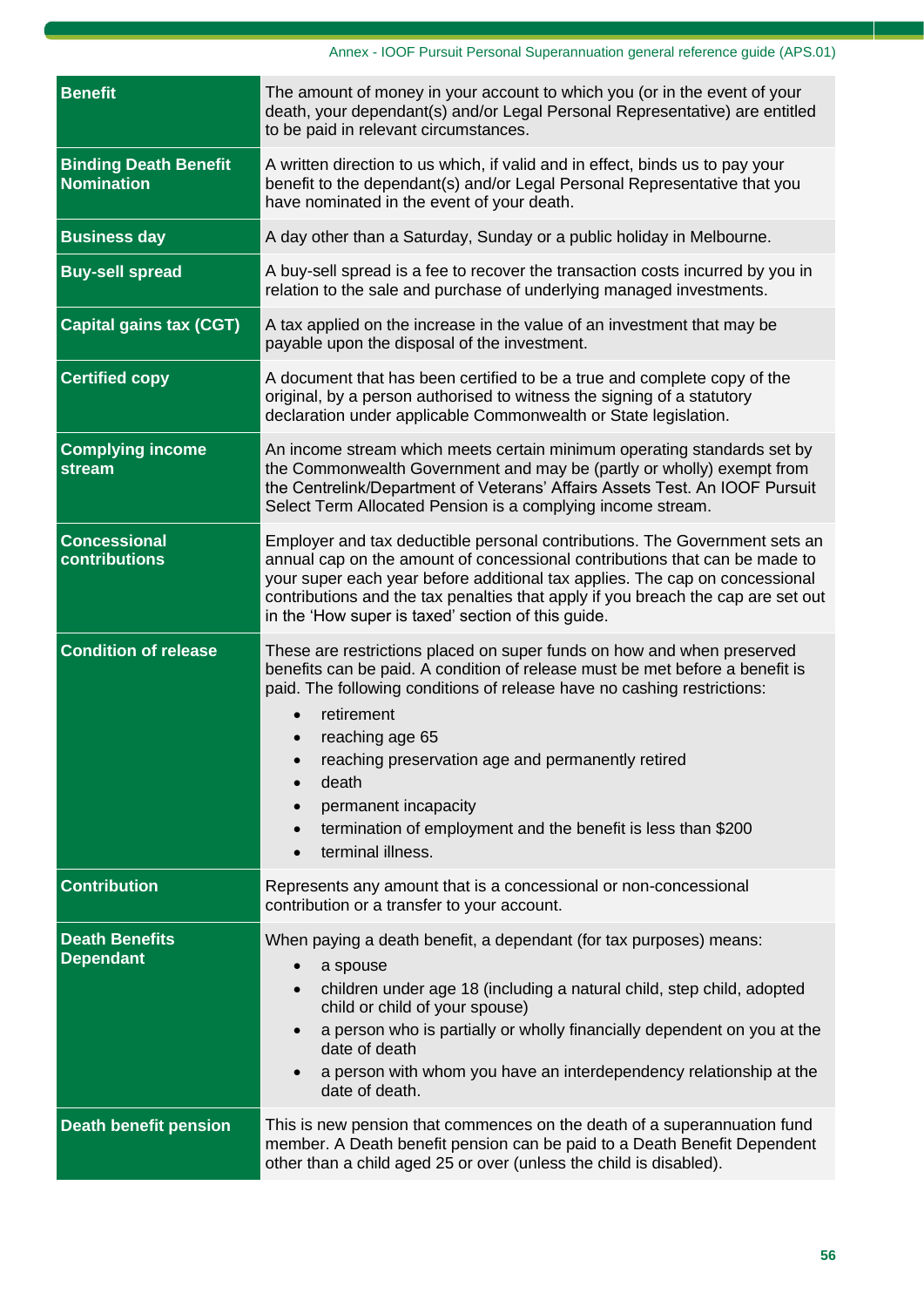| <b>Dependant</b>                       | A dependant (for super purposes) means:<br>a spouse<br>any child (including a child over $18$ ) – a child includes a natural child,<br>$\bullet$<br>ex-nuptial child, stepchild, adopted child or child of your spouse<br>a person who is partly or wholly financially dependent on you at the<br>date of death<br>a person with whom you have an interdependency relationship at the<br>date of death.                                                                                                                                                                                                                                                                                                      |
|----------------------------------------|--------------------------------------------------------------------------------------------------------------------------------------------------------------------------------------------------------------------------------------------------------------------------------------------------------------------------------------------------------------------------------------------------------------------------------------------------------------------------------------------------------------------------------------------------------------------------------------------------------------------------------------------------------------------------------------------------------------|
| <b>Derivatives</b>                     | Contracts that call for money to change hands at some future date, where the<br>amount depends on, or is derived from, another security, liability or index. For<br>example, a contract might specify that one person can buy an item from the<br>other at today's price in six months' time, regardless of the market price at that<br>time.                                                                                                                                                                                                                                                                                                                                                                |
| <b>Eligible rollover fund</b>          | An eligible rollover fund (ERF) is a special type of public offer super fund that<br>accepts member benefits from other super funds for people who may have<br>been lost by that fund or are no longer eligible for membership of that fund.                                                                                                                                                                                                                                                                                                                                                                                                                                                                 |
| <b>Exit fee</b>                        | An exit fee is a fee to recover the costs of disposing of all or part of members'<br>interests in the superannuation entity.                                                                                                                                                                                                                                                                                                                                                                                                                                                                                                                                                                                 |
| <b>Financial institution</b>           | A bank, building society or credit union.                                                                                                                                                                                                                                                                                                                                                                                                                                                                                                                                                                                                                                                                    |
| <b>Fund</b>                            | IOOF Portfolio Service Superannuation Fund (ABN 70 815 369 818)                                                                                                                                                                                                                                                                                                                                                                                                                                                                                                                                                                                                                                              |
| <b>Goods and Services Tax</b><br>(GST) | A broad-based tax of 10% on the supply of most goods, services and other<br>items sold or consumed in Australia.                                                                                                                                                                                                                                                                                                                                                                                                                                                                                                                                                                                             |
| <b>High yielding securities</b>        | High yielding securities are investments in non-traditional debt assets that<br>generally earn higher interest than traditional fixed interest securities. These<br>securities may provide higher returns as they are generally regarded as being<br>less secure than traditional fixed interest securities. As a result, there is<br>potential for higher volatility and lower liquidity.                                                                                                                                                                                                                                                                                                                   |
| Income stream                          | A series of payments provided by a pension or annuity product.                                                                                                                                                                                                                                                                                                                                                                                                                                                                                                                                                                                                                                               |
| Indirect cost ratio                    | The indirect cost ratio (ICR), for an investment option offered by a<br>superannuation entity, is the ratio of the total of the indirect costs for the<br>investment option, to the total average net assets of the superannuation entity<br>attributed to the investment option.<br>Note: A fee deducted from a member's account or paid out of the<br>superannuation entity is not an indirect cost ratio.                                                                                                                                                                                                                                                                                                 |
| <b>Insurer</b>                         | The term 'the Insurer' refers to the insurance provider under the group life and<br>income protection policies and any retail insurance policies.<br>Currently TAL Life Limited (TAL) ABN 70 050 109 450, AFSL 237848 provide<br>the group life and income protection policies.<br>Retail insurance providers include TAL, Zurich Australia Limited ABN 92 000<br>010 195, AFSL 232510 and AIA Australia Limited ABN 79 004 837 861, AFSL<br>230043.<br>Group life and income protection policies may be provided by any other<br>insurance provider approved by the Trustee. We will notify you if the Trustee<br>decides to change the insurance provider of group life and income protection<br>policies. |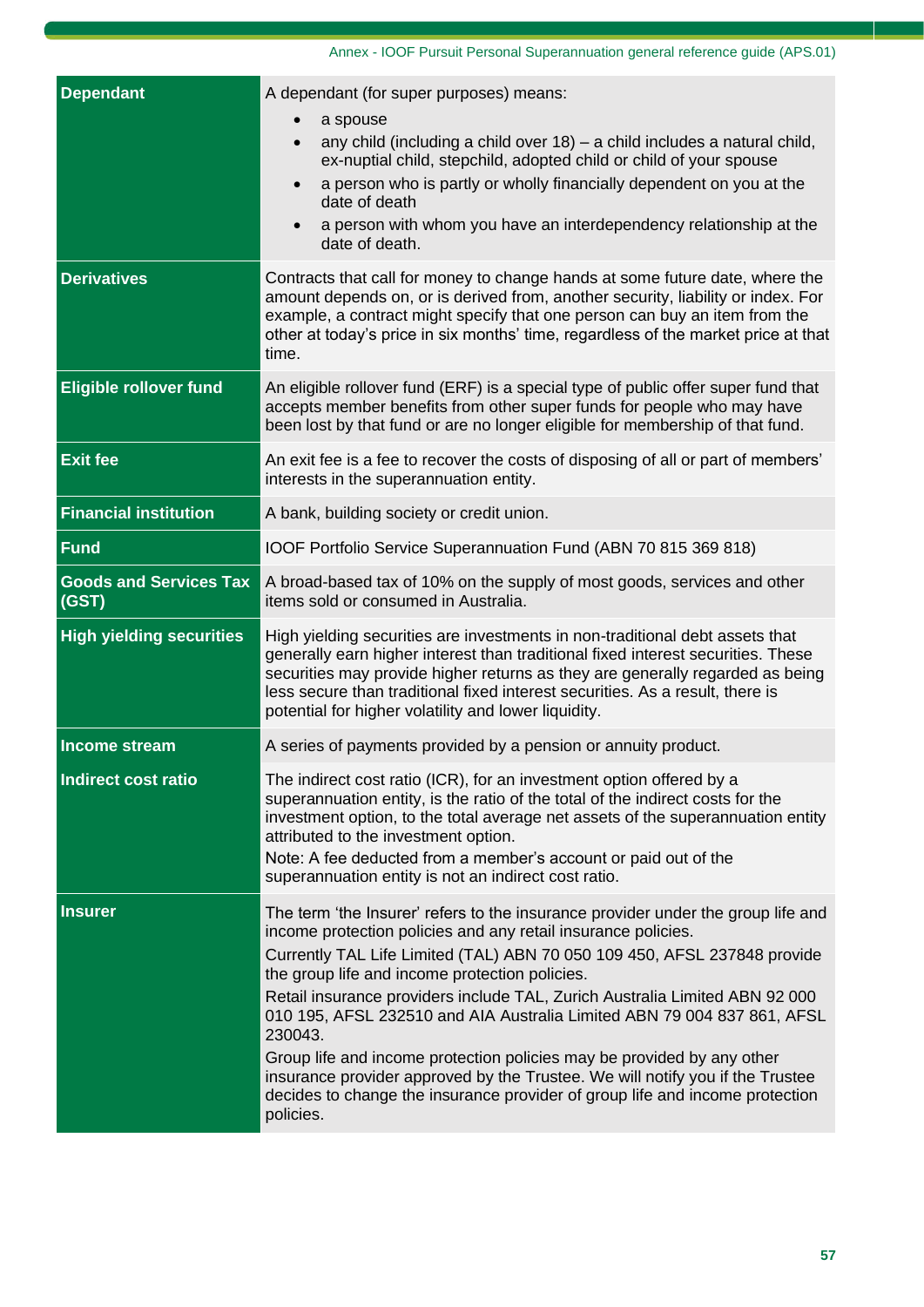| Interdependency<br>relationship                                         | An interdependency relationship may exist between two people if they live<br>together in a close personal relationship and one or each of them provides the<br>other with financial and domestic support and personal care. This may include<br>a parent or sibling with whom you live. An interdependency relationship may<br>still exist between two people if they have a close personal relationship but do<br>not live together because either or both of them suffer from a physical,<br>intellectual or psychiatric disability.                                                                                                                                                                                                                                                                                                           |
|-------------------------------------------------------------------------|--------------------------------------------------------------------------------------------------------------------------------------------------------------------------------------------------------------------------------------------------------------------------------------------------------------------------------------------------------------------------------------------------------------------------------------------------------------------------------------------------------------------------------------------------------------------------------------------------------------------------------------------------------------------------------------------------------------------------------------------------------------------------------------------------------------------------------------------------|
| <b>Investment fees</b>                                                  | An investment fee is a fee that relates to the investment of the assets of a<br>superannuation entity and includes:<br>(a) fees in payment for the exercise of care and expertise in the investment of<br>those assets (including performance fees); and<br>(b) costs that relate to the investment of assets of the entity, other than:<br>borrowing costs; and<br>(i)<br>indirect costs that are not paid out of the superannuation entity that<br>(ii)<br>the trustee has elected in writing will be treated as indirect costs and<br>not fees, incurred by the trustee of the entity or in an interposed<br>vehicle or derivative financial product; and<br>(iii) costs that are not otherwise charged as an administration fee, a buy-<br>sell spread, a switching fee, an exit fee, an activity fee, an advice fee<br>or an insurance fee. |
| <b>Legal Personal</b><br><b>Representative</b>                          | The executor of your Will or the administrator of your estate.                                                                                                                                                                                                                                                                                                                                                                                                                                                                                                                                                                                                                                                                                                                                                                                   |
| <b>Mandated employer</b><br><b>contributions</b>                        | Superannuation Guarantee and employer contributions under an award or<br>industrial agreement.                                                                                                                                                                                                                                                                                                                                                                                                                                                                                                                                                                                                                                                                                                                                                   |
| <b>Non-binding Death</b><br><b>Benefit Nomination</b>                   | A nomination of preferred dependant(s) may assist us to determine to whom<br>to pay your benefit in the event of your death. We are not bound by this<br>nomination.                                                                                                                                                                                                                                                                                                                                                                                                                                                                                                                                                                                                                                                                             |
| <b>Non-concessional</b><br>contributions                                | These include personal contributions and spouse contributions which are not<br>tax deductible. The Commonwealth Government sets an annual cap on the<br>amount of non-concessional contributions that can be made to your account<br>before additional tax applies. Some personal contributions, such as those<br>attributable to the sale of small business assets up to the lifetime limit of<br>\$1,565,000 and those derived from personal injury compensation payments<br>may be exempt from the cap. For the cap on these contributions and tax<br>penalties that apply if you breach the cap, see the 'How super is taxed' section<br>of this guide.                                                                                                                                                                                      |
| <b>Non-lapsing Binding</b><br><b>Death Benefit</b><br><b>Nomination</b> | A written nomination where the Trustee consents to pay your death benefit to<br>the beneficiaries you have nominated. The Trustee will only consent if it is<br>clear that the member understands that the nomination is enduring and will<br>not expire.                                                                                                                                                                                                                                                                                                                                                                                                                                                                                                                                                                                        |
| <b>Pension product</b>                                                  | Includes account based pension, allocated pension and term allocated<br>pension.                                                                                                                                                                                                                                                                                                                                                                                                                                                                                                                                                                                                                                                                                                                                                                 |
| <b>Pensions</b>                                                         | Pensions are provided by super funds and are established for the purpose of<br>paying an income in retirement.                                                                                                                                                                                                                                                                                                                                                                                                                                                                                                                                                                                                                                                                                                                                   |
| <b>Permanently</b><br>incapacitated                                     | Ill-health (whether physical or mental) where the Trustee is reasonably<br>satisfied that the member is unlikely, because of the ill-health, to engage in<br>gainful employment for which the member is reasonably qualified by<br>education, training or experience.                                                                                                                                                                                                                                                                                                                                                                                                                                                                                                                                                                            |
| <b>Portfolio</b>                                                        | The mix and composition of an investor's holdings among different asset<br>classes (or if in a single asset class, between different sectors and<br>investments).                                                                                                                                                                                                                                                                                                                                                                                                                                                                                                                                                                                                                                                                                |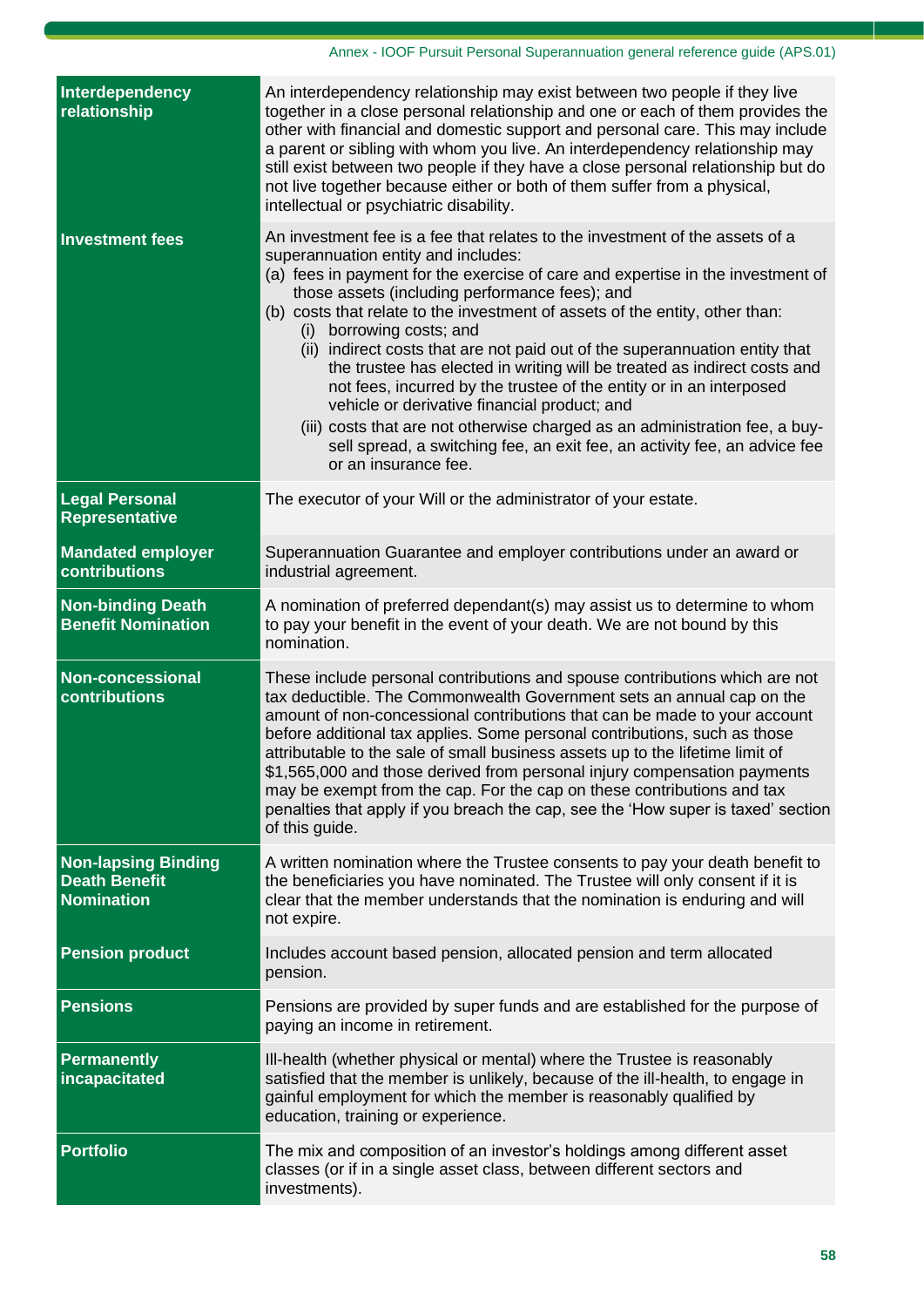### Annex - IOOF Pursuit Personal Superannuation general reference guide (APS.01)

| <b>Preservation age</b>                      | The age at which retired individuals can access their super. A person's<br>preservation age will be between ages 56 and 60, depending on their date of<br>birth. If you were born after 30 June 1964 your preservation age is 60.                                                                                                                                                                                                                                                                                                                                                                         |
|----------------------------------------------|-----------------------------------------------------------------------------------------------------------------------------------------------------------------------------------------------------------------------------------------------------------------------------------------------------------------------------------------------------------------------------------------------------------------------------------------------------------------------------------------------------------------------------------------------------------------------------------------------------------|
| <b>Preserved benefits</b>                    | Generally, these benefits must be retained in the super system until you<br>permanently retire from the workforce on or after reaching your preservation<br>age. Preserved benefits can also be paid out:<br>on leaving employment after age 60<br>on reaching age 65<br>$\bullet$<br>under a Transition to retirement pension<br>$\bullet$<br>on death<br>$\bullet$<br>on permanent incapacity<br>$\bullet$<br>on severe financial hardship grounds<br>$\bullet$<br>on compassionate grounds approved by the ATO.<br>$\bullet$<br>They may also be paid out to satisfy a release authority from the ATO. |
| <b>Reduced input tax</b><br>credits (RITC)   | Refers to a portion of the GST that can be claimed back from the ATO in<br>certain circumstances.                                                                                                                                                                                                                                                                                                                                                                                                                                                                                                         |
| <b>Release authority</b>                     | An authority issued by the ATO specifying an amount to be released from the<br>Fund in order to pay tax on contributions that exceed the annual caps.                                                                                                                                                                                                                                                                                                                                                                                                                                                     |
| <b>Restricted investment</b>                 | An illiquid investment for the purposes of super law relating to the portability of<br>members' benefits. Illiquid investments are assets which either cannot be<br>readily realised within 30 days, or where realising those assets within 30 days<br>would have an adverse impact on their value.                                                                                                                                                                                                                                                                                                       |
| <b>Restricted non-</b><br>preserved benefits | These benefits can be accessed on the same grounds that apply for<br>preserved benefits. Also, where you terminate your employment with an<br>employer who had, at any time, contributed to the super fund on your behalf,<br>your restricted non-preserved benefits become unrestricted non-preserved<br>benefits.                                                                                                                                                                                                                                                                                       |
| <b>Retirement phase</b><br>pension           | This is a pension payable when the member has met a condition of release<br>(such as retirement after preservation age or reaching age 65).                                                                                                                                                                                                                                                                                                                                                                                                                                                               |
|                                              | Reversionary Beneficiary The person nominated by the primary beneficiary to continue the pension after<br>the death of the primary beneficiary.                                                                                                                                                                                                                                                                                                                                                                                                                                                           |
| <b>Salary sacrifice</b>                      | An arrangement with an employer for an employee to 'give up' a portion of the<br>employee's pre-tax salary in exchange for additional contributions by the<br>employer to the employee's super.                                                                                                                                                                                                                                                                                                                                                                                                           |
| <b>Spouse</b>                                | This could be:<br>your married husband or wife<br>a person with whom you have a relationship registered under State or<br>$\bullet$<br><b>Territory law</b><br>a person with whom you live on a genuine domestic basis in a<br>relationship as a couple.<br>A spouse includes an opposite-sex or a same-sex de facto partner.                                                                                                                                                                                                                                                                             |
| <b>Super law</b>                             | Includes the Superannuation Industry (Supervision) Act 1993 (Cth),<br>Corporations Act 2001 (Cth), Income Tax Assessment Act 1997 (Cth) and<br>associated regulations.                                                                                                                                                                                                                                                                                                                                                                                                                                    |
| <b>Super product</b>                         | Includes personal super, corporate super and employer super within the Fund.                                                                                                                                                                                                                                                                                                                                                                                                                                                                                                                              |
| <b>Super fund</b>                            | A complying fund whose trustee has elected that the fund be regulated by the<br>Superannuation Industry (Supervision) Act 1993 (Cth).                                                                                                                                                                                                                                                                                                                                                                                                                                                                     |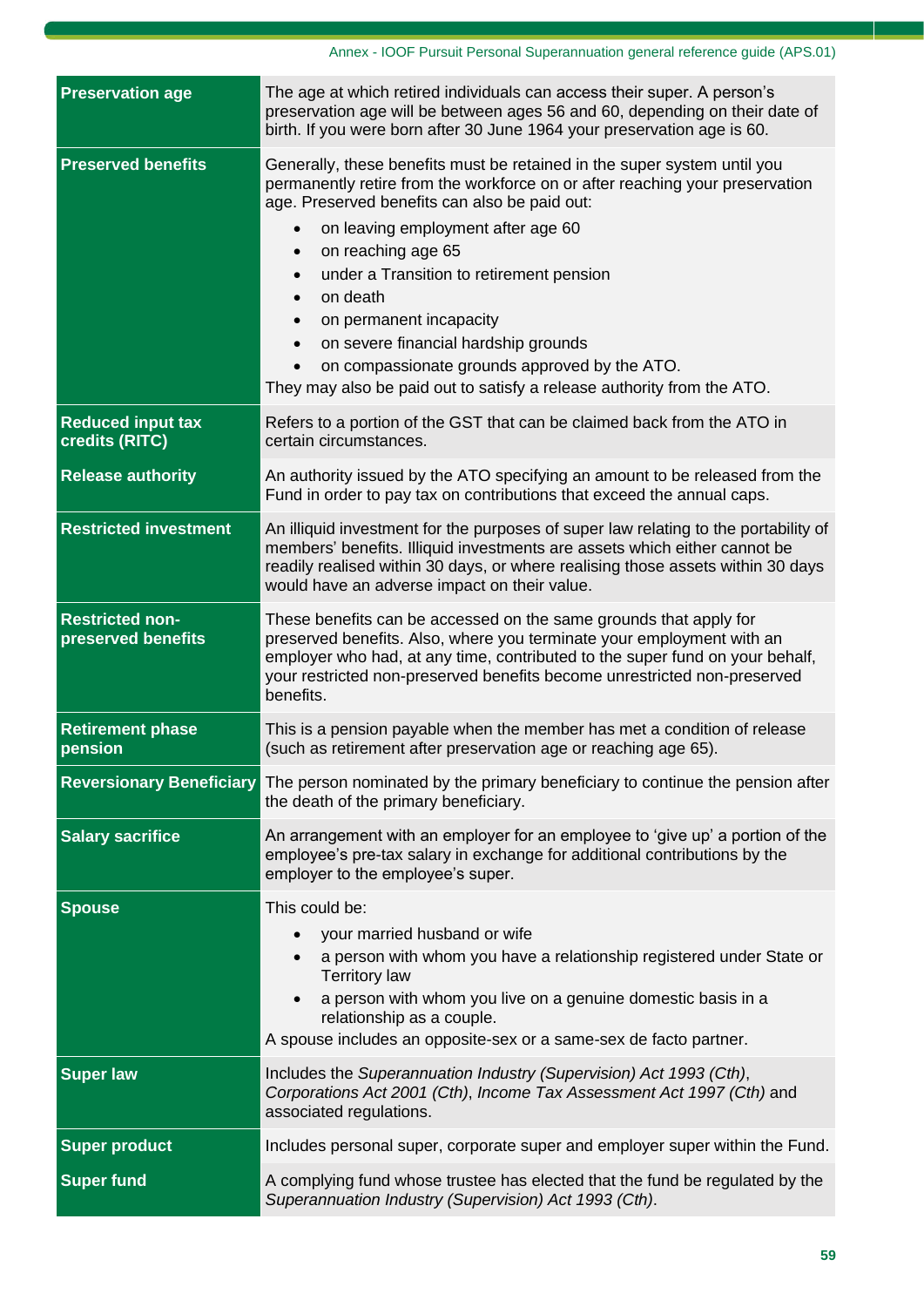| <b>Switching</b>                                    | The movement of monies between investment options (such as managed<br>investments and/or listed investments) and/or between the Cash Account and<br>investment options. Switches between managed investment options are<br>processed as redemption of units from one managed investment and the<br>purchase of units in another managed investment from the available<br>investment list. Switches between listed investments involve the sale of a<br>listed investment and the purchase of another listed investment.                                                     |
|-----------------------------------------------------|-----------------------------------------------------------------------------------------------------------------------------------------------------------------------------------------------------------------------------------------------------------------------------------------------------------------------------------------------------------------------------------------------------------------------------------------------------------------------------------------------------------------------------------------------------------------------------|
| <b>Switching fees</b>                               | A switching fee for a superannuation product other than a MySuper product, is<br>a fee to recover the costs of switching all or part of a member's interest in the<br>superannuation entity from one investment option or product in the entity to<br>another.                                                                                                                                                                                                                                                                                                              |
| <b>Taxable component</b>                            | Tax may be payable on this component of your benefits that is not included in<br>the tax-free component.                                                                                                                                                                                                                                                                                                                                                                                                                                                                    |
| <b>Tax-free component</b>                           | Tax is not payable on this component of your benefits. The tax-free<br>percentage of a pension is determined on commencement of the pension and<br>applies to all payments made thereafter (lump sum or pension).<br>Tax is not payable on the following components of a lump sum:<br>Any non-concessional contributions plus any Government co-<br>contributions made to the super account.<br>Tax-free components previously transferred into the super account or<br>crystallised within the account as at 30 June 2007.                                                 |
| <b>Terminally ill or Terminal</b><br><b>illness</b> | For the purposes of releasing superannuation benefits, you are terminally ill if<br>two registered medical practitioners (one of whom is a specialist in the<br>relevant illness or injury) certify that you suffer from an illness or have incurred<br>an injury that is likely to result in death within a period of 24 months after the<br>date of the certificate (and the period of 24 months has not yet expired).<br>The definition of Terminal Illness Benefit insurance cover offered through the<br>Fund has a different certification period of up to 12 months. |
| <b>Term investment</b>                              | Term deposits and fixed-term annuities                                                                                                                                                                                                                                                                                                                                                                                                                                                                                                                                      |
| <b>Total superannuation</b><br>balance              | This is the total value of all your benefits in superannuation and pensions. This<br>is reduced by the sum of any personal injury compensation payments<br>(structured settlement) amounts contributed to super. You cannot make<br>further non-concessional contributions if your total superannuation balance on<br>the previous 30 June is \$1.6 million of more.                                                                                                                                                                                                        |
| <b>Transfer/rollover</b>                            | A lump sum paid within the super environment between super funds, between<br>super products or into an income stream.                                                                                                                                                                                                                                                                                                                                                                                                                                                       |
| <b>Transfer balance cap</b>                         | This is the maximum amount of pension benefits that can transfer to the tax-<br>free investment environment. Retirement phase pensions, Reversionary<br>pensions and Death benefit pensions are generally assessed against the<br>recipient's personal transfer balance cap. Reversionary and Death benefit<br>pensions paid to children are assessed against the child's share of the<br>deceased parent's transfer balance cap. TTR pensions are not assessed<br>against the transfer balance cap until the member meets a condition of<br>release.                       |
| <b>Transition to retirement</b><br>(TTR) pension    | A pension that enables persons who have reached their preservation age to<br>transfer their preserved benefits, restricted non-preserved benefits and<br>unrestricted non-preserved benefits into an income stream while continuing to<br>work. An income stream using a TTR pension option will generally be non-<br>commutable and have restrictions on when withdrawals can be made.                                                                                                                                                                                     |
| <b>Trust Deed</b>                                   | The legal document governing the Fund and its operation. A trustee must<br>comply with its Trust Deed.                                                                                                                                                                                                                                                                                                                                                                                                                                                                      |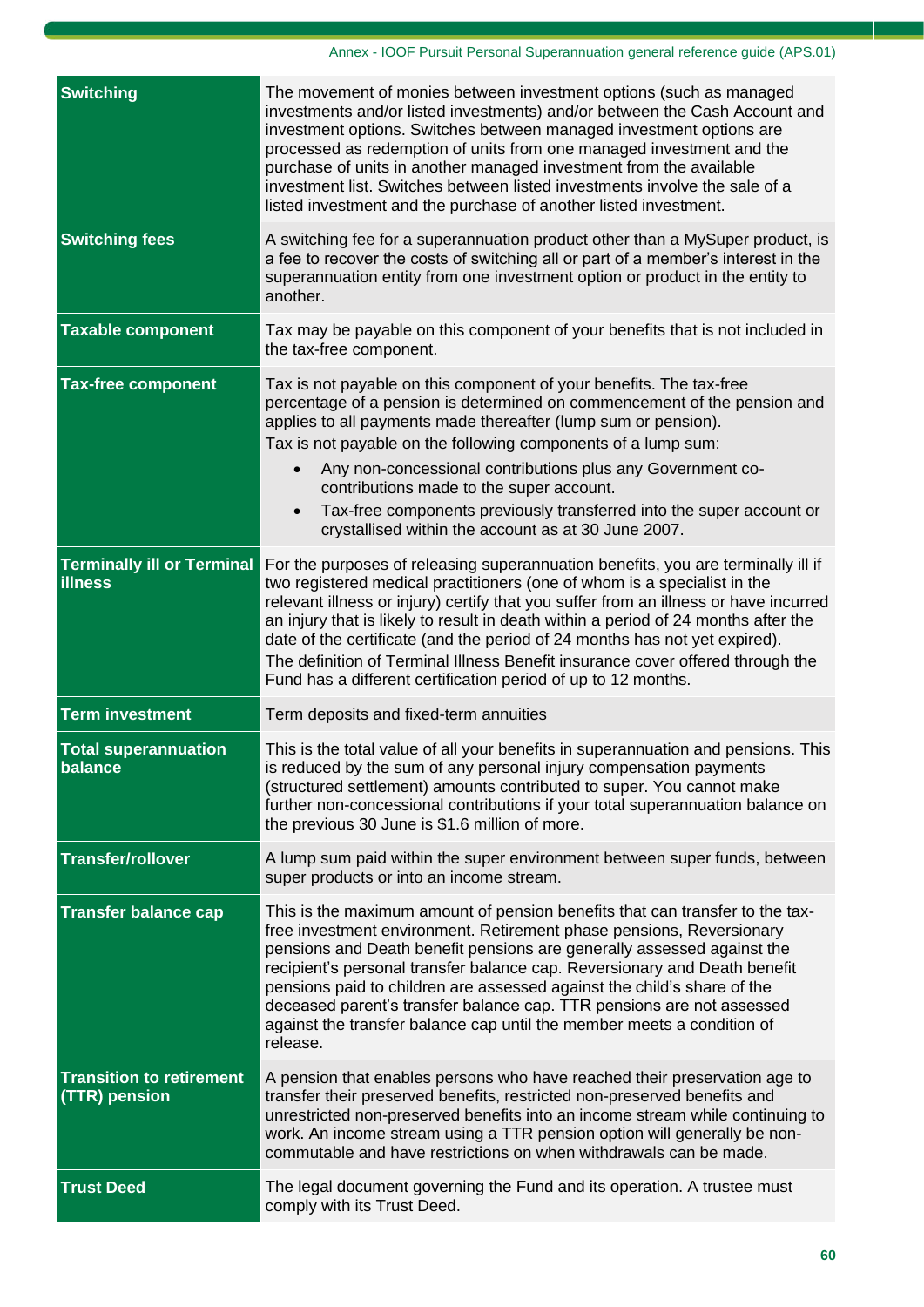| <b>Unrestricted non-</b> | These benefits may be paid to you at any time without a change in your                                                                                                                                                                                                                                                                                                                                                                                                                                                      |
|--------------------------|-----------------------------------------------------------------------------------------------------------------------------------------------------------------------------------------------------------------------------------------------------------------------------------------------------------------------------------------------------------------------------------------------------------------------------------------------------------------------------------------------------------------------------|
| preserved benefits       | employment status.                                                                                                                                                                                                                                                                                                                                                                                                                                                                                                          |
| <b>Withdrawal</b>        | A payment made to you or for your benefit from your super fund after allowing<br>for taxes, fees and charges (if any). The payment can be made to another<br>super fund or taken in the form of a lump sum cash payment (Commonwealth<br>Government restrictions may apply; see the 'Accessing your super' section of<br>this guide for further information). Cash withdrawals are only permitted in<br>certain limited circumstances under the Transition to retirement pension option<br>and for term allocated pensions. |